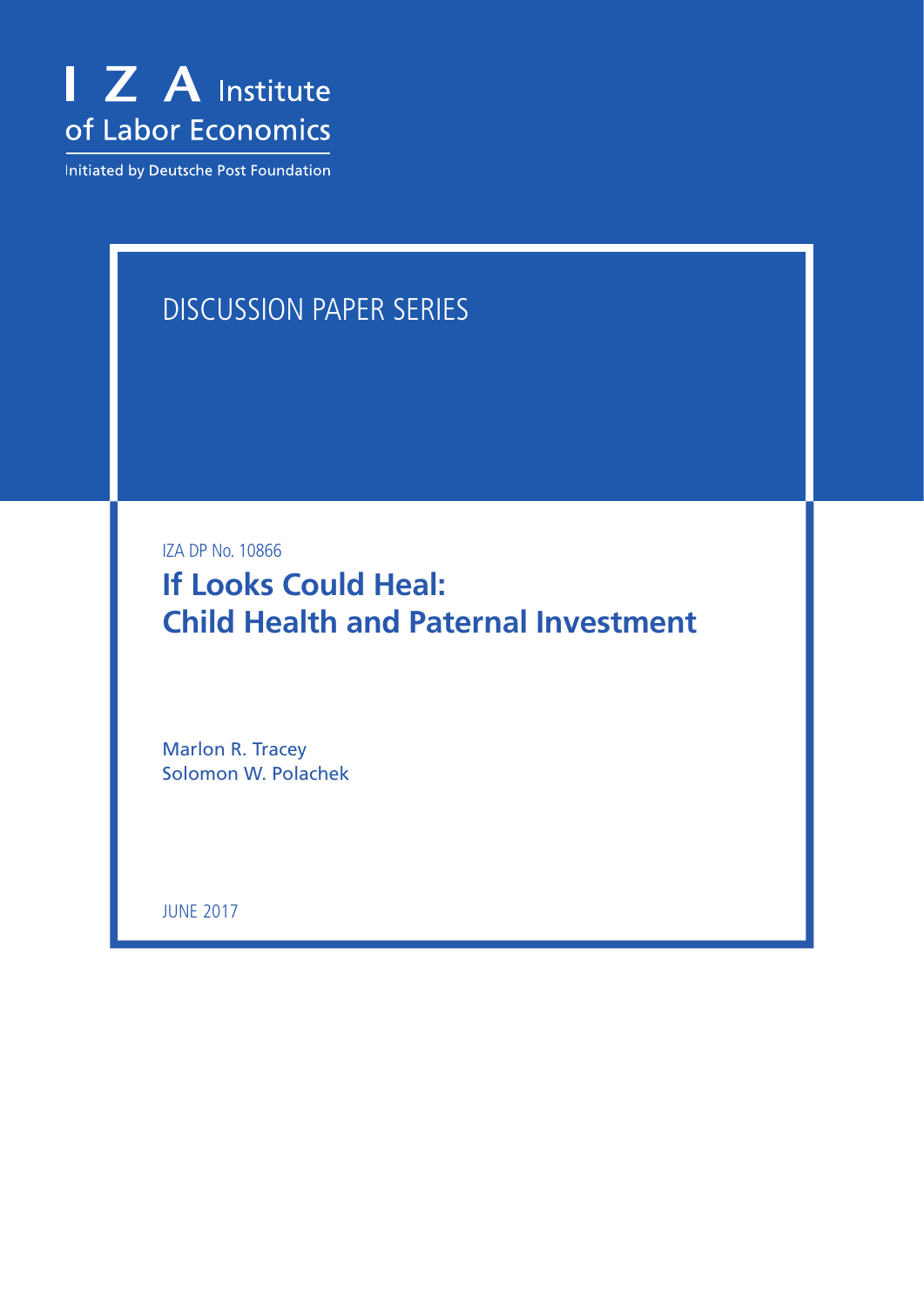

Initiated by Deutsche Post Foundation

## Discussion Paper Series

IZA DP No. 10866

## **If Looks Could Heal: Child Health and Paternal Investment**

**Marlon R. Tracey** *Southern Illinois University Edwardsville*

**Solomon W. Polachek** *State University of New York at Binghamton and IZA*

june 2017

Any opinions expressed in this paper are those of the author(s) and not those of IZA. Research published in this series may include views on policy, but IZA takes no institutional policy positions. The IZA research network is committed to the IZA Guiding Principles of Research Integrity.

The IZA Institute of Labor Economics is an independent economic research institute that conducts research in labor economics and offers evidence-based policy advice on labor market issues. Supported by the Deutsche Post Foundation, IZA runs the world's largest network of economists, whose research aims to provide answers to the global labor market challenges of our time. Our key objective is to build bridges between academic research, policymakers and society.

IZA Discussion Papers often represent preliminary work and are circulated to encourage discussion. Citation of such a paper should account for its provisional character. A revised version may be available directly from the author.

| <b>IZA</b> – Institute of Labor Economics          |                                                      |             |  |
|----------------------------------------------------|------------------------------------------------------|-------------|--|
| Schaumburg-Lippe-Straße 5-9<br>53113 Bonn, Germany | Phone: +49-228-3894-0<br>Email: publications@iza.org | www.iza.org |  |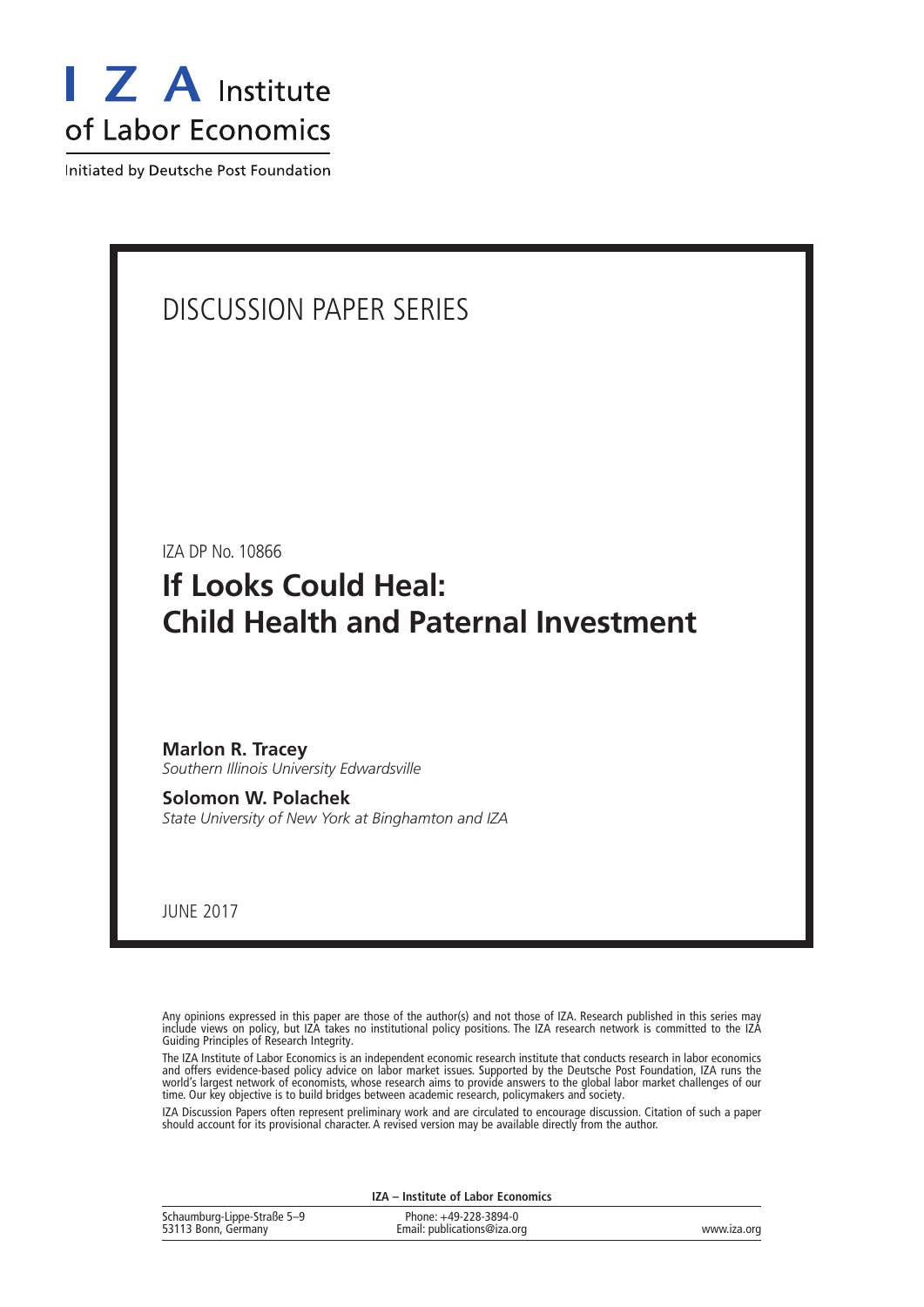## **ABSTRACT**

# **If Looks Could Heal: Child Health and Paternal Investment\***

Data from the first two waves of the Fragile Family and Child Wellbeing study indicate that infants who look like their father at birth are healthier one year later. The reason is such father-child resemblance induces a father to spend more time engaged in positive parenting. An extra day (per month) of time-investment by a typical visiting father enhances child health by just over 10% of a standard deviation. This estimate is not biased by the effect of child health on father-involvement or omitted maternal ability, thereby eliminating endogeneity biases that plague existing studies. The result has implications regarding the role of a father's time in enhancing child health, especially in fragile families.

| <b>JEL Classification:</b> | $112.$ J12. J13                                            |
|----------------------------|------------------------------------------------------------|
| Keywords:                  | child health, nonresident father, father-child resemblance |

### **Corresponding author:**

Solomon W. Polachek Department of Economics State University of New York at Binghamton Binghamton, NY 13902 USA E-mail: polachek@binghamton.edu

<sup>\*</sup> The authors are grateful to Alfonso Lagunes-Flores, Christopher Hanes, Chanita Holmes, all members of the Labor/ Applied Microeconomics Group at Binghamton University, participants of the May 2016 Society of Labor Economists Meetings, as well as two anonymous referees and Ellen Meara, the editor of this journal, for very constructive comments and suggestions which substantially improved our paper.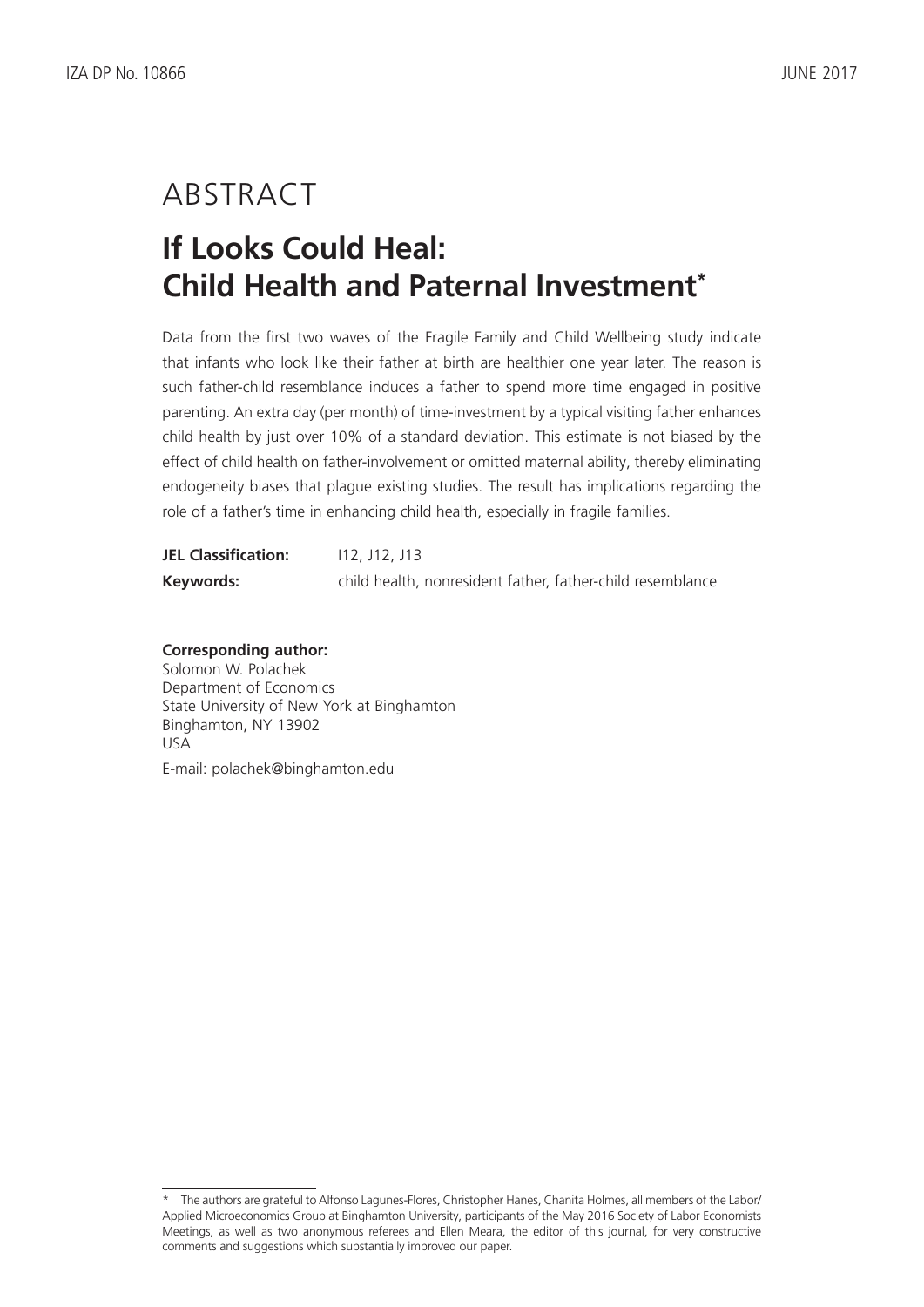## **1 Introduction**

Income inequality in the US increased substantially since the 1990's. Many dispute the underlying causes, but few can disagree that single-parent households tend to fall at the bottom of the distribution. Further, children in these households are at a disadvantage, which likely affects them throughout their lives.

On December 10, 2014, the White House held a summit on Early Education. The key recommendation emphatically endorsed investing in early childhood development (including health). According to one speaker, "[t]he way parents interact with their children, the amount of time they spend with them and the resources they have . . . greatly affect their children's potential for leading flourishing lives" [\(Heckman,](#page-33-0) [2014\)](#page-33-0). Time inputs of both parents appear to be even more important than money investments in producing quality children [\(Del Boca et al.,](#page-33-1) [2014\)](#page-33-1). In this regard, the prevalence of children currently living in low-income single mother homes is of concern. In 2016, 17.2 million (nearly 25%) children under age 18 were living only with a mother and 40% of those lived below the poverty line [\(U.S. Census Bureau,](#page-35-0) [2016\)](#page-35-0). These children are more likely to be food insecure [\(Nord et al.,](#page-34-0) [2005\)](#page-34-0), and have less access to parental investment especially from absentee fathers [\(Jones & Mosher,](#page-33-2) [2013\)](#page-33-2). But, as will be explained, the impact of nonresident fatherinvolvement on child health has not been adequately studied. In this paper, we consider whether early investments by nonresident fathers improve child health. Determining this is important given that child health is strongly linked to future education, adult health and eventual labor market success [\(Case et al.,](#page-32-0) [2005;](#page-32-0) [Currie,](#page-32-1) [2009;](#page-32-1) [Campbell et al.,](#page-32-2) [2014\)](#page-32-2).

The 'parent-child family' model of [Jacobson](#page-33-3) [\(2000\)](#page-33-3) explains that parents allocate material and time inputs to the production of child health, in addition to their own health, in order to maximize the family's utility. [Bolin et al.](#page-32-3) [\(2002\)](#page-32-3) extend the model to consider, *inter alia*, the effects of family policies on child health when parents are divorced. Their model implies that greater nonresident father contact (via joint custody) or child support would raise the amount of child health. Frequent contact likely provides more parental time to supervise children, manage harmful exposures, gather information and attend to their health needs, and share parenting tasks. Nonresident fathers might also be attentive and careful in child interaction to prevent health problems and thereby secure future visiting opportunities [\(Nepomnyaschy & Donnelly,](#page-34-1) [2015\)](#page-34-1). Child support may increase the mother's ability to purchase more or better health inputs, and also increase father visitation [\(Del Boca & Ribero,](#page-33-4) [2001\)](#page-33-4). An alternative perspective is a visiting father might stir up conflict or put strain on a mother's economic resources. This in turn affects parenting practices and maternal depression [\(Slade,](#page-35-1) [2013\)](#page-35-1), which makes children more susceptible to health problems or emotional distress.

A growing empirical literature finds that children in single-mother families have lower health than children in two-parent families (e.g. [Angel & Worobey,](#page-31-0) [1988;](#page-31-0) [Bramlett & Blumberg,](#page-32-4) [2007;](#page-32-4) [Harknett,](#page-33-5) [2009\)](#page-33-5). However, studies regarding the impact of nonresident fathers' involvement are scarce and provide mixed conclusions. [Menning & Stewart](#page-34-2) [\(2008\)](#page-34-2) find nonresident father contact is related to a greater risk of adolescent obesity. Yet, somewhat contradictory, other studies find that frequent visitation is related to fewer food acquisition problems in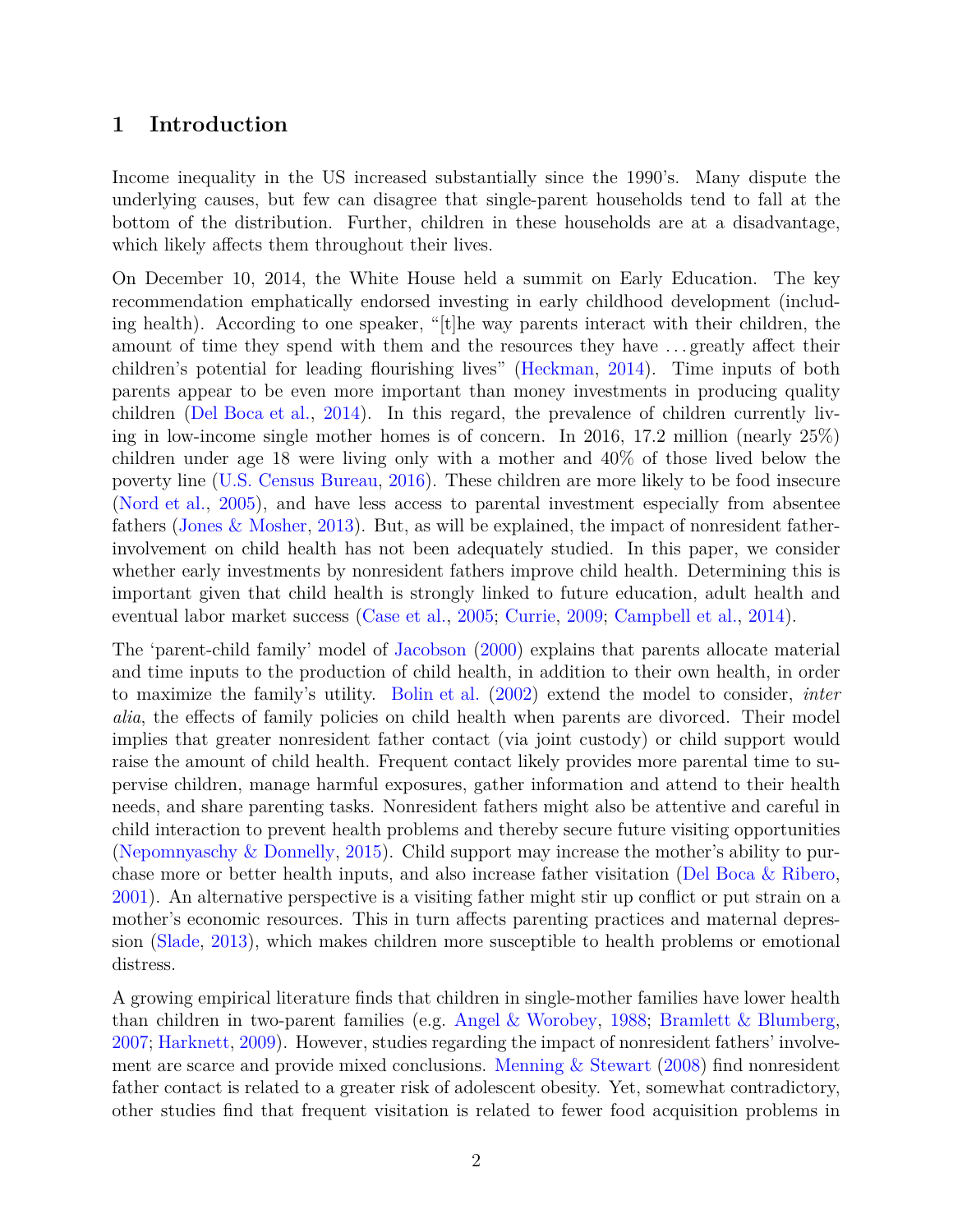households with 0-17 year old children [\(Garasky & Stewart,](#page-33-6) [2007\)](#page-33-6) and healthier adolescent eating habits [\(Stewart & Menning,](#page-35-2) [2009\)](#page-35-2). For kindergarten children, [Hofferth & Pinzon](#page-33-7) [\(2011\)](#page-33-7) find no effect of nonresidential fathers' child support payments and contact on child health after parental separation. At the same time, [Baughman](#page-32-5) [\(2014\)](#page-32-5) shows child support lowers the odds of poor health for children 2-15 years old. When children are 1-5 years old, [Nepomnyaschy & Donnelly](#page-34-1) [\(2015\)](#page-34-1) find nonresident father engagement insignificantly affects injury risk (similar to [Hofferth & Pinzon,](#page-33-7) [2011\)](#page-33-7); however, their cooperative parenting behavior lowers such risk.

Simply controlling for demographic and socioeconomic factors limits these studies' facility to control for several possible sources of endogeneity bias. First, poor child health may either deter or induce nonresident father involvement rather than the reverse in which father involvement augments child health. For example, [Reichman et al.](#page-35-3) [\(2004\)](#page-35-3) find child health may lead to marital dissolution, and hence lower father involvement. Also, Hofferth  $\&$  Pinzon [\(2011\)](#page-33-7) find child health problems lower financial support. Ignoring such reverse causation creates an ambiguous estimation bias. Second, a protective, self-reliant and competent mother may discourage ('gatekeep') father engagement in child-rearing activities [\(Allen & Hawkins,](#page-31-1) [1999;](#page-31-1) [Gaertner et al.,](#page-33-8) [2007\)](#page-33-8); or a mother's time in child care may be a substitute for a father's time [\(Pailhe & Solaz,](#page-34-3) [2008\)](#page-34-3). Such maternal factors if ignored can cause a downward bias. Third, a mother who views herself as the sole contributor to her child's health may more likely understate a father's participation while a mother who merely wishes the father participated more might overstate it. So, mother-reported paternal investment may be measured with error, which can create a downward bias. The overall bias is ambiguous, making it difficult for existing studies to ascertain the causal impact of nonresident fathers on child health.

We introduce a unique approach, with roots in evolutionary sociobiology, to infer the causal impact of nonresident father-involvement on child health. To do so, we make use of an *a priori* unexpected observation in the Fragile Families and Child Wellbeing data. We find infants born out of wedlock who look like their father at birth (as assessed by both parents in separate and private interviews)<sup>[1](#page-4-0)</sup> have better overall health one-year later, but not at birth. Further, we determine the underlying mechanism for better child health one year after birth in response to father-child resemblance is father involvement, in particular the amount of time a father invests in his purported child. We find the average nonresident father spends about 2.5 days (per month) longer in parenting activities when the child resembles him. Consistent with several studies from evolutionary sociobiology (e.g. [Platek et al.,](#page-35-4) [2002,](#page-35-4) [2003,](#page-35-5) [2004;](#page-35-6) [Volk & Quinsey,](#page-35-7) [2002,](#page-35-7) [2007\)](#page-35-8), father-child resemblance encourages paternal timeinvestment, perhaps because doubtful males respond to paternity uncertainty. There is little or no evidence to support other potential mechanisms such as a father's economic provision, his involvement in shared parenting, or maternal parenting. These results support using father-child resemblance as an instrument for the time a father invests in the child to establish a causal link between father's time investment and child health. The validity of the father-child resemblance variable is supported by conducting placebo checks under conditions where such a variable is irrelevant to paternal investment. We find fathers' time-investment

<span id="page-4-0"></span><sup>&</sup>lt;sup>1</sup>[Alvergne et al.](#page-31-2) [\(2010\)](#page-31-2) show that actual resemblance to the father is consistent when both parents report father-child facial similarity in private. Still, we consider other definitions of father-child resemblance.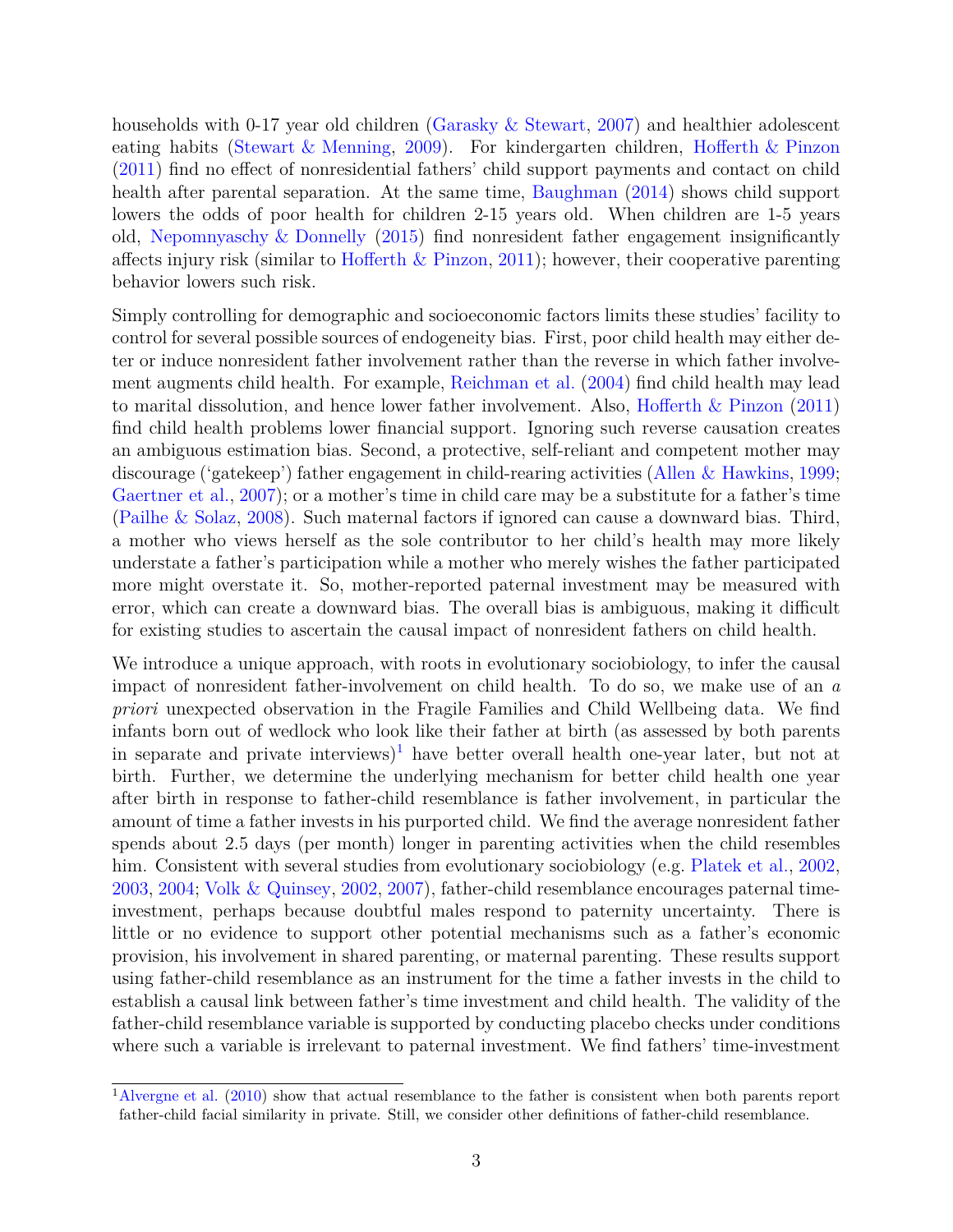significantly improves child health in single-mother families. Based on a linear combination of five child health indicators, each extra day of time-investment increases child health by over 0.1 standard deviations. It also decreases the probability a child will have reportedly 'poor' health by 2 percentage points. Thus, promoting nonresident father time-investment could be a key strategy to reduce child health disparities and thereby secure a greater chance of future educational and career success for children in single-mother families.

The next section presents the literature relating child resemblance to paternal investment. In section [3,](#page-6-0) we describe the data and define key variables. In section [4,](#page-10-0) we estimate the impact of father-child resemblance on child health and father investment, deduce the mechanism through which such resemblance operates, and provide checks for robustness. Finally, section [5](#page-19-0) provides a conclusion.

## <span id="page-5-2"></span>**2 Child resemblance and paternal investment**

Evolutionary theory predicts parents will provide preferential care to genetically related children to advance their genetic success [\(Hamilton,](#page-33-9) [1963;](#page-33-9) [Trivers,](#page-35-9) [1972;](#page-35-9) [Alexander,](#page-31-3) [1974\)](#page-31-3). Investments in unrelated children are deemed wasteful since they reduce investment in genetically related offspring. Indeed, stepchildren and adoptees tend to receive less parental investment and greater mistreatment (e.g. [Bertram](#page-32-6) [\(1975\)](#page-32-6) for evidence on lions; [Daly & Wilson](#page-32-7) [\(1996\)](#page-32-7), [Case & Paxson](#page-32-8) [\(2001\)](#page-32-8), and [Gibson](#page-33-10) [\(2009\)](#page-33-10) for evidence on humans). Similar differential treatment prevails when males suspect infidelity. Evidence based on both animals and humans indicate that males invest in parental care in response to paternity certainty (birds: [Moller & Birkhead](#page-34-4) [\(1993\)](#page-34-4); fish: [Neff & Gross](#page-34-5) [\(2001\)](#page-34-5); nonhuman primates: [Buchan et al](#page-32-9) [\(2003\)](#page-32-9); [Langos et al.](#page-34-6) [\(2013\)](#page-34-6); humans: [Fox & Bruce](#page-33-11) [\(2001\)](#page-33-11); [Anderson et al.](#page-31-4) [\(2007\)](#page-31-4)).

Doubtful males can use a child's resemblance as a cue of genetic relatedness [\(Alexander,](#page-31-3) [1974;](#page-31-3) [Daly & Wilson,](#page-32-10) [1998;](#page-32-10) [Volk & Quinsey,](#page-35-7) [2002\)](#page-35-7) [2](#page-5-0) in lieu of relatively costly paternity testing.[3](#page-5-1) This is possible because parent-child resemblance is sufficiently present in children for it to be detected from as early as birth [\(Porter et al.,](#page-35-10) [1984;](#page-35-10) [McLain et al.,](#page-34-7) [2000;](#page-34-7) [Alvergne et al.,](#page-31-5) [2007;](#page-31-5) [Kaminski et al.,](#page-34-8) [2010\)](#page-34-8). Experiment-based evidence of paternal involvement corroborates this. For example, based on video images of children ages 4 to 72 months, [Volk & Quinsey](#page-35-7) [\(2002,](#page-35-7) [2007\)](#page-35-8) find a man is more prone than a woman to adopt a child looking like him. Similarly, based on pictures morphed with at least 25% of respondent's facial traits, [Platek et al.](#page-35-4) [\(2002,](#page-35-4) [2003,](#page-35-5) [2004\)](#page-35-6) find men (but not women) hypothetically spend more time, adopt, or provide financial support to toddlers similar to themselves. Moreover, according to [Platek et al.](#page-35-6) [\(2004,](#page-35-6) [2005\)](#page-35-11), neurocognitive processes drive these gender differences. Studies on actual biological parents also support that men use resemblance as a paternity cue (e.g. [Apicella & Marlowe,](#page-31-6) [2004;](#page-31-6) [Alvergne et al.,](#page-31-7) [2009\)](#page-31-7). Even fathers convicted of family violence

<span id="page-5-0"></span><sup>2</sup>Even recent studies on nonhuman primates (e.g [Parr et al.,](#page-34-9) [2010;](#page-34-9) [Pfefferle et al,](#page-34-10) [2014\)](#page-34-10) find evidence that facial similarities are used to detect kinship.

<span id="page-5-1"></span><sup>&</sup>lt;sup>3</sup>Based on the Fragile Family and Child Wellbeing data, we estimate the prevalence of paternity testing is at most 7% among unmarried families. This estimate comprises the number of cases where paternity was established through court *and* the number of cases where DNA results were pending as at 1-year follow-up.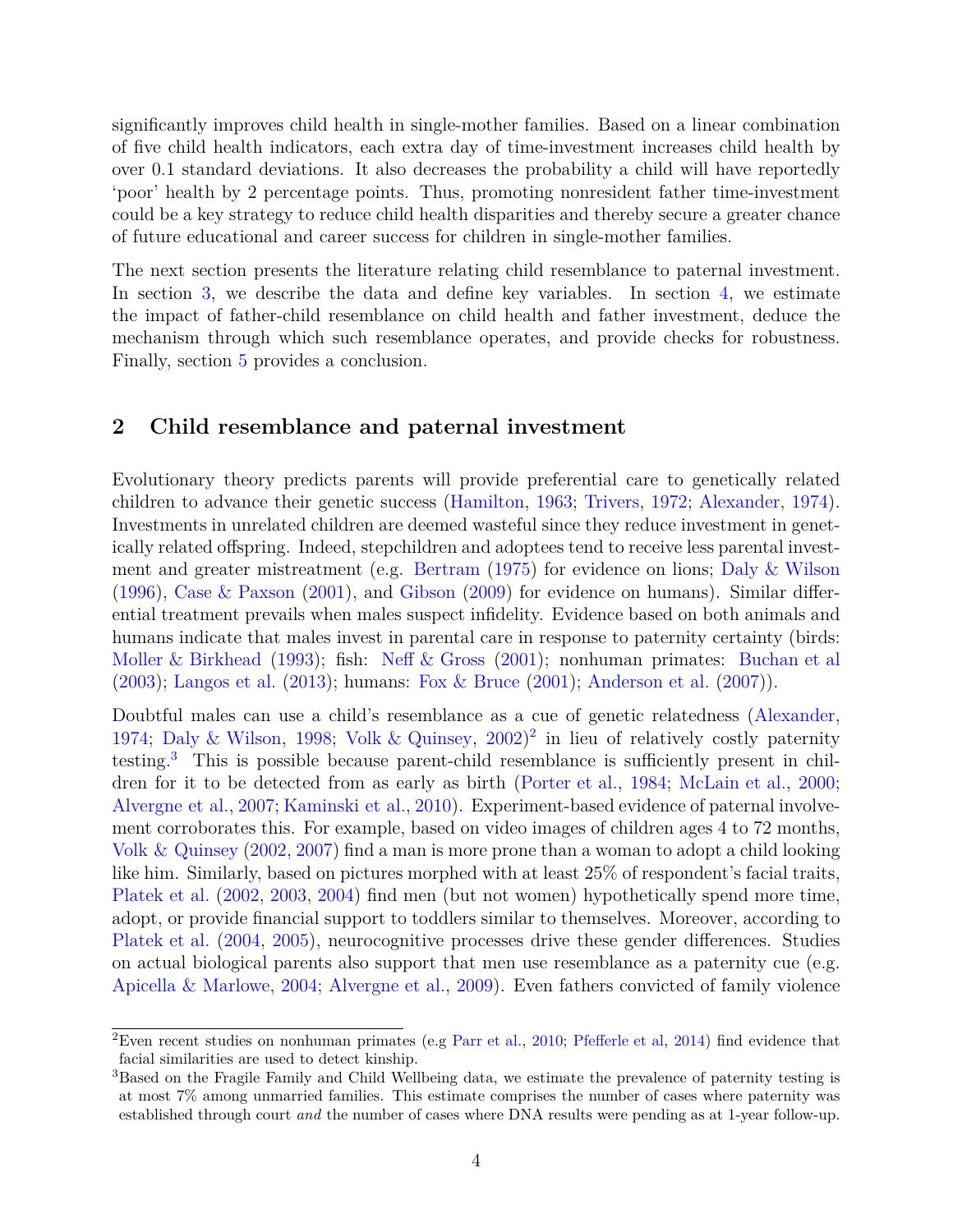treat children better based on similar facial likeness [\(Burch & Gallup,](#page-32-11) [2000\)](#page-32-11). Finally, with respect to the reliability of reported resemblance, [Alvergne et al.](#page-31-2) [\(2010\)](#page-31-2) present three key findings on children as young as 3 months. First, resemblance is consistent when reported in private by each parent. Second, both parents are more likely to report father-child similarity when the child actually resembles the father (as determined by external judges). Third, actual facial likeness predicts paternal investment.

To conclude, many evolutionary sociobiology studies support using father-child resemblance to explain a putative father's investment. Because women do not need facial resemblance cues to decide whether to provide care, we expect baby looks affect child developmental outcomes only through a father's investments.[4](#page-6-1) As we indicated above, when data are collected in private and separately from each parent, reported resemblance is reliable and matches actual resemblance.

## <span id="page-6-0"></span>**3 Data and variable descriptions**

We base our empirical analysis on data from the Fragile Families and Child Wellbeing (FFCW) study. The study follows children born (between 1998 and 2000) to parents in large U.S. cities. Births to unmarried parents are oversampled to assess living conditions and wellbeing of children in such families.<sup>[5](#page-6-2)</sup> Mothers and putative fathers were separately interviewed within the first three days of birth and then at four follow-ups.<sup>[6](#page-6-3)</sup> Our study uses data from both parents' interviews at birth, and then from the mother's interview at one-year follow-up. We focus on the first year of birth because that period is crucial for a nonresident father to create and maintain a bond with a child [\(Cheadle et al.,](#page-32-12) [2010\)](#page-32-12). We rely on mothers' reports because many fathers were lost by 1-year follow-up (about 30% of all births). This precludes concern of attrition bias due to father non-response.

We focus on unmarried families in which a newborn resides with the mother and the father lives elsewhere one year later.<sup>[7](#page-6-4)</sup> In such fragile families, infidelity and sexual distrust abound [\(Hill,](#page-33-12) [2007\)](#page-33-12); and so, paternal confidence may be relatively low [\(Anderson et al.,](#page-31-8) [2006\)](#page-31-8). Paternity may be less of an issue in traditional or cohabiting families, as fathers are already spending much time there in child investment than in single-mother families. Therefore, single-mother families are an appropriate setting for this study. Thus, our results should only be generalized to those at-risk families, which is an important group when considering policies related to US poverty [\(Vance,](#page-35-12) [2016\)](#page-35-12).

<span id="page-6-1"></span><sup>&</sup>lt;sup>4</sup>We will verify this by conducting placebo checks to show that father-child resemblance has no significant effect on child health in a sample of fathers whose involvement is restricted by death or incarceration and in a sample of two-parent families. We will also show its insignificant effect on maternal parenting channels. <sup>5</sup>See [Reichman et al.](#page-35-13) [\(2001\)](#page-35-13) for more detail information about the design of the FFCW sample.

<span id="page-6-3"></span><span id="page-6-2"></span><sup>&</sup>lt;sup>6</sup>Mothers were asked to identify and locate the father by providing his visiting schedules or to pass on interviewer's business card to the father (FFCW User Guide).

<span id="page-6-4"></span><sup>7</sup>We explore the possibility of sample selection issues in section [4.4](#page-16-0) and find robust results. We also exclude cases where the mother reported the father was deceased, unknown, incarcerated at 1-year follow-up, has never seen the child, or is mandated (through a child support agreement) to visit the child. We later employ some of these excluded cases for validity testing.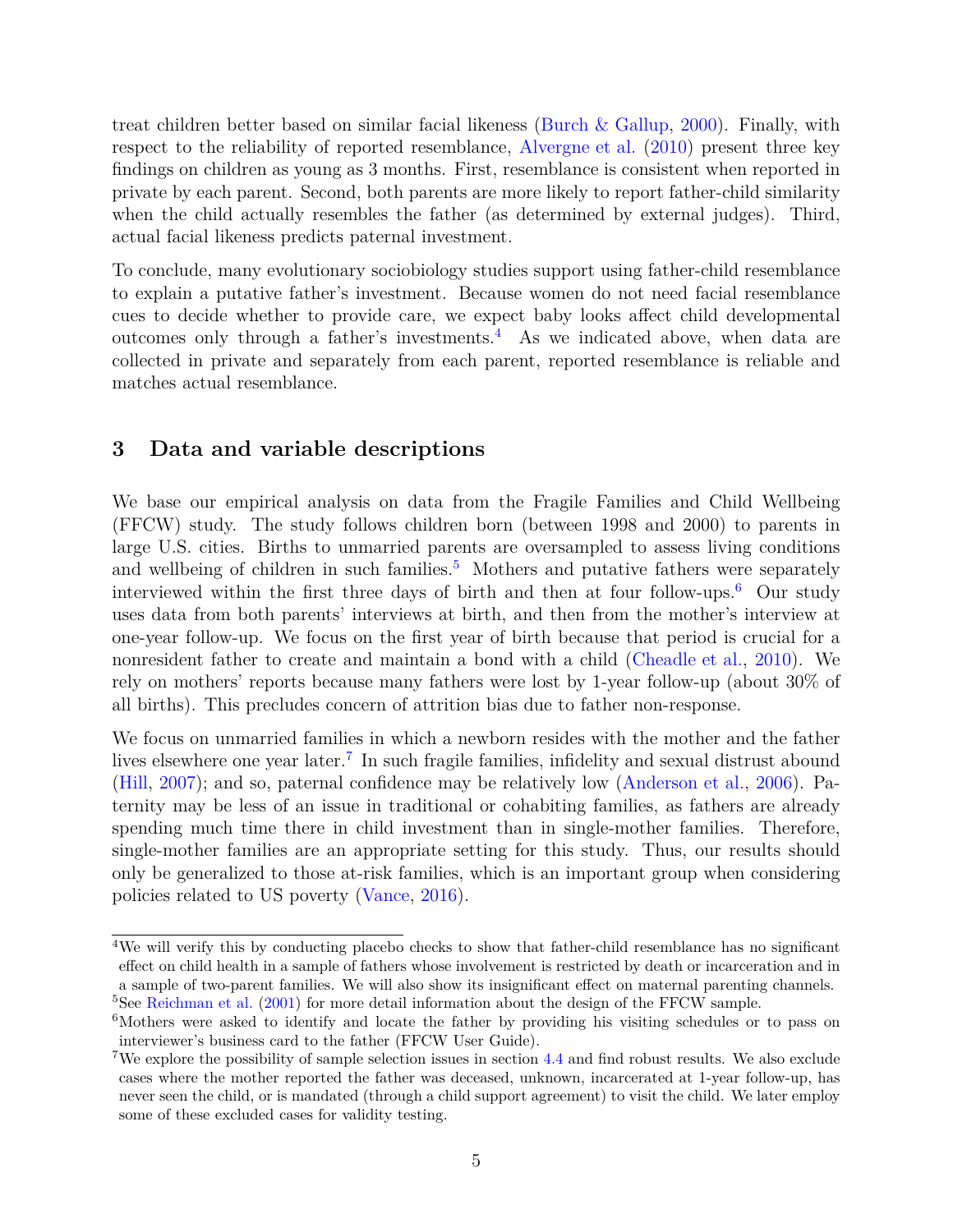#### **3.1 Baby looks measure**

The FFCW collects baby looks data only at birth from both parents' responses to the question: "Who does the baby looks like?" While resemblance may change over time [\(Alvergne et al.,](#page-31-5) [2007\)](#page-31-5), assessing resemblance at birth is key because that is when fathers decide paternity. A total of 715 unmarried and non-cohabiting parents responded to this question.[8](#page-7-0) We classify a baby as resembling the father if *both* parents separately reported in private that the baby looks either wholly or partially like the father.<sup>[9](#page-7-1)</sup> This includes situations when one parent says the baby looks only like the father and the other indicates the baby looks like both parents. This classification aligns with [Platek et al.](#page-35-5) [\(2003\)](#page-35-5) who find men invest in children with at least 25% of their facial traits. Defining father-child resemblance to occur when both parents agree is consistent with [Alvergne et al.](#page-31-2) [\(2010\)](#page-31-2) who find that both parents are likely to see father-child resemblance when the child actually resembles the father. Of the 715 parents nearly two-thirds  $(n = 456)$  agree on whether the baby looks like or does not look like the father. This is our estimation sample.<sup>[10](#page-7-2)</sup> Of these 456 observations,  $56\%$  (n=255) agree the child resembles the father, and  $44\%$  (n =201) agree the child does not resemble the father. Table [1](#page-20-0) presents summary statistics for the rest of the variables in the estimation sample. Note from column (3) that, except in a few cases at the 10% level, the characteristics of the estimation sample are not significantly different from those in which parents disagree on resemblance (column 4). In section [4.4,](#page-16-0) we discuss potential selection issues from choosing our sample in this way.

#### **3.2 Child health indicators**

The FFCW data provide mother-reported (subjective) general child health on a five-point scale ranging from 1=excellent to 5=poor, a variable used in other studies such as [Case et al.](#page-32-13) [\(2002\)](#page-32-13) and [Currie & Stabile](#page-32-14) [\(2003\)](#page-32-14). Due to the low proportion of children in the poor, fair and good categories, we reclassify child health status as  $0=$ poor/fair/good, 1=very good and 2=excellent, with a frequency of  $14.3\%$ ,  $23.0\%$  and  $62.7\%$ , respectively. We also use data on four specific health outcomes. These include: whether the child experienced an asthma episode/attack since birth; number of visits to a health care professional for illness since birth; number of emergency room visits since birth; and the longest stay in hospital. Asthma, in

<span id="page-7-0"></span><sup>8</sup> In two cities, this question was not asked because it was added to a later version of the survey during fielding, so that a further 97 observations are excluded. Generally, these observations are not significantly different in terms of overall child health, paternal investment and socioeconomic conditions. Missing values still exist for some of the variables listed in table [1.](#page-20-0) However, these are found to be missing completely at random (MCAR) based on [Little](#page-34-11) [\(1988\)](#page-34-11) MCAR test ( $\chi^2 = 565.2$ ,  $df = 589$ ,  $p = 0.753$ ). Thus, analyses are conducted assuming no bias due to listwise deletion of missing values.

<span id="page-7-1"></span> ${}^{9}$ In section [4.4,](#page-16-0) we find similar results for two alternative definitions of father-child resemblance: (1) both parents agree the child looks wholly like the father, and (2) father reports the child resembles him even when the mother diasgrees —although in this case measurement errors are more likely to occur.

<span id="page-7-2"></span><sup>10</sup>Our sample size is the highest attainable from the FFCW database, which is most suited for the purpose of this study. To our knowledge, it is also the largest sample ever used to analyze father-child resemblance effects. Moreover, our sample size is comparable to other IV studies such as [Leonard](#page-34-12) [\(2008\)](#page-34-12) and [Van Ours](#page-35-14) [\(2004\)](#page-35-14), and much greater than notable ones like [Acemoglu et al.](#page-31-9) [\(2001\)](#page-31-9).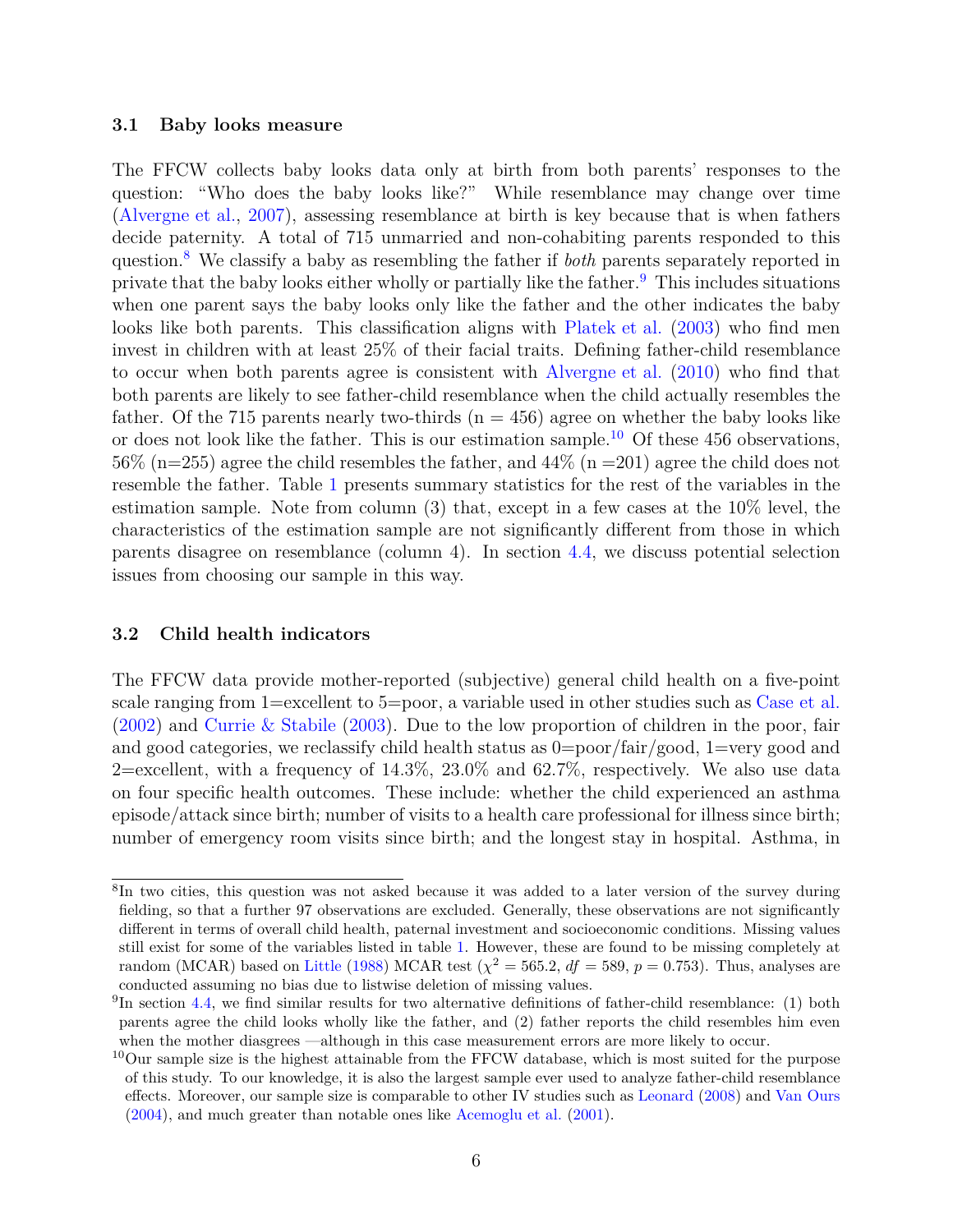particular, is a common and growing childhood chronic health illness that is associated with high health care utilization such as emergency room visits and hospitalization [\(Akinbami,](#page-31-10) [2006\)](#page-31-10). The specific child health measures (besides asthma) are not perfect as they may reflect both true health quality and access to health care or ability to afford more health care visits. Despite this, in our sample, all child health measures have statistically significant  $(p < 0.01)$  correlations in the expected direction.

Our main health variable is a composite health index, which summarizes the underlying commonalities among the above five child health indicators using principal component analysis.[11](#page-8-0) This continuous composite health measure is effectively a linear combination of all the five (mean-centered) health indicators. It is scaled so that effects are reported in standard deviation units, where higher values indicate better health. We prefer to analyze this composite measure because it encompasses various dimensions of child health. However, we present results for each health indicator to check robustness. We also give consideration to related (behavioral) health outcomes (e.g. child temperament, maternal substance use) in section [4.4.](#page-16-0)

Table [1](#page-20-0) indicates an average subjective child health of 1.5 and an asthma incidence of approximately 10%. Also, since birth, there were on average four health care visits for illness, less than two visits to emergency rooms and no more than a day stay in hospital. As summarized by the composite health index, children resembling their father have significantly more favorable health conditions, based on a simple test of the difference in means between columns  $(1)$  and  $(2)$ .

#### **3.3 Paternal investment**

*A priori* we do not know which aspect of father involvement is impacted by father-child resemblance. As such, we consider three potential dimensions through which nonresident fathers' investment can occur: (1) economic provision, (2) direct time-investment, and (3) shared parental responsibilities. Each is measured based on mothers' reports.[12](#page-8-1) Economic provision is measured in two ways. First, it is measured dichotomously by whether the father provided non-legally binding (informal) financial support in the past year.[13](#page-8-2) Second, based on responses (ranging from '1=often' to '4=never') to six questions measuring how frequently fathers provide in-kind items (e.g. clothes, toys, medicine, food), we compute the average (reverse-coded) response for each mother. Table [1](#page-20-0) shows that 34% of mothers reported the father provided financial support and the average in-kind support frequency is 2.3 with a

<span id="page-8-0"></span><sup>&</sup>lt;sup>11</sup>A single principal component is extracted using the sample of 715 unmarried and non-cohabiting families (rather than the estimation sample n=456) to capitalize on the greater variation in the health measures. Note that we get virtually the same results if we standardize each child health indicator (when the order of the specific health outcomes are reversed), average them to create an index, and then normalize by the standard deviation of the index.

<span id="page-8-1"></span><sup>&</sup>lt;sup>12</sup>[Hernandez & Coley](#page-33-13) [\(2007\)](#page-33-13) find that either mother's or father's reported reliable measures of father involvement in low-income families.

<span id="page-8-2"></span><sup>&</sup>lt;sup>13</sup>We tried the amount of financial support, which we had to impute with the mid-point when a range is provided. It nevertheless suffers from reporting error as it may have been difficult for mothers to recall the exact amount. The result is similar to the dichotomous measure.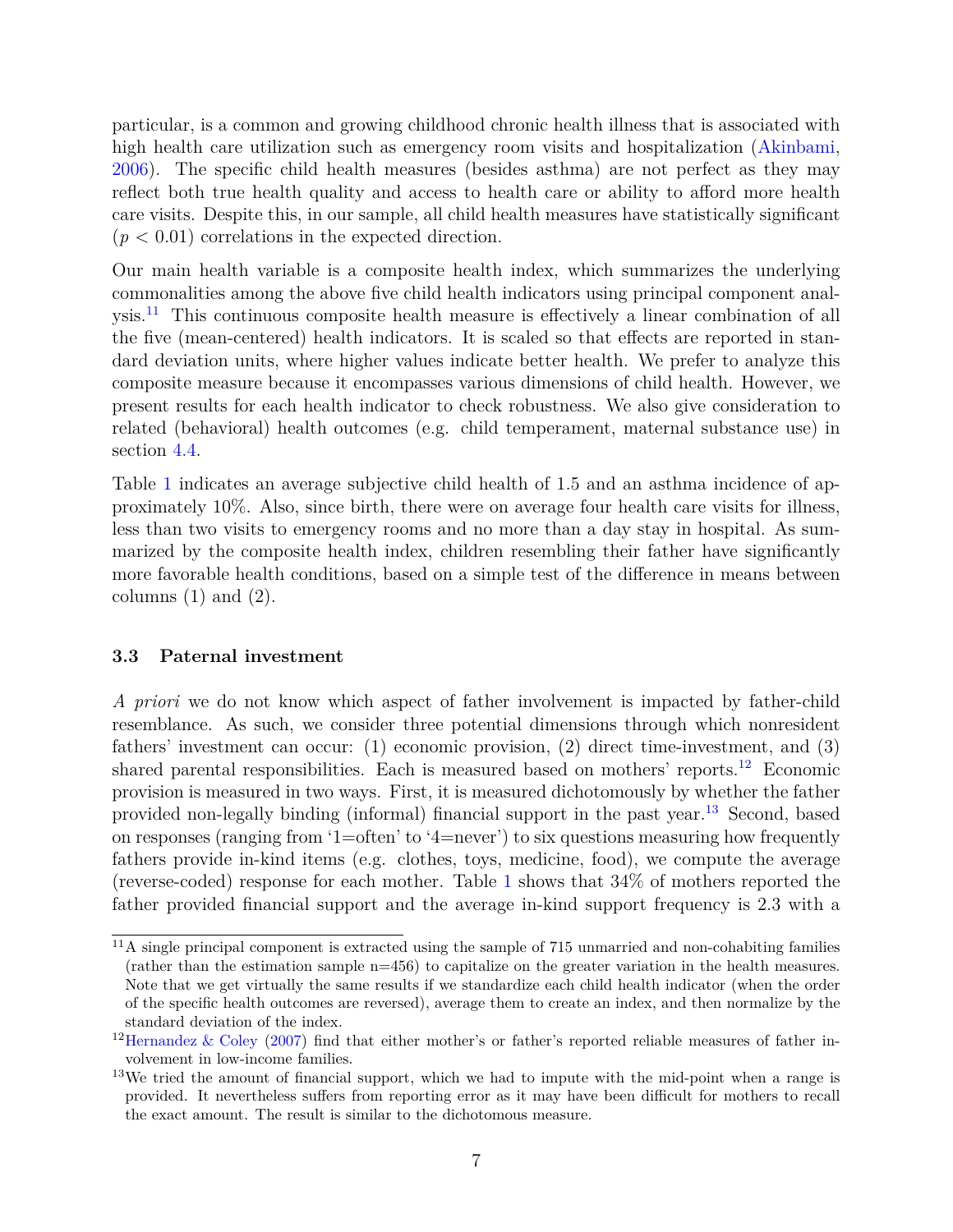standard deviation of 0.9. Although the proportion of fathers providing financial support is not significantly higher for those resembling the child, in-kind support is significantly higher.

Fathers' direct time-investment is defined as the amount of time a nonresident father spends in active interaction with the child. We rely on two measures of a father's time-investment: (1) the number of days in the last month of father-child contact; and (2) the number of days in a typical week the father engages in positive parenting. Fathers' positive parenting involves performing playful, educational (e.g reading, singing nursery rhymes), and child care activities (e.g. change diapers, feeding, put child to bed).<sup>[14](#page-9-0)</sup> Combining these two sets of father contact and parenting measures yields a single time-investment index of days per month in which the father performs positive parenting activities.<sup>[15](#page-9-1)</sup> It reflects both frequency and content of visits. Hereafter, we refer to the unit of the index simply as 'days per month'. The index ranges from 0 to 30 days and has a mean and standard deviation of approximately 6 days and 8 days, respectively (table [1\)](#page-20-0). Fathers' time-investment average nearly 2.5 days more when the child resembled him.

Fathers' participation in parenting responsibilities are especially related to father's sensitivity during interaction with an infant [\(Feldman,](#page-33-14) [2000\)](#page-33-14). Fathers who assumed more maternal functions (child care and chores) have a more emotionally involved relationship with the child [\(Abraham et al.,](#page-31-11) [2014\)](#page-31-11). The extent fathers share parenting responsibilities is measured based on mothers' reports of how often fathers help with parenting tasks. The FFCW defines these tasks to be: looking after the child when the mother needs to do things, running errands (e.g. pick things up from store), taking the child to places (e.g. daycare or the doctor), and fixing/maintaining the home. Responses range from '1=often' to '4=never'. They are reverse coded and averaged (for each mother) to a create a variable (ranging from 1 to 4) that is increasing in frequency of shared tasks performed. Shared tasks frequency averages 2.3 with a standard deviation of 1.0, and is higher for infants resembling the father (table [1\)](#page-20-0).

#### **3.4 Control variables**

Table [1](#page-20-0) also presents summary statistics for family demographic and socioeconomic control variables. Unless otherwise specified, the controls are taken from FFCW baseline (at-birth) survey and measured in percentages. The variables unavailable at baseline, and therefore measured at 1-year follow-up, are appended with 'year 1'.

At the first follow-up, the children are approximately one year old, of which about 55% are boys. Some children were disabled (4.2%) or of low birth weight (11.4%); and just over 20% of births were covered by private health insurance, which indicates that some parents had better access to physicians and health care. The unmarried parents in this sample knew each other for typically 3.9 years before pregnancy (compared to 8 years for marrieds), 58.1% had a visiting or friendly relationship, and nearly one-fourth had other children together.

<span id="page-9-0"></span> $14$ [Jones & Mosher](#page-33-2) [\(2013\)](#page-33-2) use similar activities for children under 5 years to define father engagement in parenting over the last month. They are used in other surveys such as the Panel Study of Income Dynamics.

<span id="page-9-1"></span><sup>15</sup>We obtain this index by dividing the father's contact days/month (measure 1) by 7 days/week yielding contact weeks/month, which we then multiply by the average number of days/week engaged in each activity (measure 2) to generate the index denominated in activity days per month.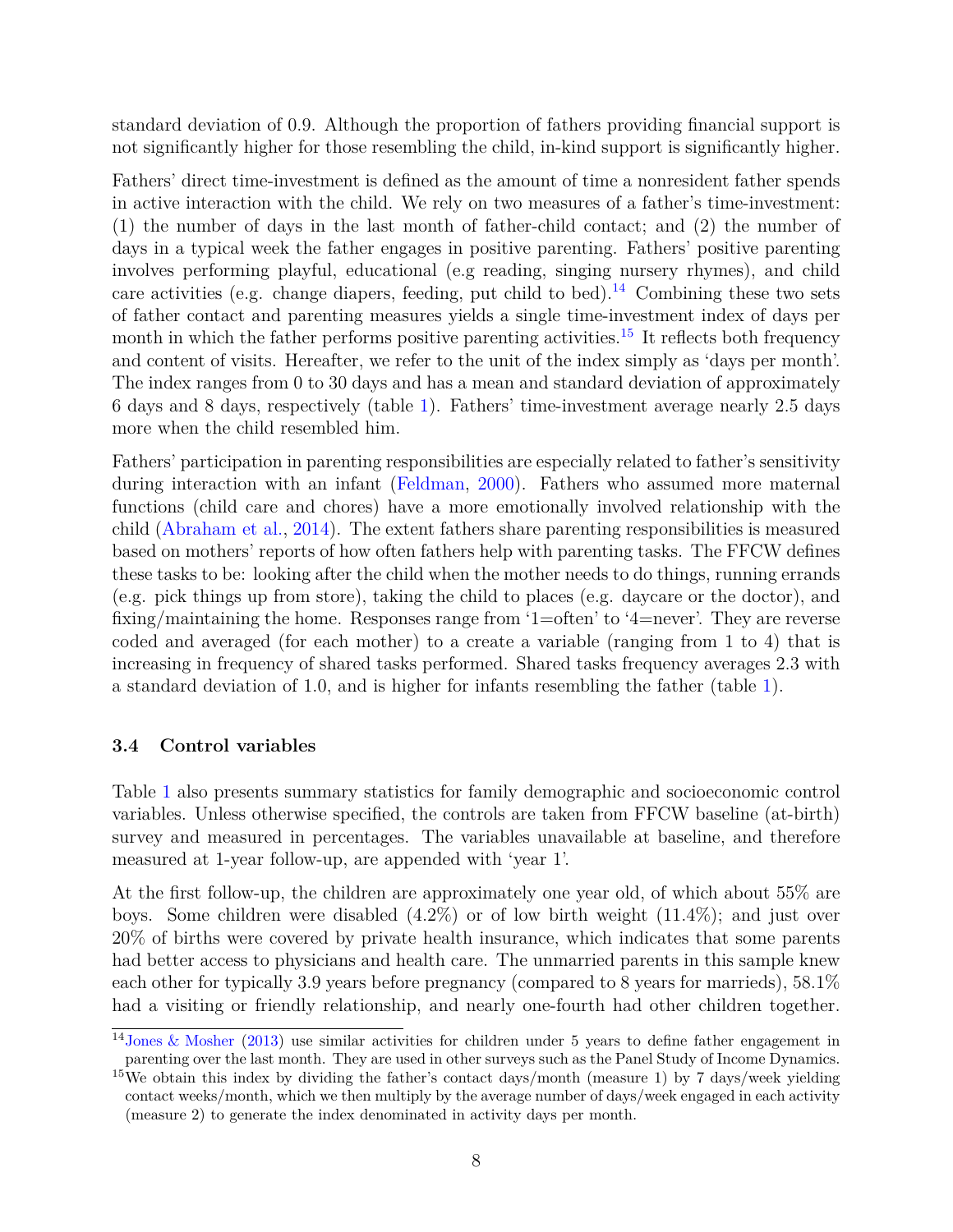Parents were mainly black (nearly 70%); and about 25% of mothers gave birth as a teenager, whereas only about 15% of fathers were teenagers. Over a third of parents had kids in a previous relationship at baseline, and some mothers (about 12%) lived with a new partner when asked at 1-year follow-up. Fathers were more likely to be in very good/excellent health  $(70\%)$  and to have at least high school education  $(62.7\%)$  relative to mothers  $(63.6\%$  and 57%, respectively). At the time the child was born, about 40% of fathers had an incarceration history, and just over  $75\%$  had a job. Mothers earned on average \$242 weekly, when they last worked prior to birth; and almost one-third of them were homeowners. Nearly half (45.8%) of the mothers had received welfare prior to birth. At 1-year follow-up, mothers tended to have strong social support;<sup>[16](#page-10-1)</sup> and 62.1% of children were regularly in the care of a non-parent (mainly mother's relatives or daycare for typically 40 hours per week).

Importantly, in most cases these sample characteristics do not differ significantly (at the 10% level) by father-child resemblance. An interesting difference, however, with ties to the literature on son preference (e.g. [Dahl & Moretti,](#page-32-15) [2008\)](#page-32-15), is that boys are more likely reported as resembling the father. These studies find fathers time allocation is generally higher for boys than girls. While little support for this exist in fragile families [\(Lundberg et al.,](#page-34-13) [2007\)](#page-34-13), we nonetheless control for child gender to identify resemblance effects on father's involvement. We also show later in section [4.2](#page-13-0) there is little or no evidence that the effects of father child resemblance differ by child gender.

### <span id="page-10-0"></span>**4 Empirical results**

In this section, we explore how father-child resemblance relates to child health one-year post-birth. In addition, analysis at and prior to birth serves as a placebo test for instrument validity. Based on these relationships, we show father-child resemblance represents paternal investment. Next, we identify the specific paternal investment mechanisms through which father-child resemblance operates to impact child health. We then measure this impact using the 2SLS method.

#### <span id="page-10-2"></span>**4.1 Father-child resemblance and infant health**

*Effect of resemblance on health at one-year of age*

We first estimate the relationship between at-birth father-child resemblance and child health one year later, holding constant the controls previously described. Later in section [4.4,](#page-16-0) we extend our analysis to other (behavioral) health outcomes. Note that as long as father-child resemblance is uncorrelated with unobservable factors in child health, our estimate represents a causal effect. Estimates are reported in column 1 of table [2](#page-21-0) for each child health indicator. The first row shows that the effect of father-child resemblance on the computed composite

<span id="page-10-1"></span><sup>&</sup>lt;sup>16</sup>Social support is measured as the average of mother's responses (yes = 1, no = 0) to whether she could count on someone to (1) loan her \$200, (2) provide her a place to live, and (3) help with emergency child care, next year. The score ranges from 0 to 1 with higher scores indicating greater access to social support.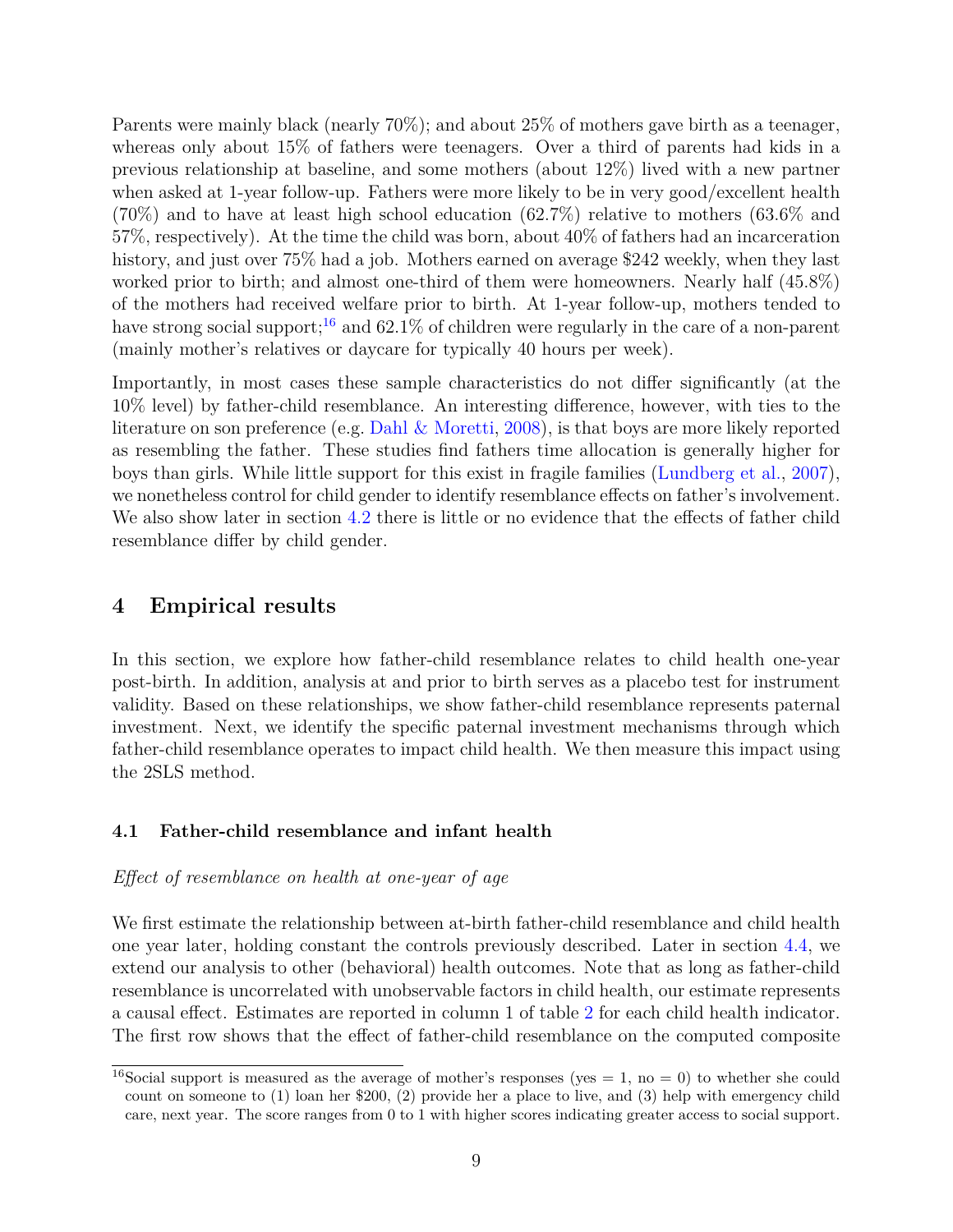child health index is positive (0.297 standard deviations) and statistically significant. Rows 2 to 6 give results for the FFCW health measures as robustness checks. The 0.283 effect on latent subjective child health (row 2), expressed as a marginal probability effect, implies a child resembling the father is 5.4 percentage points (pp) less likely to report low health (good/fair/poor); 4 pp less likely to report very good health; and 9.4 pp more likely to report excellent health. Additionally, resembling the father reduces the incidence of child asthma episodes by 6.7 pp (row 3), decreases child visits to health practitioners for illness by 21.4% (row 4), cuts child visits to the emergency room by 23.5% (row 5), and decreases a child's longest stay in hospital by 54.7% (row 6). The magnitude for hospital stay should be interpreted with caution because several large outlier hospital days for children not resembling the father inflate the health gains for those resembling the father.<sup>[17](#page-11-0)</sup>

It is possible that the effects of father-child resemblance on child health differ by child gender. Table [2](#page-21-0) reports the estimated effects of father-child resemblance on each child health measure for boys (column 2) and girls (column 3), in addition to the differential effects (column 4). Using the composite child health measure (row 1), we find father-child resemblance significantly increases child health for both boys and girls but there is no differential effect by gender. Roughly similar results are obtained when examining each child health indicator separately. The effect of father-child resemblance on subjective child health is greater (and significant) for boys (row 2), but father-child resemblance has a greater (and significant) effect for girls when child health is denoted by visits for illness (row 4) and emergency visits (row 5). The difference in effects appears small for asthma (row 3) and hospital stay (row 6). However, again, the specific health effects do not significantly differ by gender.

#### *Effect of resemblance on health at birth and before: a placebo test*

So far, we have taken our resemblance variable as exogenous because it is based on *both* the purported father's *and* mother's consistent responses at birth, each obtained independent of the other. But, it is possible for both parents to respond positively (or negatively) to fatherchild resemblance for reasons related to child health one year after birth. For example, a mother might specify a father resembles the child in order to entice the purported father to invest in the child, regardless of whether the child is his. Alternatively, resemblance to the father might be harder to detect for poorly formed babies with lasting health problems. In these cases, a father's alleged resemblance would not be exogenous since it would then be correlated with an unobservable component of child health.

We follow [Kuehnle](#page-34-14) [\(2014\)](#page-34-14) and perform an instrument placebo-test to determine whether father-child resemblance is related to child health *not* one year after the child is born, but instead at an earlier time during pregnancy or at-birth. At such times, father-child resem-

<span id="page-11-0"></span><sup>&</sup>lt;sup>17</sup>Removing the observations with outlier days of hospital stay from the sample reduced the  $-0.547$  coefficient to -0.060. Doing so, however, had little or no effect on the coefficients for the other health variables, which are not similarly affected by those observations. In addition, we also checked whether father-child resemblance affects overnight hospital stays. The effect is 0.1 pp  $(p = 0.972)$ . This implies resemblance has no effect on the incidence of hospitalization. One interpretation is that resemblance affects the intensive margin in terms of the severity of injury/illness as indicated by a child's longest stay in hospital.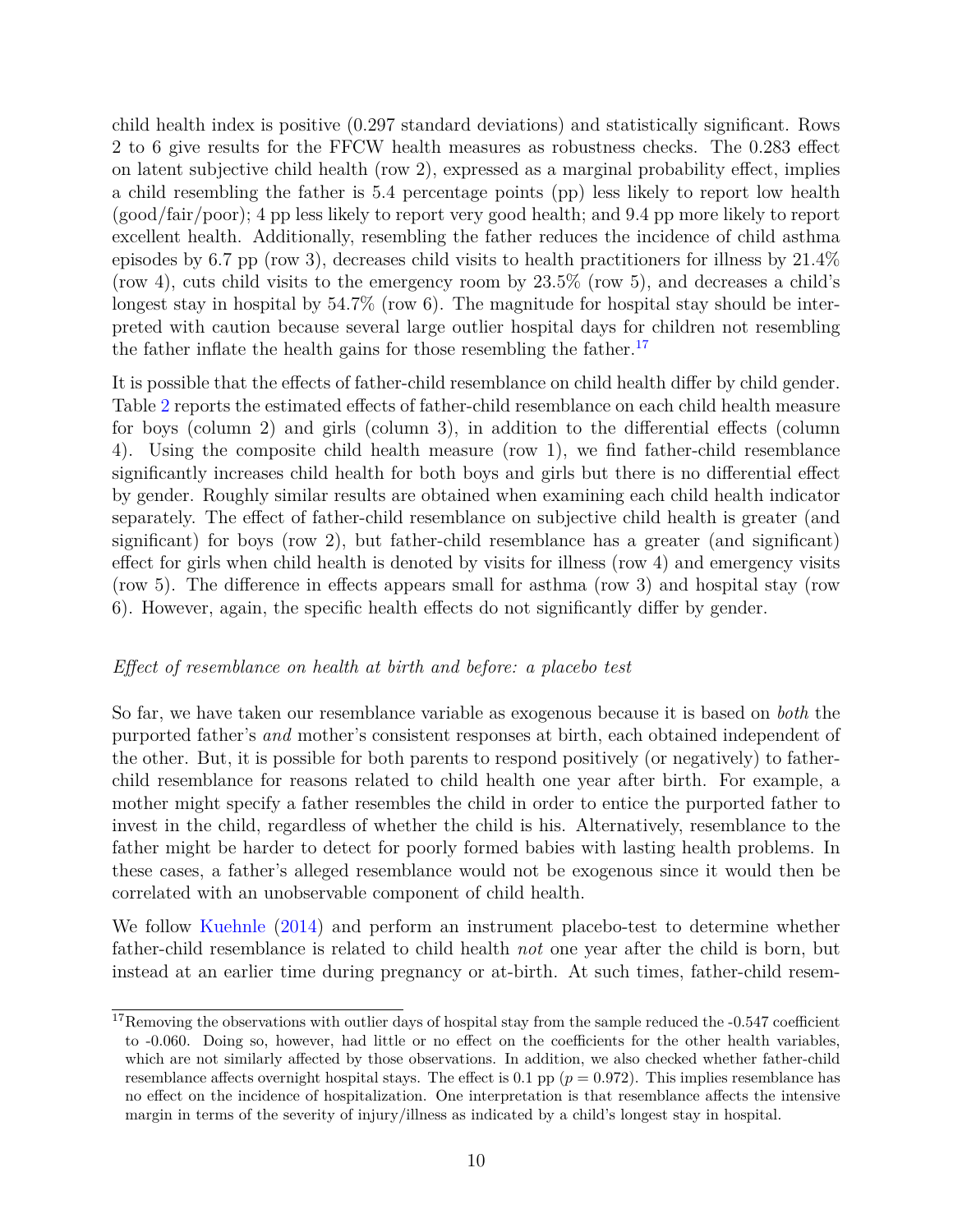blance could not have an effect on child health. Thus, one would be suspect if earlier child health indicators correlate with our resemblance measure. We consider: low birth weight, prenatal maternal health, prenatal substance use, whether doctor was seen during the first trimester, and disability.<sup>[18](#page-12-0)</sup> Table [3](#page-22-0) shows the effect of father-child resemblance on each of the binary prenatal/at-birth child health variables, holding constant the controls (in table [1\)](#page-20-0) excluding mother's health, low birth weight and disability. We find in all cases that the estimated resemblance effects are statistically insignificant. These results support instrument validity and hence the causal effect of father-child resemblance on child health, one-year post-birth.

#### *An implication of resemblance raising health one-year later, but not at birth*

As explained in section [2,](#page-5-2) evolutionary theory predicts doubtful fathers use father-child resemblance as a cue of genetic relatedness to decide whether to invest in a child. These investments may explain why resemblance enhances child health one-year later, but not at birth. To validate such paternal investment, we now examine the effect of father-child resemblance on child health in two samples in which father-child resemblance is unlikely to matter as a paternity cue. Finding no effect of resemblance on child health in these samples serves as a placebo test to help substantiate father investment as a causal factor.

First, we extract from the FFCW database a sample of nonresident fathers  $(n = 63)$  whose involvement is restricted because they died or were incarcerated.<sup>[19](#page-12-1)</sup> We regress the composite child health index on father-child resemblance and an incarceration dummy, without the controls listed in table [1](#page-20-0) due to the small sample size. The estimated father-child resemblance effect  $(0.087$  standard deviations, s.e.  $= 0.279$  is small and statistically insignificant compared to the corresponding estimate in the main sample (when no controls are used) of 0.231 standard deviations (s.e.  $= 0.095$ ). Second, we extract an FFCW sample of stable twoparent families ( $n = 1105$ ).<sup>[20](#page-12-2)</sup> In such families, paternal confidence is relatively high and hence, father-child resemblance is unlikely to matter to a father's decision to invest. Again, we find the effect of resemblance on the composite child health index (using the controls in table [1\)](#page-20-0) is statistically insignificant  $(0.044$  standard deviations, s.e.  $= 0.056$ . These two samples provide indirect evidence that paternal investment is a key link between father-child resemblance and child health.

<span id="page-12-0"></span><sup>&</sup>lt;sup>18</sup>Disability is only reported by the mother at 1-year follow-up (because they were interviewed within the first three days of birth), so it is possible some disabilities may not have been present at birth. We would have liked to use other indicators of fetal health such as gestational age and mother's BMI during pregnancy, but they were not available.

<span id="page-12-1"></span><sup>&</sup>lt;sup>19</sup>The event of death or incarceration is determined at the time of the one-year follow-up interview. So, it is possible that some fathers were involved for some time prior to the event.

<span id="page-12-2"></span> $20$ Two-parent families include a mother, the putative father and their children living in the same household over the first two waves of the FFCW study.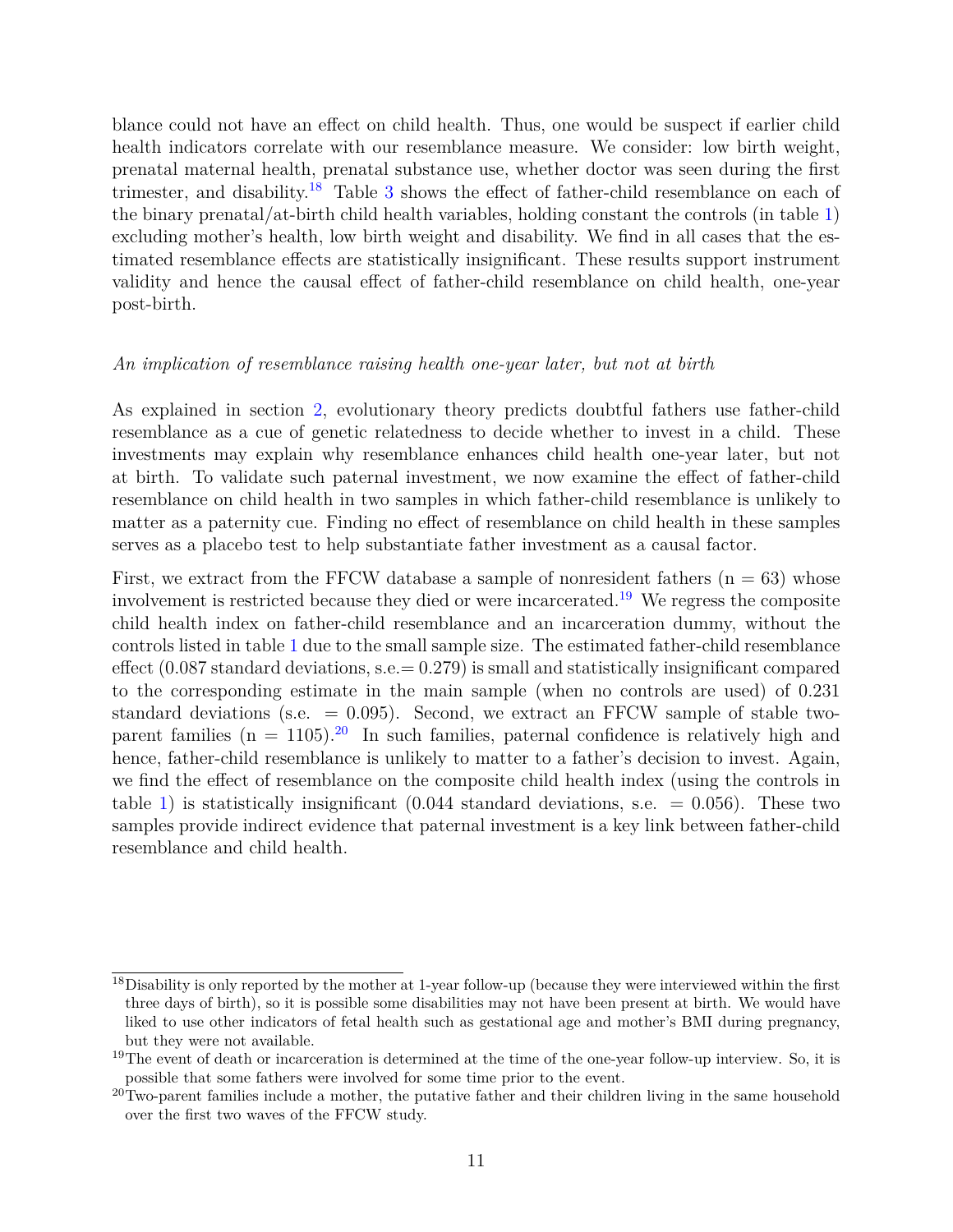#### <span id="page-13-0"></span>**4.2 Father-child resemblance and paternal investment mechanisms**

The previous findings suggest at-birth father-child resemblance enhances child health because a father invests more in a child that looks like him. We now explore the probable avenues through which such investments take place. Later in section [4.4,](#page-16-0) we also examine other plausible parenting channels and find little evidence supporting them. The FFCW data offer four possible ways fathers can invest in their children. We attempt to rule out some of these avenues to better isolate the underlying investment mechanism through which father-child resemblance operates. To do so, we regress each of four types of paternal investment on father-child resemblance and report the results in table [4](#page-23-0) (column 1). Even after controlling for a number of parental and child characteristics (in table [1\)](#page-20-0), we find fathers react positively to father-child resemblance; however, not equally for each type of investment. A child resembling the father increases the father's frequency of in-kind support (row 2), his time-investment (row 3), and his sharing in parental tasks (row 4), but the effect on financial support (row 1), though positive, is not statistically significant. In-kind support frequency increases by 0.17 (or about  $7\%$  — effect divided by variable's mean), time-investment increases by 2.5 days per month (or about 40%), and shared responsibility increases by 0.24 (or about 10%) when a child resembles the father. Resemblance better explains a father's time-investment  $(F = 11.5$ , partial  $r^2 = 2.5\%)$ , compared to a father's shared responsibility  $(F = 5.7,$  partial  $r^2 = 1.4\%$ ) and his in-kind support  $(F = 3.5,$  partial  $r^2 = 0.9\%$ ). These results are consistent with the nonresident fathers in our sample using resemblance to assess paternity, and from this deciding whether to devote non-pecuniary investment resources, especially time, in their reputed child.

It is possible that fathers choose to respond differently to father-child resemblance depending on child gender. For instance, if fathers already have a son preference [\(Dahl & Moretti,](#page-32-15) [2008;](#page-32-15) [Mammen,](#page-34-15) [2011\)](#page-34-15), they may prefer to invest more time in boys than girls when there is fatherchild resemblance. Table [4](#page-23-0) provides the estimated effects of father-child resemblance on each dimension of paternal investment for boys (column 2) and girls (column 3), as well as the differential effects (column 4). The estimates suggest that father-child resemblance increases a father's in-kind support frequency (albeit insignificantly in row 2) and his time-investment (row 3) by the same extent for boys and girls. However, father-child resemblance appears to have a greater (and significant) effect on financial support (row 1) and shared parental tasks (row 4) for girls. Still, we cannot reject the equality of any coefficients by gender. We find no compelling evidence that fathers' investment response to father-child resemblance differ by gender. These results are consistent with [Lundberg et al.'](#page-34-13)s [\(2007\)](#page-34-13) finding of little evidence that child gender matters to father involvement one year after birth in unmarried families.

Given an *F*-statistic that exceeds 10 for the overall effect of father-child resemblance on father's time-investment (against the null that father-child resemblance is irrelevant), we now use father-child resemblance as an instrumental variable (IV) to determine whether father's time-investment augments child health. $21$  Ascertaining this link alleviates endogeneity issues

<span id="page-13-1"></span> $21$ The fact that father-child resemblance explains little variation in shared tasks and financial/in-kind support does not necessarily invalidate their importance to child health. Father-child resemblance may be only one of many exogenous sources of variation in these factors that also relate to child health.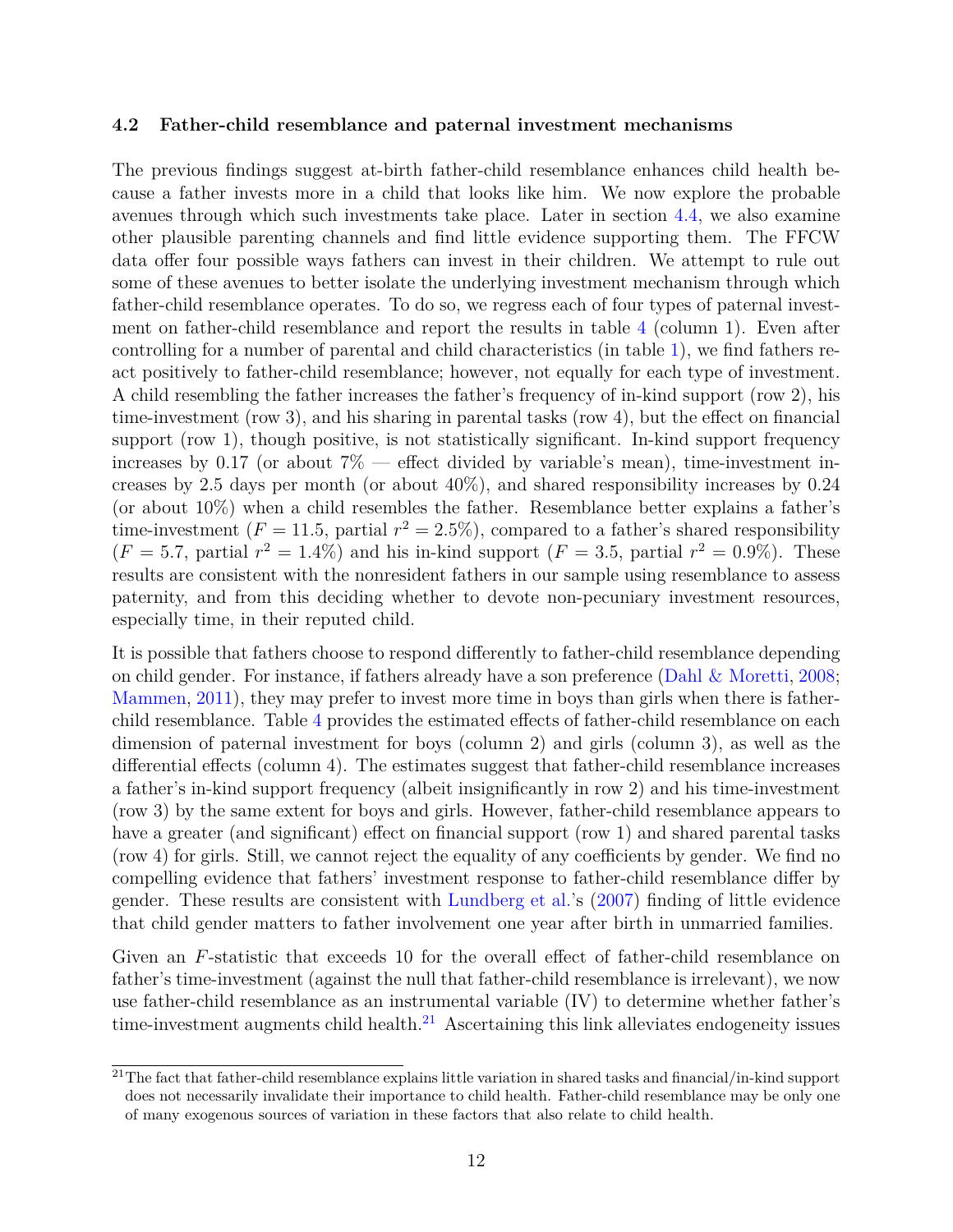plaguing earlier research alluded to in the introduction that attempts to estimate the causal effect of a nonresident father's time on child health.

#### <span id="page-14-4"></span>**4.3 Measuring the health benefits of father's time-investment**

If at-birth father-child resemblance works through father's time-investments, then fathers who invest more (spend more time doing positive parenting) should have healthier children.<sup>[22](#page-14-0)</sup> To quantify this possible path to better child health, we specify the production function for child health in family  $i$  ( $H_i$ ) as:

<span id="page-14-2"></span>
$$
H_i = \alpha_1 I_i + \alpha_2' X_i + \epsilon_i \tag{1}
$$

where  $I_i$  is at-birth father time-investment,  $\boldsymbol{X}_i$  is the vector of demographic/socioeconomic controls (listed in table [1\)](#page-20-0) with the first element being one, and  $\epsilon_i$  is an error term containing unobservable health factors. The constant coefficient  $\alpha_1$  is a measure of the general impact of paternal time-investment on child health.[23](#page-14-1) As discussed in the introduction, standard estimation can result in biased estimates due to endogeneity. Nevertheless, for comparison, we present standard estimates of  $\alpha_1$  in table [5,](#page-24-0) column 1.

The first row of column 1 shows the impact of father's time-investment on the composite child health index. It is statistically insignificant. The second to sixth rows present the impact of the father time-investment variable on the separate health measures, again indicating no statistical significance. These results imply fathers' time-investments provide little or no child health benefits, and is consistent with [Amato & Gilbreth'](#page-31-12)s [\(1999\)](#page-31-12) and [Hofferth & Pinzon'](#page-33-7)s [\(2011\)](#page-33-7) findings that contact frequency is unrelated to child health and general wellbeing. However, these results may be unreliable given the concerns about father investment being endogenous, namely  $\mathrm{E}[\epsilon_i|I_i, \mathbf{X}_i] \neq 0$ . Hence, we use a two-stage IV approach to quantify the health impact of father's time.

To derive causal effects, we utilize father-child resemblance as an instrument for father time-investment. As explained, the evolutionary sociobiology literature discussed in section [2](#page-5-2) motivates the use of father-child resemblance as an IV. Moreover, subsections [4.1](#page-10-2) and [4.2](#page-13-0) provide results that support both the relevance and validity of using the father-child resemblance measure. Hence, the first-stage in the IV approach is:

<span id="page-14-3"></span>
$$
I_i = \beta_1 R_i + \beta_2' X_i + v_i \tag{2}
$$

where  $I_i$  and  $\mathbf{X}_i$  are as already defined,  $R_i$  is father-child resemblance, and  $v_i$  is an error term. The second-stage is given by equation [1,](#page-14-2) where now  $I_i$  is determined by equation [2.](#page-14-3) This approach identifies the causal effect of fathers' time-investment for those fathers whose time is affected by child resemblance. In fact, we only identify the effect for those fathers

<span id="page-14-0"></span><sup>22</sup>We do not present results for financial support, in-kind support and shared parental tasks because in table [4](#page-23-0) they have an *F*-statistic (square of the *t*-value for the coefficient on father-child resemblance) much lower than 10, the rule-of-thumb acceptable for a variable to serve as a strong instrument.

<span id="page-14-1"></span><sup>&</sup>lt;sup>23</sup>Since we found little evidence for heterogeneous effects of father-child resemblance by child gender (although partly due to the limited statistical power of the data), we proceed assuming homogeneous effects.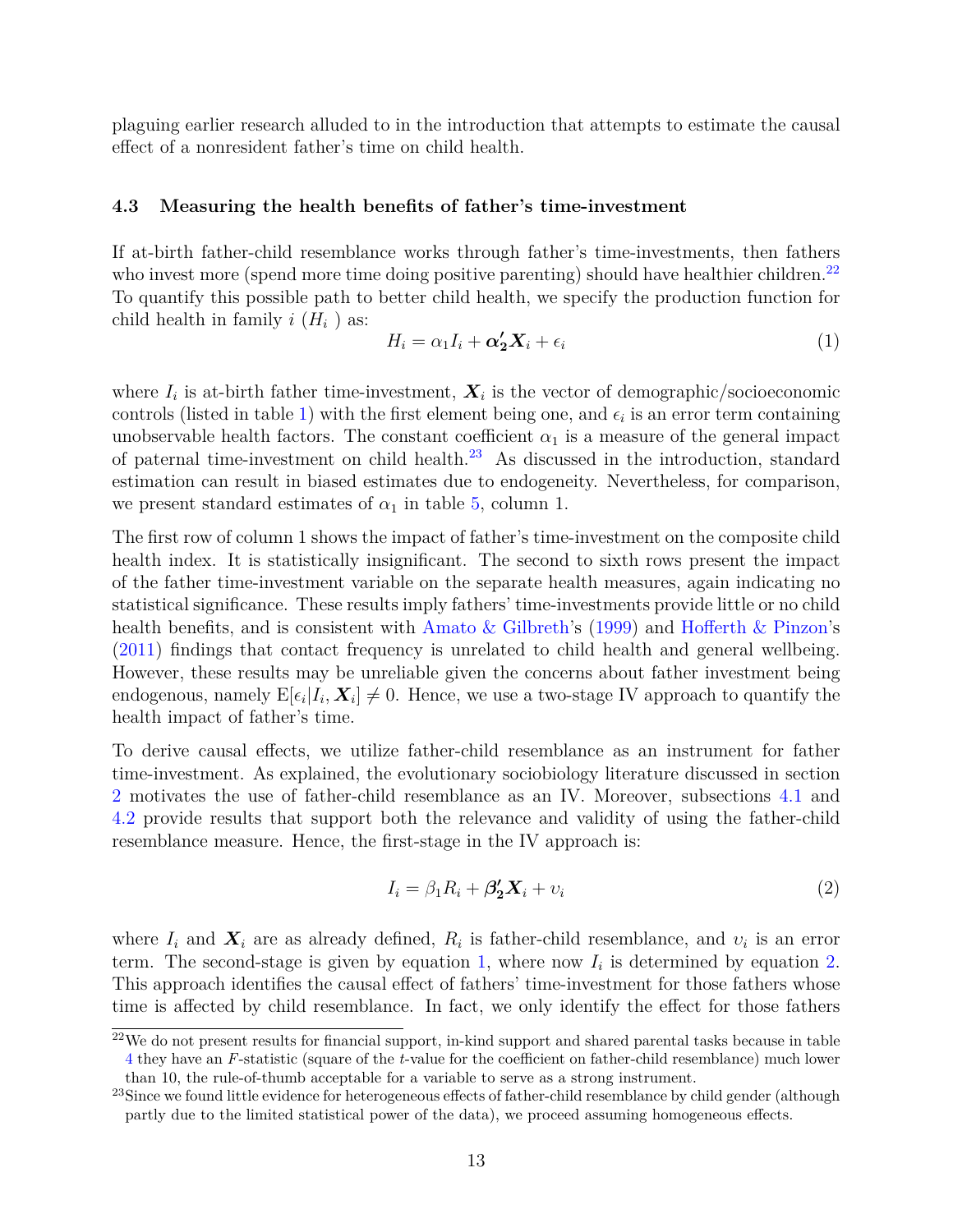who respond to the presence (absence) of father-child resemblance by raising (lowering) timeinvestment —these fathers are the so-called 'compliers'. To show this, figure [1](#page-30-0) provides the empirical cumulative distribution functions (CDF) for paternal time-investment by whether father-child resemblance exists, as well as the differences in the CDFs (gray dotted line). The CDF for no father-child resemblance (thin dashed line) lies above the CDF for fatherchild resemblance (thick line). That is, at any given level of time-investment, a father with no resemblance to his child is likely to invest less than a father resembling his child. Such evidence supports a key assumption (individual-level monotonicity) for identifying a causal effect for compliers [\(Angrist & Imbens,](#page-31-13) [1995\)](#page-31-13). Since the IV estimate of  $\alpha_1$  is a weighted average, where weights are the fraction of fathers switched by father-child resemblance from one level of time-investment to another, like Angrist  $\&$  Imbens [\(1995\)](#page-31-13) we can examine the differences in the CDFs (which are proportional to the weights) to infer the characteristics of the group contributing more to our IV estimate. As such, figure [1](#page-30-0) indicates that fathers with relatively low time-investments contribute more to our IV estimate. Based on the FFCW baseline data, these fathers are significantly more likely to have employment, children of another mother, or an incarceration history.

Estimated effects of father time-investment on all child health measures are presented in column 2 of table [5.](#page-24-0) Accounting for endogeneity using father-child resemblance as an instru-ment yields significant effects of time-investment on child health.<sup>[24](#page-15-0)</sup> Unlike the zero-effects for the non-IV case (column 1), we find that an additional activity day (per month) of fathers' time-investment (induced by father-child resemblance) implies a 0.117 standard deviation increase in composite child health. In regard to subjective child health, this one extra activity day per month raises child health by 0.089 units, which implies a 2.1 pp reduction in the probability of low health and a 2.8 pp increase in the probability of excellent health (not reported in table). When we consider more specific health outcomes, as robustness checks, we also find consistent evidence of health gains: lower probability of asthma episodes (by 2.7 pp), visits to health practitioners for illness (by  $5.4\%$ ), visits to the emergency room (by 9.1%), and length of hospital stays (by 22.3%). Although we are cautious about interpreting the effect magnitude for hospital stay because of outlier hospital days that inflate the health benefits in favor of children resembling their father, we generally find important positive effects of fathers' time-investment on child health.

To put the effects on overall child health in context, nearly an extra week per month in which a visiting father engages in positive parenting activities can provide the same gains in composite health (0.554) or subjective general health (0.514) as the presence of a social

<span id="page-15-0"></span> $^{24}$ The large difference between the non-IV and IV estimates suggest the influence of endogeneity. In fact, the statistically significant and negative estimated correlation (−0*.*614) between the unobservables of health and father involvement  $(v_i, \epsilon_i)$  in the IV ordered probit specification for subjective child health reveals that omitted variables may be at play. The omitted variable is possibly unobserved maternal ability. That is, the degree of mothers' self-reliance or protective (gatekeeping) behavior is negatively related to father involvement. Attenuation bias due to measurement error in mother-reported father involvement is also likely to have contributed to the large difference in non-IV and IV estimates. Moreover, since IV only estimates the effect for the complier population, the presence of population heterogeneity may also explain the large difference in estimates as well.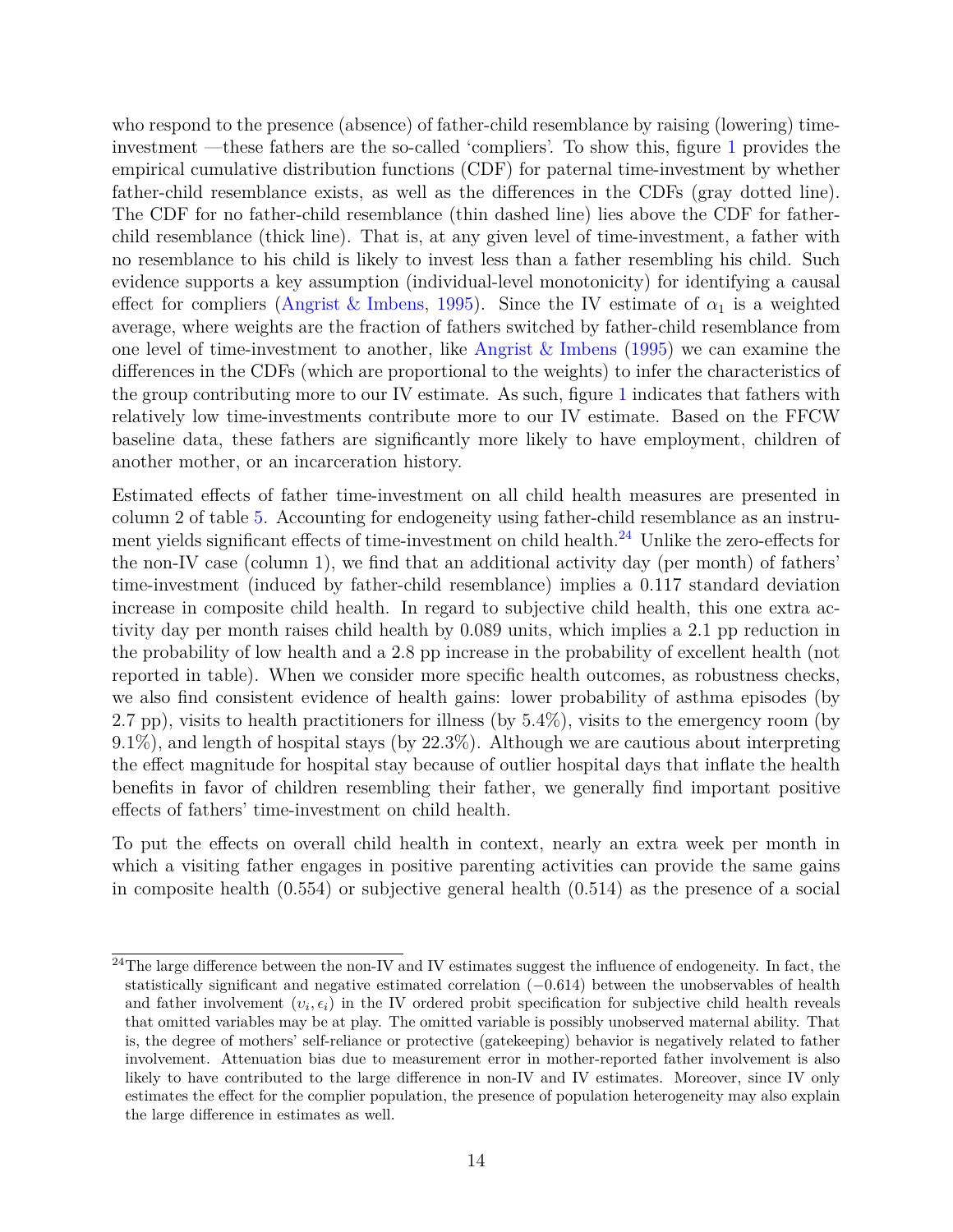father (mother's new partner).[25](#page-16-1) This would require the typical *visiting* father (who performs activities in about 8 days/mo.) to be involved for up to 15 days/mo., relative to the 20 activity days of the typical social father. In another context, if a typical visiting father engages with the child all weekends (about 9 days/mo.), the resulting 2.1 pp decline in low child health would be half the effect of doubling household income [\(Case et al.](#page-32-13) [\(2002\)](#page-32-13) report -4 pp for children ages 0-3 years).

#### <span id="page-16-0"></span>**4.4 Robustness checks**

#### *Sample selection*

Our sample consists of out of wedlock mothers who remain unmarried one year post-birth and reside with their child. A potential problem is that this sample selection may be driven by father-child resemblance if such a paternity cue causes doubtful fathers to cohabit or marry. Thus, our sample would exclude those fathers who would have been single absent the paternity cue. To examine this possibility, we augment our sample of mother-only families to include all other family types. Then, we estimate the effect of father-child resemblance on fathers' decision to move-in (i.e. either cohabit or marry). Table [6,](#page-25-0) column (1), reports a statistically insignificant effect of 0.4 pp on the probability of moving-in. Further, we assess the impact of a father resembling the child in mother-only and other family settings by interacting child-resemblance with family setting status. Columns (2) and (3) report resemblance effects of 2.185 and 0.246 respectively for mother-only families, but no significant effects for other family types. Moreover, the ratio of the two estimates  $(0.246/2.185)$  for mother-only families provides a 0.113 IV estimate, about the same as that reported for composite health in table [5,](#page-24-0) column (2). Thus, there is no significant evidence that fatherchild resemblance affects family composition, but even if so, the results remain qualitatively the same.

Another potentially complicating selection problem is our sample may over-represent couples who are more cooperative or less conflictual as manifested by their consistent responses to whether the child looks like the father. To assess this possibility, we provide four pieces of evidence. First, we note that the fraction of mother-only families in our sample who agree on baby looks is 64% which is comparable to the 66% for two-parent families. Second, we compare our sample of couples who agree on baby looks (column (3) of table [1\)](#page-20-0) to those who disagree (the excluded cases in column (4) of table [1\)](#page-20-0). Though not foolproof, if all observed characteristics are similar between the two groups, we suspect they are also comparable with respect to relationship compatibility. This comparison yields virtually no significant differences. Particularly relevant are at-birth relationship status (i.e. cohabiting or visiting/friends) and whether parents already share a child together. However, there is a marginally significant  $(p = 0.093)$  difference in the number of years parents have known each other prior to pregnancy, albeit only 0.6 years lower for the sample of couples who

<span id="page-16-1"></span> $^{25}$ [Bzostek](#page-32-16) [\(2008\)](#page-32-16) also finds child health benefits of a social father in fragile families. Social fathers may be able to bond with young children more than older ones, who tend to fare worse in step-father families [\(Case & Paxson,](#page-32-8) [2001\)](#page-32-8).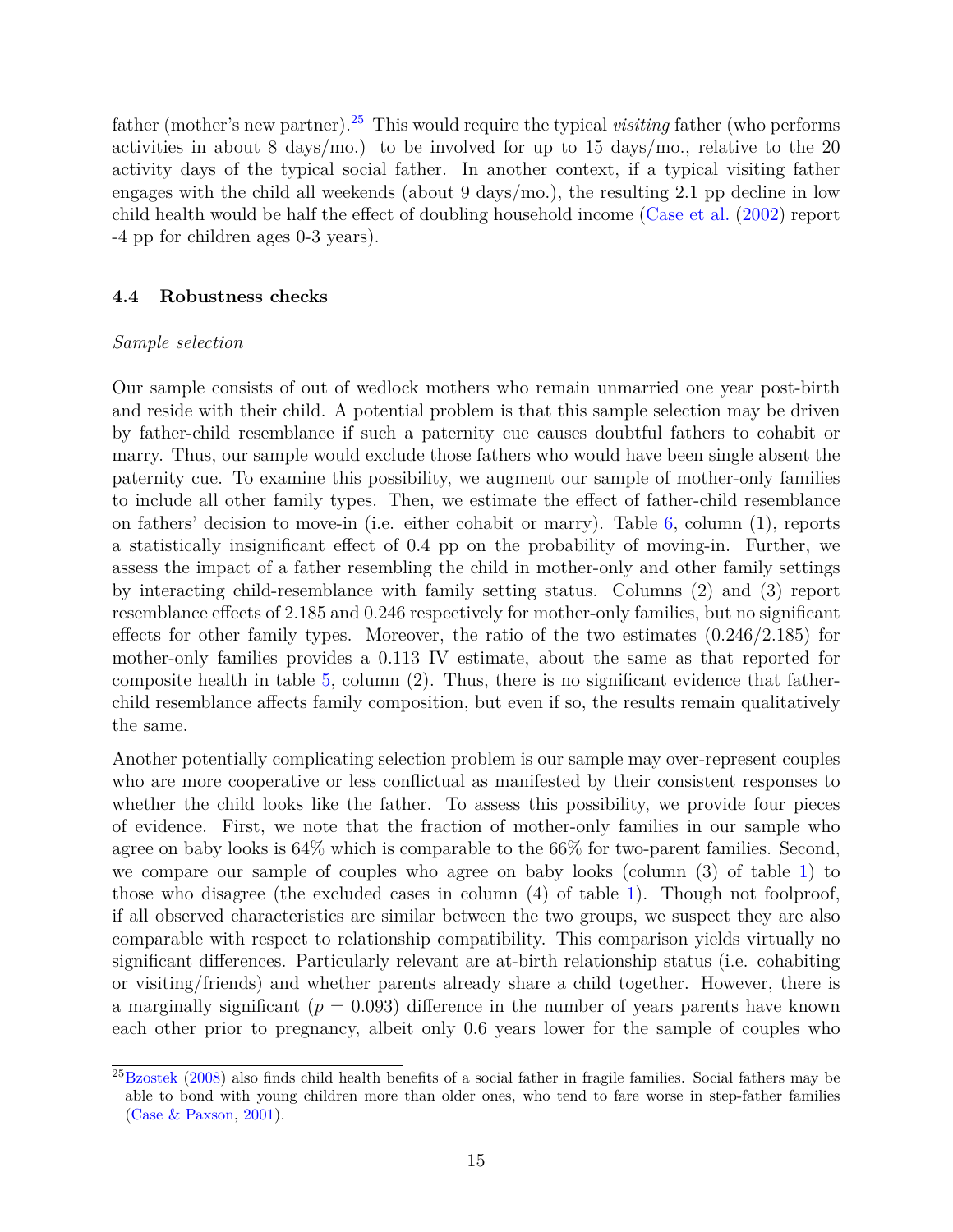agree on baby looks. Third, we augment the estimation sample to include couples who disagree about baby looks (i.e.  $n = 715$ ). Then, we include in our regressions a dummy for whether couples disagree about baby looks and another for whether couples agree on fatherchild resemblance, where the omitted category is those couples who agree on no father-child resemblance. Table [7](#page-26-0) confirms that the estimated father-child resemblance effects on timeinvestment and composite child health (of 2.756 and 0.291 respectively) are robust to this particular selectivity issue. Fourth, we use retrospective data collected at birth to create two scales, relationship conflict and supportiveness.<sup>[26](#page-17-0)</sup> Table [8,](#page-27-0) columns (1) and (2), shows neither scale is significantly related to whether couples agree on resemblance. Further, controlling for these scales in columns  $(3)$  to  $(6)$  does not significantly alter our findings. This means at-birth relationship quality also does not appear to confound the relationship between child health and at-birth resemblance.

#### *Alternative versions of the IV*

To minimize measurement error, we eliminated families whose purported father reported the child looks like him but the mother disagreed. However, it is not unreasonable to argue observations on such families may be relevant if fathers allocate their time based on their beliefs independent of whether the mother agrees. For robustness, we check whether adding these observations alters our results. In doing so, we expect OLS estimation will be negatively biased if the true effect of father-child resemblance on paternal investment and child health is positive because of potential measurement errors. Column (2) of table [9](#page-28-0) provides the results from a version of the instrument (IV2) that includes fathers' reported resemblance to the child when the mother disagrees, while column (1) reproduces the main findings from the original instrument (IV1). We find smaller resemblance effects on father time-investment (1.864) and overall child health (0.207), but they remain statistically significant. Moreover, the IV estimate of  $0.108$  (i.e.  $0.207/1.864$ ) is similar to the main estimate (0.117).

We also included in our original sample couples who report partial resemblance (i.e. child looks like both parents). However, doing so might bias our results if those couples are also more willing to compromise or if they find it harder to detect resemblance, which may directly relate to child health. We test this possibility by dropping cases where either parent reports partial, but not full resemblance to the father (IV2). Based on IV2, the estimated resemblance effects shown in table [9,](#page-28-0) column (2) are 2.219 for father time-investment and 0.264 for composite child health, with an implied IV effect of 0.119. Since these estimates compare favorably to those reported for IV1 in column (1), it appears our results are robust to this possible problem.

<span id="page-17-0"></span><sup>&</sup>lt;sup>26</sup>We are cautious about the use of these scales as responses may have been elicited from observing child resemblance. The relationship conflict scale is constructed from averaging couples' responses to questions asking how often they argue about sex, the pregnancy, money, faithfulness etc. The supportiveness scale is similarly constructed from five questions asking how often the other parent is fair and willing to compromise, loving and affectionate, encouraging etc.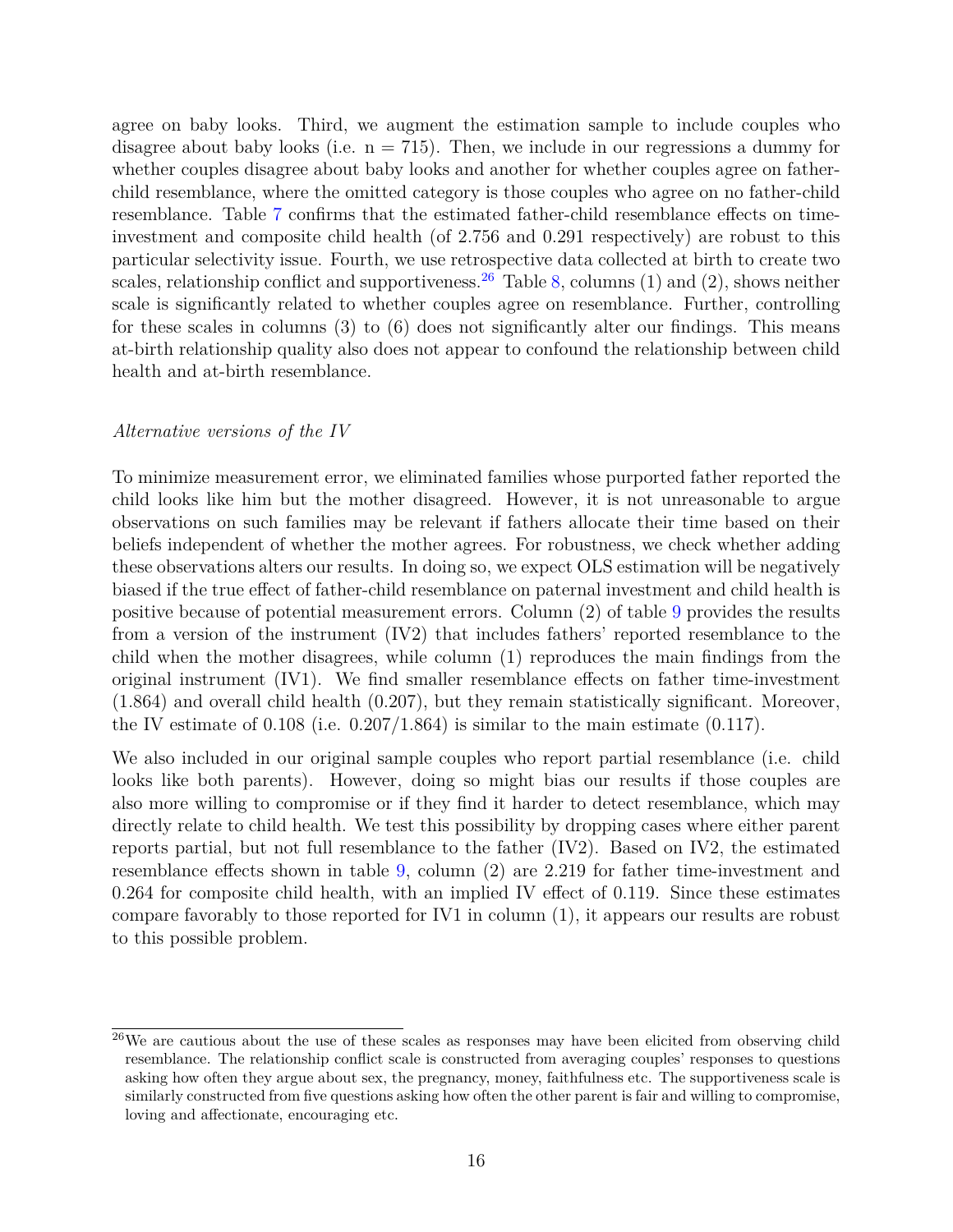#### *Other parenting and health outcomes*

Earlier we presented evidence that paternal time-investment explains the effect of father-child resemblance on child health. Here, we check whether such resemblance might be associated with other parenting outcomes that may in turn affect child health. Table [10](#page-29-0) presents these outcomes as reported by the mother at 1-year follow-up. The first two outcomes relate to dimensions of a father's parenting that involve the use of spanking as well as cooperating with the mother in parenting (e.g. respects schedules, can be counted on). We find no significant effect of father-child resemblance in either case. Regarding maternal parenting, if a mother likes/dislikes the father, her child's resemblance to him might influence the manner in which she treats the child. Any such treatment may be reflected in her time-investment, aggravation in parenting (e.g. feels trapped by duties), and use of spanking. Rows 3-6 report no statistically significant effects of father-child resemblance on these outcomes, though the coefficient signs indicate beneficial effects. Additionally, the positive effect on baby's grandmother moving in is not significant. Thus, we find no strong support for these parenting outcomes as the mechanisms through which resemblance affects child health. Overall evidence reaffirms that father-child resemblance likely operates through fathers' time-investments.

We have focused on child (physical) health outcomes, but resemblance may plausibly be related to behavioral health and maternal health outcomes. For instance, a father's involvement might disrupt the home environment causing emotional distress or provide an opportunity for the mother to invest in her own health. Based on rows 7-8, we find no statistically significant evidence linking father-child resemblance to mothers' self-reported health and depression, despite the gains implied by the coefficient signs. Similarly, rows 9-11 show that any resemblance-induced paternal involvement does not appear to assist with maternal substance use and breastfeeding, nor does it significantly affect a child's temperamental behavior.

### *Assessing the exclusion restriction*

Our IV estimates rely on father-child resemblance affecting child health only through father's time-investment. While the FFCW data provide paternal investment channels and other parenting channels, there are potentially unobserved means by which father-child resemblance may independently impact child health (e.g. the quality of the father-child interaction). To explore this possibility, we estimate the impact of father-child resemblance on child health in a small FFCW sample  $(n = 39)$  of nonresident fathers whose visitations are restricted by court order (as part of their child support agreement). Although these fathers are forced to provide financial support and time, they can still choose to be involved in other ways. The estimated relationship between father-child resemblance and the composite child health index in this sample should therefore measure the combined effects of these other causal pathways. We find, without controls, no significant relationship (−0*.*092, s.e. = 0.321). Regardless of this suggestive evidence and others we have presented, we cannot definitively rule out intermediate channels other than time-investment, though we believe time-investment to be a key channel.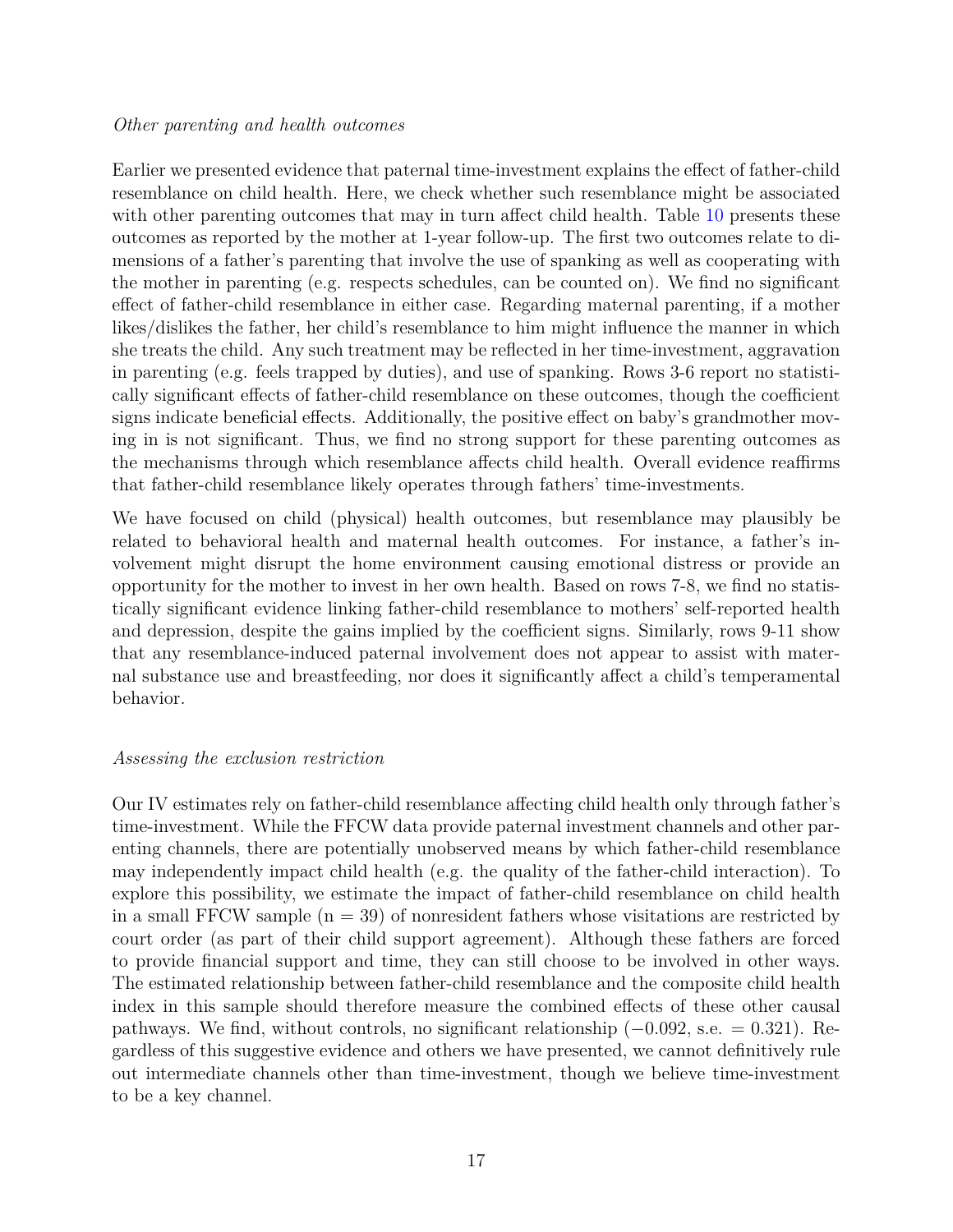## <span id="page-19-0"></span>**5 Conclusion**

Early childhood development is an important precursor for future success. Children in singleparent households are most vulnerable. Parental inputs are potentially crucial. But current research yields ambiguous results regarding many of these inputs. This study uses fatherchild resemblance to show the importance of fathers' investment in child health. The idea is that, due to paternity uncertainty, a man assesses genetic relatedness based on whether the child resembles him and uses this information to direct investment resources to the child. This prediction is supported in experimental studies based on animal/human families in evolution-related disciplines, but to date has not been used in economic research. We employ rich US national data on unmarried families with nonresident fathers taken from the first two waves of the Fragile Family and Child Wellbeing (FFCW) study. This data is appropriate since paternity uncertainty is more likely to prevail among fragile families.

We find a child's health indicators improve when the child looks like the father. We also find father-child resemblance acts as a paternity cue used by men especially for making timeinvestment decisions. IV estimation confirms a statistically significant and positive impact of fathers' time-investment on child health. One possible explanation is that frequent father visits allow for greater parental time for care-giving and supervision, and for information gathering about child health and economic needs.

This study supports policies for encouraging nonresident fathers to engage in frequent positive parenting to improve early childhood health. However, because father-child resemblance is not manipulable, it cannot serve as a policy tool to achieve the desired changes in nonresident father's time. Nevertheless, since our complier analysis (in section [4.3\)](#page-14-4) suggests that nonresident fathers with relatively low time-investment are more responsive to father-child resemblance, appropriate policies can be designed and targeted at increasing their involvement to achieve improvements in child health. As such, greater efforts could be made to encourage these fathers to frequently engage their children through parenting classes, health education, and job training to enhance earnings.

It is unclear to what extent our finding that paternal time-investment improves child health in at-risk families can be generalized. Similar evidence in another family setting is found by Case  $\&$  Paxson [\(2001\)](#page-32-8) who, while concluding maternal primacy in child care, find nonresident fathers' regular contact protects the health investments of children living with stepfathers. Nevertheless, the health benefits we find may be due to the specific circumstances and behavioral traits of parents in at-risk families. Although at the very least our findings can inform policies related to US poverty, it is useful for future research to explore whether similar child health gains from paternal time-investment can be realized in more intact families.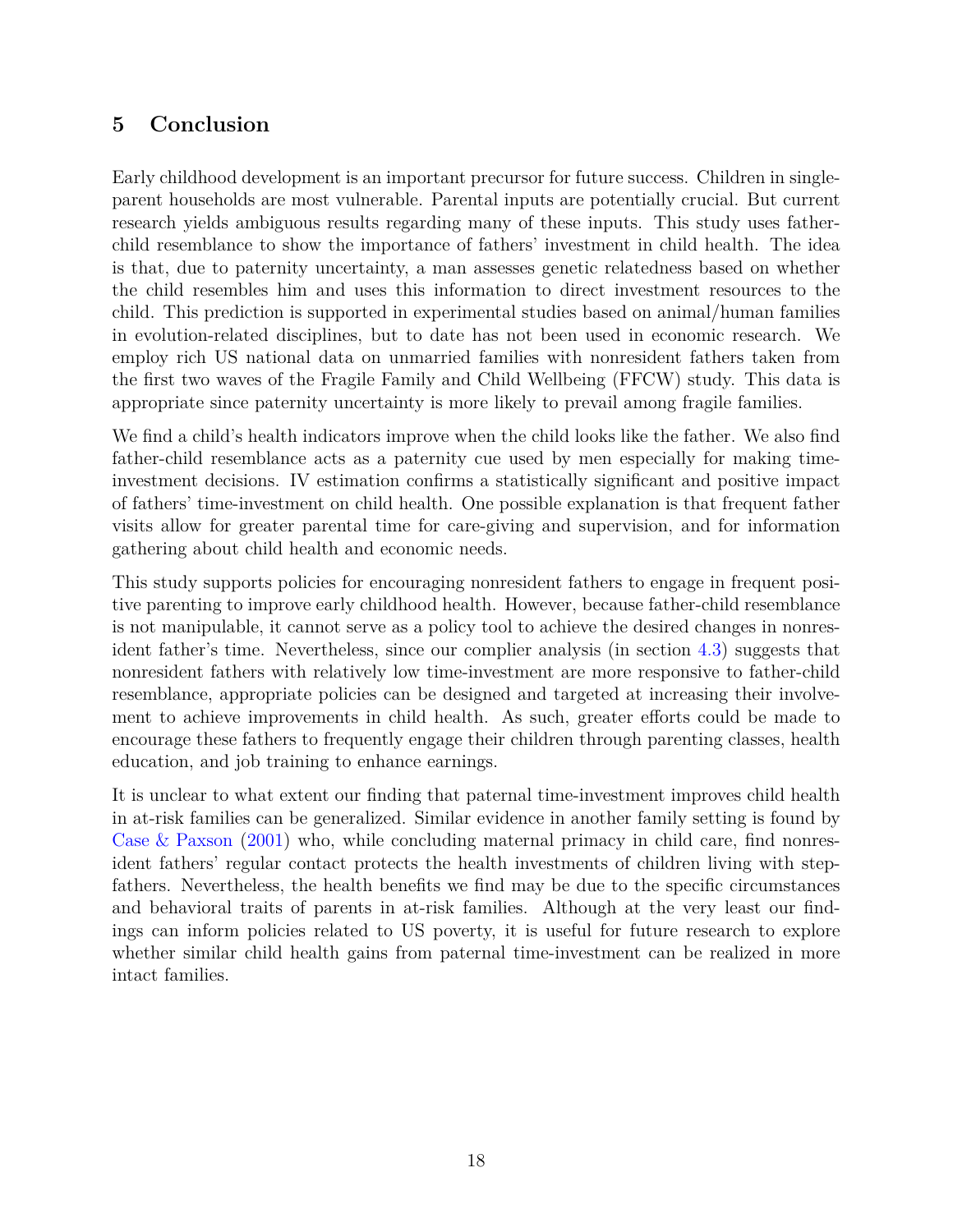<span id="page-20-0"></span>

|                                                                                                                                                                                                                                                                                                                                                                                                                                                                                                                                                                                                                                                                                                                                | (1)                                                                                                                                                                  | $\left( 2\right)$                                                                                                                                                                     | (3)                                                                                                                                                                  | (4)                                                                                                                                                                                     |
|--------------------------------------------------------------------------------------------------------------------------------------------------------------------------------------------------------------------------------------------------------------------------------------------------------------------------------------------------------------------------------------------------------------------------------------------------------------------------------------------------------------------------------------------------------------------------------------------------------------------------------------------------------------------------------------------------------------------------------|----------------------------------------------------------------------------------------------------------------------------------------------------------------------|---------------------------------------------------------------------------------------------------------------------------------------------------------------------------------------|----------------------------------------------------------------------------------------------------------------------------------------------------------------------|-----------------------------------------------------------------------------------------------------------------------------------------------------------------------------------------|
|                                                                                                                                                                                                                                                                                                                                                                                                                                                                                                                                                                                                                                                                                                                                |                                                                                                                                                                      | <b>Estimation</b> sample                                                                                                                                                              |                                                                                                                                                                      |                                                                                                                                                                                         |
|                                                                                                                                                                                                                                                                                                                                                                                                                                                                                                                                                                                                                                                                                                                                | <b>FCR</b>                                                                                                                                                           | No FCR                                                                                                                                                                                | Overall                                                                                                                                                              | <b>Excluded</b><br>cases                                                                                                                                                                |
| <b>Variables</b>                                                                                                                                                                                                                                                                                                                                                                                                                                                                                                                                                                                                                                                                                                               | $(n=255)$                                                                                                                                                            | $(n=201)$                                                                                                                                                                             | $(n=456)$                                                                                                                                                            | $(n=259)$                                                                                                                                                                               |
| Subjective child health $(0-2)$<br>Asthma episodes/attacks<br>No. of health care visits for illness<br>No. of emergency room visits<br>Longest stay in hospital (days)<br>Composite child health index                                                                                                                                                                                                                                                                                                                                                                                                                                                                                                                         | 1.55(0.68)<br>8.3<br>3.5(3.9)<br>1.6(2.4)<br>0.7(1.8)<br>0.1(0.9)                                                                                                    | $1.40~(0.79)^*$<br>12.4<br>4.3(6.2)<br>1.8(2.4)<br>1.4(7.5)<br>$-0.1(1.1)^{*}$                                                                                                        | 1.50(0.73)<br>10.1<br>3.8(5.1)<br>1.7(2.4)<br>1.0(5.2)<br>0.0(1.0)                                                                                                   | 1.52(0.72)<br>10.9<br>3.6(5.1)<br>1.4(2.0)<br>0.7(3.4)<br>0.0(1.0)                                                                                                                      |
| Financial support<br>In-kind support $(1-4)$<br>Father time-investment (days/mo.)<br>Shared parental tasks (1-4)                                                                                                                                                                                                                                                                                                                                                                                                                                                                                                                                                                                                               | 36.8<br>2.4(0.9)<br>7.4(8.8)<br>2.4(1.0)                                                                                                                             | 31.5<br>$2.2(0.9)^*$<br>$5.0(7.1)$ **<br>$2.1(1.0)^*$                                                                                                                                 | 34.4<br>2.3(0.9)<br>6.3(8.2)<br>2.3(1.0)                                                                                                                             | 31.5<br>$2.2~(1.0)^{\dagger}$<br>5.7(8.0)<br>2.2(1.1)                                                                                                                                   |
| Control variables<br>Child is boy<br>Child age in months (year 1)<br>Child disabled (year 1)<br>Child Low birth weight<br>Child birth privately insured<br>Years mom knew dad pre-pregnancy<br>Parent relations: cohabited <sup>1</sup><br>Parent relations: visiting/friends $1$<br>Parents have other kids together<br>Father race: Black <sup>2</sup><br>Father race: Hispanic <sup>2</sup><br>Father teenager<br>Father has kids with other mother<br>Father's health: excellent/very good<br>Father's education: high school <sup>3</sup><br>Father's education: $>$ high school <sup>3</sup><br>Father ever incarcerated<br>Father employed<br>Mother's race: Black <sup>2</sup><br>Mother's race: Hispanic <sup>2</sup> | 60.0<br>15.7(3.5)<br>4.3<br>12.9<br>20.0<br>3.7(4.0)<br>38.4<br>55.7<br>22.7<br>67.1<br>18.4<br>14.5<br>33.1<br>73.2<br>44.3<br>21.2<br>42.5<br>78.7<br>65.5<br>19.6 | $49.3*$<br>15.2(3.4)<br>4.0<br>9.5<br>22.9<br>4.1(4.7)<br>31.3<br>61.2<br>26.9<br>72.6<br>17.9<br>15.4<br>$42.8*$<br>$65.7^{\dagger}$<br>39.3<br>19.9<br>36.8<br>74.1<br>69.7<br>17.9 | 55.3<br>15.4(3.5)<br>4.2<br>11.4<br>21.3<br>3.9(4.3)<br>35.3<br>58.1<br>24.6<br>69.5<br>18.2<br>14.9<br>37.4<br>70.0<br>42.1<br>20.6<br>40.0<br>76.7<br>67.3<br>18.9 | 53.3<br>15.1(3.5)<br>$3.1\,$<br>15.1<br>18.5<br>$4.5(4.6)$ <sup>†</sup><br>32.4<br>59.4<br>29.7<br>66.0<br>20.8<br>10.8<br>39.0<br>72.2<br>44.7<br>22.0<br>38.5<br>74.5<br>66.8<br>17.8 |
| Mother teenager<br>Mother has kids with other father<br>Mother lives $w/$ new partner (year 1)<br>Mother's health: excellent/very good<br>Mother's education: high school <sup>3</sup><br>Mother's education: $>$ high school <sup>3</sup><br>Mother's weekly earnings ('00)<br>Mother owns home<br>Mother on welfare/TANF<br>Mother's social support (year 1)<br>Non-parental caregiver (year 1)                                                                                                                                                                                                                                                                                                                              | 25.1<br>42.7<br>12.2<br>65.9<br>32.9<br>26.3<br>2.46(1.43)<br>30.7<br>46.7<br>0.83(0.31)<br>62.0                                                                     | 27.4<br>37.3<br>11.5<br>60.7<br>30.8<br>23.4<br>2.37(1.40)<br>30.5<br>44.8<br>0.84(0.28)<br>62.2                                                                                      | 26.1<br>40.3<br>11.9<br>63.6<br>32.0<br>25.0<br>2.42(1.42)<br>30.6<br>45.8<br>0.83(0.30)<br>62.1                                                                     | 24.7<br>38.6<br>9.3<br>66.8<br>31.7<br>27.0<br>2.43(1.46)<br>35.4<br>50.2<br>0.85(0.29)<br>62.9                                                                                         |

|  |  |  | Table 1: Summary statistics by reported father-child resemblance (FCR) |  |
|--|--|--|------------------------------------------------------------------------|--|
|  |  |  |                                                                        |  |

*Notes*: Excluded cases are couples who disagree on whether child looks like purported father. Values are sample means. Unit is percent unless otherwise indicated. Standard deviations in parenthesis. Variables measured at birth unless otherwise indicated. *Reference groups*: <sup>1</sup>hardly/never talk. <sup>2</sup>White. <sup>3</sup>Some high school or less. Symbols in column 2 indicate a significant mean difference between columns 1 and 2, whereas those in column 4 corresponds to columns 3 and 4.  $\dagger p < 0.10$ ,  $\dagger p < 0.05$ ,  $\dagger \dagger p < 0.01$ .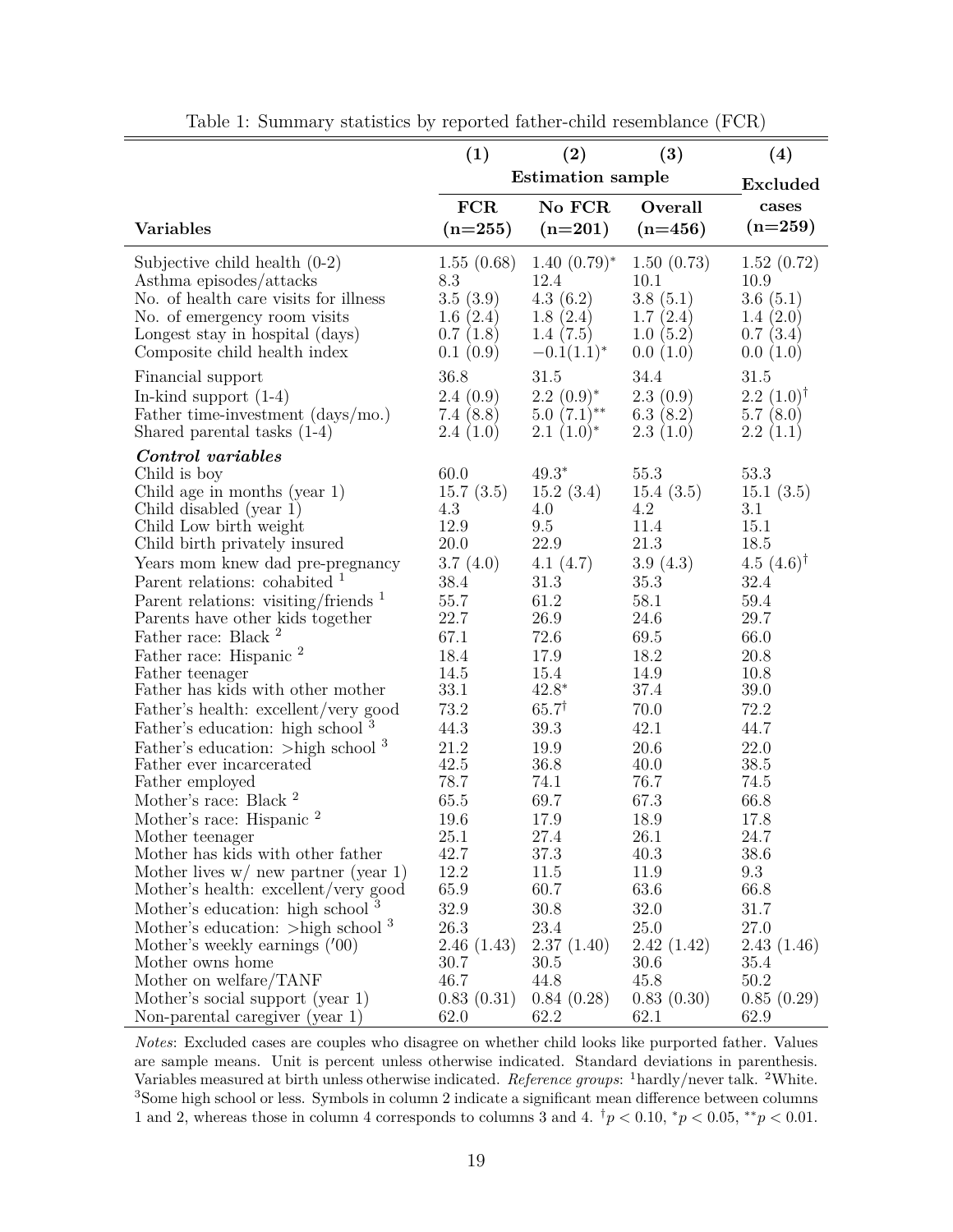<span id="page-21-0"></span>

|                         |            | (1)                | (2)              | (3)                | (4)      |
|-------------------------|------------|--------------------|------------------|--------------------|----------|
| Child health            | Method     | FCR                | $FCR \times boy$ | $FCR \times girl$  | Diff.    |
| Composite child health  | <b>OLS</b> | $0.297**$          | $0.301*$         | $0.292*$           | 0.009    |
|                         |            | (0.101)            | (0.137)          | (0.148)            | (0.201)  |
| Subjective child health | <b>OP</b>  | $0.283*$           | $0.364*$         | 0.185              | 0.179    |
|                         |            | (0.131)            | (0.178)          | (0.195)            | (0.266)  |
| Any asthma episodes     | Probit     | $-0.067*$          | $-0.068$         | $-0.065^{\dagger}$ | $-0.003$ |
|                         |            | (0.027)            | (0.035)          | (0.044)            | (0.057)  |
| Visits for illness      | Poisson    | $-0.214^{\dagger}$ | $-0.111$         | $-0.329^{\dagger}$ | 0.218    |
|                         |            | (0.129)            | (0.181)          | (0.182)            | (0.254)  |
| Emergency room visits   | Poisson    | $-0.235^{\dagger}$ | $-0.089$         | $-0.391^{\dagger}$ | 0.302    |
|                         |            | (0.121)            | (0.148)          | (0.207)            | (0.260)  |
| Length of hospital stay | Poisson    | $-0.547*$          | $-0.536$         | $-0.563$           | 0.027    |
|                         |            | (0.271)            | (0.363)          | (0.437)            | (0.584)  |

Table 2: Effect of father-child resemblance on child health (reduced-form)

*Notes*: Sample size n=456. FCR represents father-child resemblance. Diff. is differential effect. OP means ordered probit. Coefficients  $(\times 100)$  in row 3 are marginal probability effects (measured in percentage points). The table reports estimates derived from running two separate regressions for each child health measure. The coefficients in column 1 come from regressing each child health measure on FCR, holding constant the controls (including a constant). The coefficients in columns 2-3 come from estimating:  $H_i = \gamma_1 b_i R_i + \gamma_2 (1 - b_i) R_i + \gamma_3' X_i + u_i$ , where  $H_i$  is child health,  $R_i$  is fatherchild resemblance measure,  $b_i$  is a dummy for being a boy (included in the controls  $\mathbf{X}_i$ ), and  $u_i$  is an error term. The coefficients  $\gamma_1$  and  $\gamma_2$  correspond to those in columns 2 and 3. Controls are the same as those listed in table [1.](#page-20-0) Robust standard errors in parentheses.  $\frac{1}{7}p < 0.10$ ,  $\frac{k}{p} < 0.05$ ,  $\frac{k}{p} < 0.01$ .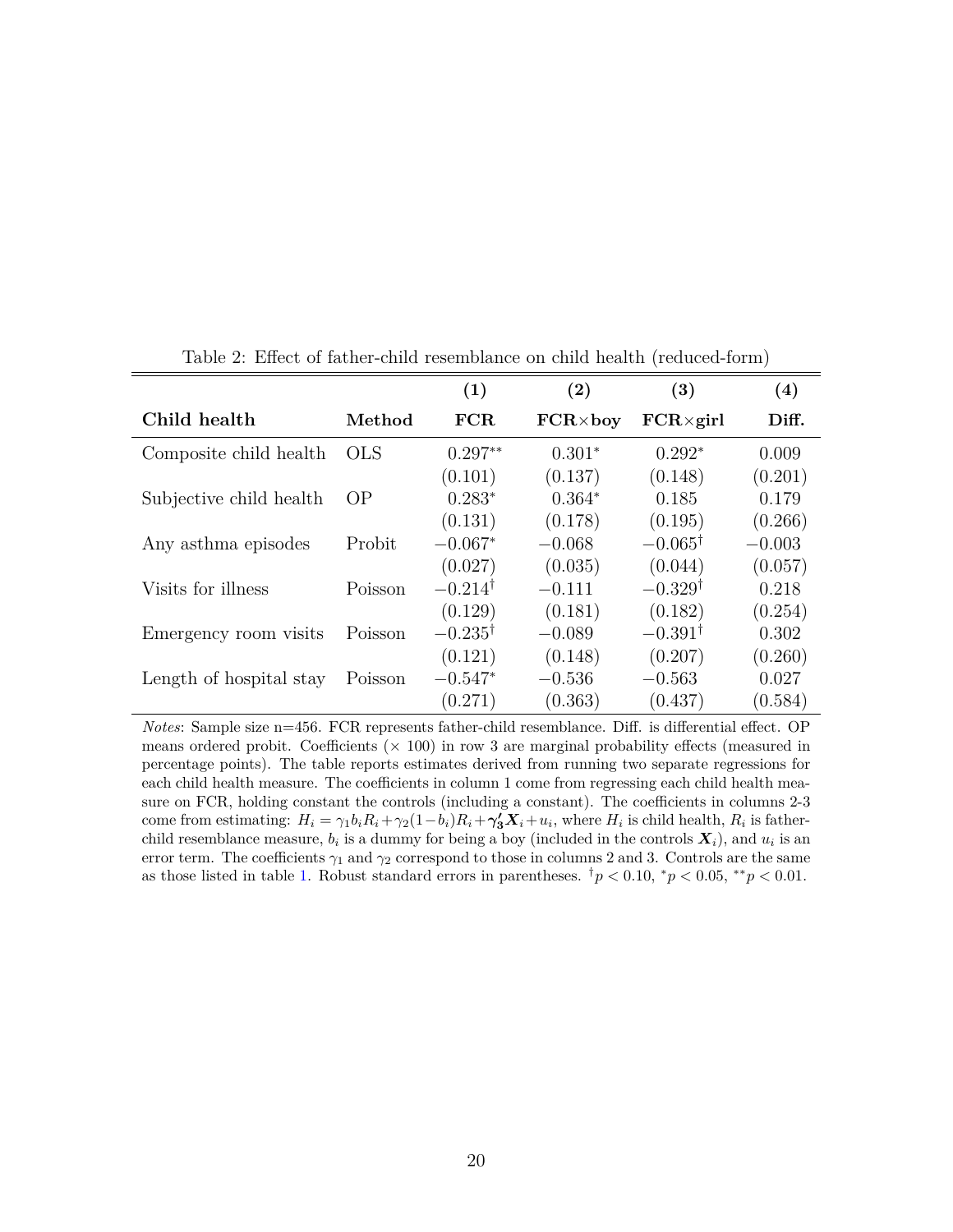Table 3: Father-child resemblance effects on pre/at-birth child health

<span id="page-22-0"></span>

| Method | <b>Coefficient</b> | P-value |
|--------|--------------------|---------|
| Probit | 0.036              | 0.231   |
| Probit | 0.006              | 0.779   |
| Probit | 0.050              | 0.271   |
| Probit | 0.032              | 0.413   |
| Probit | 0.008              | 0.841   |
|        |                    |         |

*Notes*: Sample size  $n=456$ . All coefficient estimates  $(\times 100)$  are marginal probability effects (measured in percentage points). Controls are the same as those listed in table [1](#page-20-0) excluding maternal health, low birth weight and disability. Disability is reported by mother at 1-year follow-up, so it is possible some disabilities may not have been present at birth. Substance use measured based on whether mother during pregnancy drank alcohol at least once per month, smoked cigarettes, or used drugs.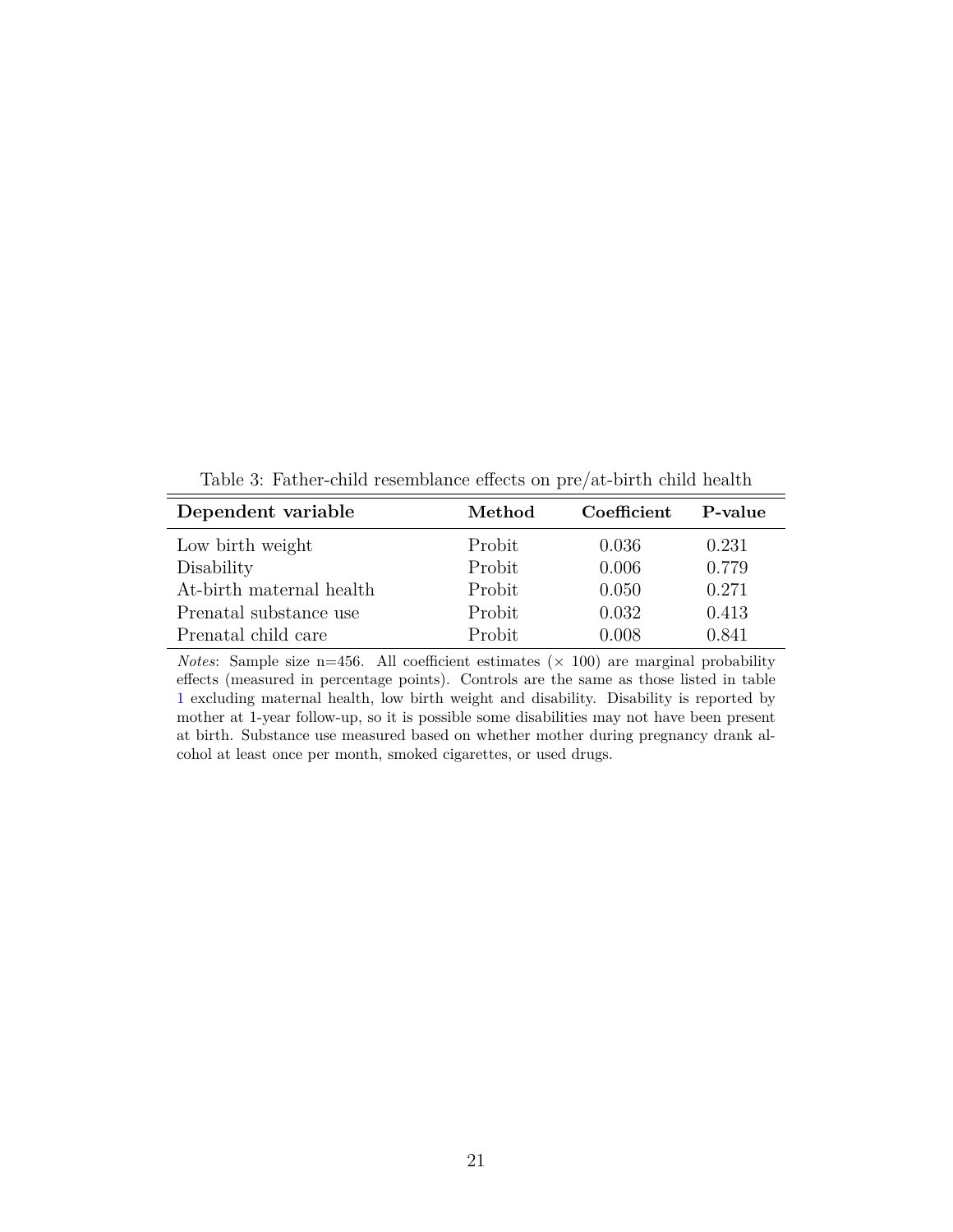<span id="page-23-0"></span>

|                        |            | (1)               | $\bf (2)$        | $\bf (3)$         | $\left( 4\right)$ |
|------------------------|------------|-------------------|------------------|-------------------|-------------------|
| Paternal Investment    | Method     | FCR               | $FCR \times boy$ | $FCR \times girl$ | Diff.             |
| Financial support      | Probit     | 0.056             | 0.015            | $0.102^{\dagger}$ | $-0.087$          |
|                        |            | (0.044)           | (0.063)          | (0.062)           | (0.090)           |
| In-kind support        | <b>OLS</b> | $0.168^{\dagger}$ | 0.160            | 0.176             | $-0.016$          |
|                        |            | (0.089)           | (0.128)          | (0.122)           | (0.176)           |
| Father time-investment | OLS        | $2.533**$         | $2.345*$         | $2.739**$         | $-0.394$          |
|                        |            | (0.748)           | (1.102)          | (1.047)           | (1.549)           |
| Shared parental tasks  | <b>OLS</b> | $0.244*$          | 0.202            | $0.290*$          | $-0.088$          |
|                        |            | (0.102)           | (0.142)          | (0.145)           | (0.201)           |

Table 4: Effect of father-child resemblance on paternal investment (first-stage)

*Notes*: Sample size n=456. FCR is father-child resemblance. Diff. is differential effect. Coefficients  $(\times 100)$  in row 1 are marginal probability effects (measured in percentage points). The table reports estimated coefficients and standard errors derived from running two separate regressions for each dimension of paternal investment. The coefficients in column 1 come from regressing paternal investment on FCR, holding constant the controls (including a constant). The coefficients in columns 2-3 come from estimating:  $I_i = \gamma_1 b_i R_i + \gamma_2 (1 - b_i) R_i + \gamma_3' X_i + u_i$ , where  $I_i$  is paternal investment,  $R_i$  is father-child resemblance measure,  $b_i$  is a dummy for being a boy (included in the controls  $X_i$ ), and  $u_i$  is an error term. The coefficients  $\gamma_1$  and  $\gamma_2$  correspond to those in columns 2 and 3. Controls are the same as those listed in table [1.](#page-20-0) Robust standard errors in parentheses.  $\frac{1}{p}$  < 0.10,  $\frac{1}{p}$  < 0.05,  $\frac{1}{p}$  < 0.01.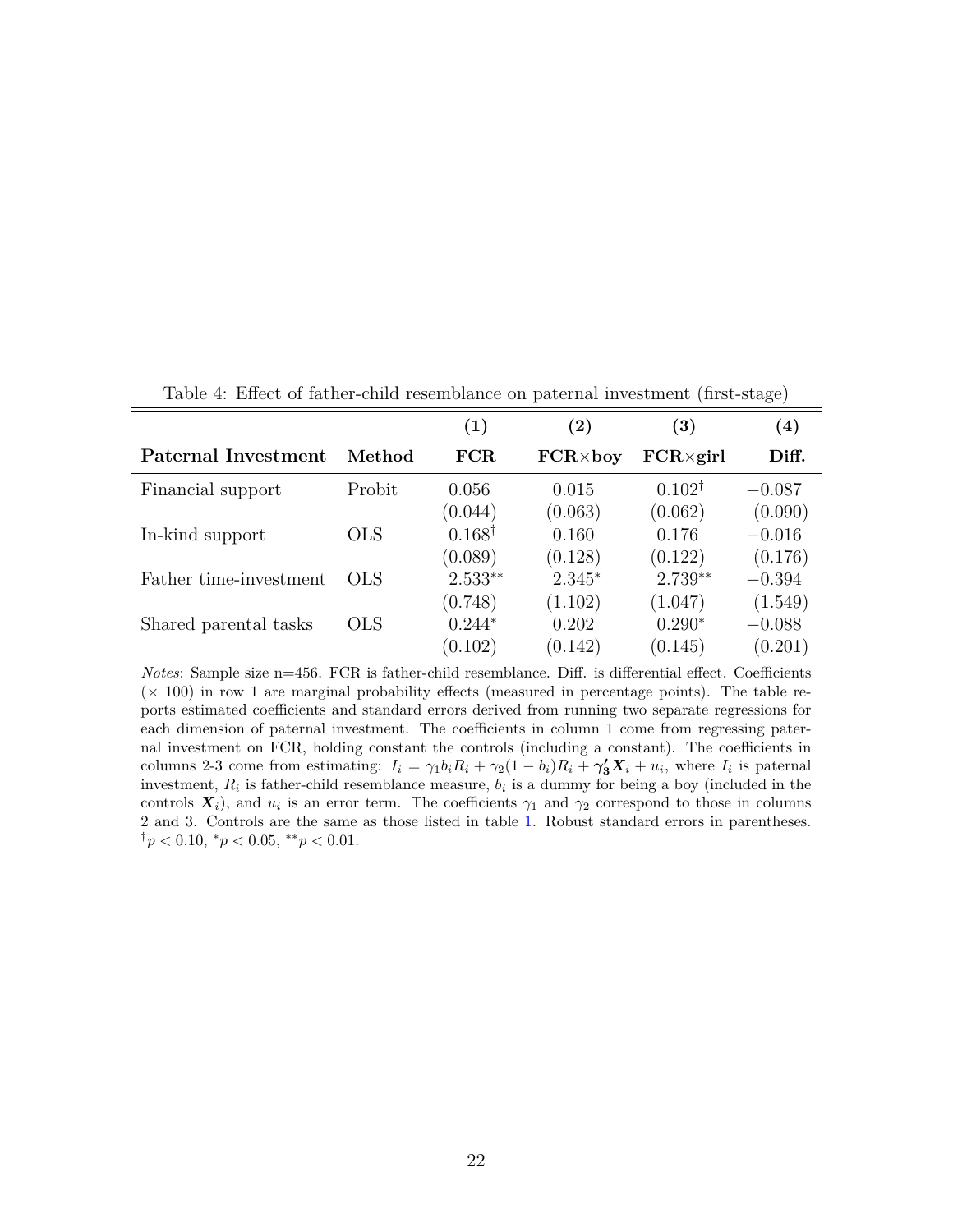<span id="page-24-0"></span>

|                         |                | (1)      | (2)                |
|-------------------------|----------------|----------|--------------------|
| Child health            | Method         | Non-IV   | IV                 |
| Composite child health  | Least Squares  | 0.008    | $0.117*$           |
|                         |                | (0.006)  | (0.055)            |
| Subjective child health | Ordered Probit | 0.010    | $0.089**$          |
|                         |                | (0.008)  | (0.029)            |
| Any asthma episodes     | Probit         | $-0.003$ | $-0.027**$         |
|                         |                | (0.002)  | (0.010)            |
| Visits for illness      | Poisson        | $-0.005$ | $-0.054*$          |
|                         |                | (0.007)  | (0.027)            |
| Emergency room visits   | Poisson        | $-0.002$ | $-0.091*$          |
|                         |                | (0.007)  | (0.040)            |
| Length of hospital stay | Poisson        | 0.010    | $-0.223^{\dagger}$ |
|                         |                | (0.015)  | (0.129)            |

Table 5: Health effects of father time-investment (second-stage)

*Notes*: Sample size n=456. The table reports estimated coefficients and standard errors derived from running separate regressions for different health outcomes and by whether an IV is used. The coefficients of row 1 indicate the change in the number of standard deviations of the composite health index due to one-extra activity day per month of father time-investment. The coefficients in row 2 are interpreted as the effect on latent child health due to one-extra activity day per month of father time-investment. The coefficients in row 3 are the marginal change in the probability of asthma due to an extra activity day per month of father time-investment. For rows 4-6, the coefficients  $(x 100)$  indicate the percentage effect of one-extra activity day per month of father time-investment on the indicated child health outcomes. The Poisson method used to estimate the coefficients in rows 4-5 assumes a multiplicative error. When the outcome variable is length of hospital stay (row 6), the Poisson method with multiplicative error did not converge to a solution, and we instead assume the less intuitively appealing additive error. Controls used in all regressions are the same as those listed in table [1.](#page-20-0) Robust standard errors in parentheses.  $\frac{1}{p}$  < 0.10,  $\frac{1}{p}$  < 0.05,  $\frac{1}{p}$  < 0.01.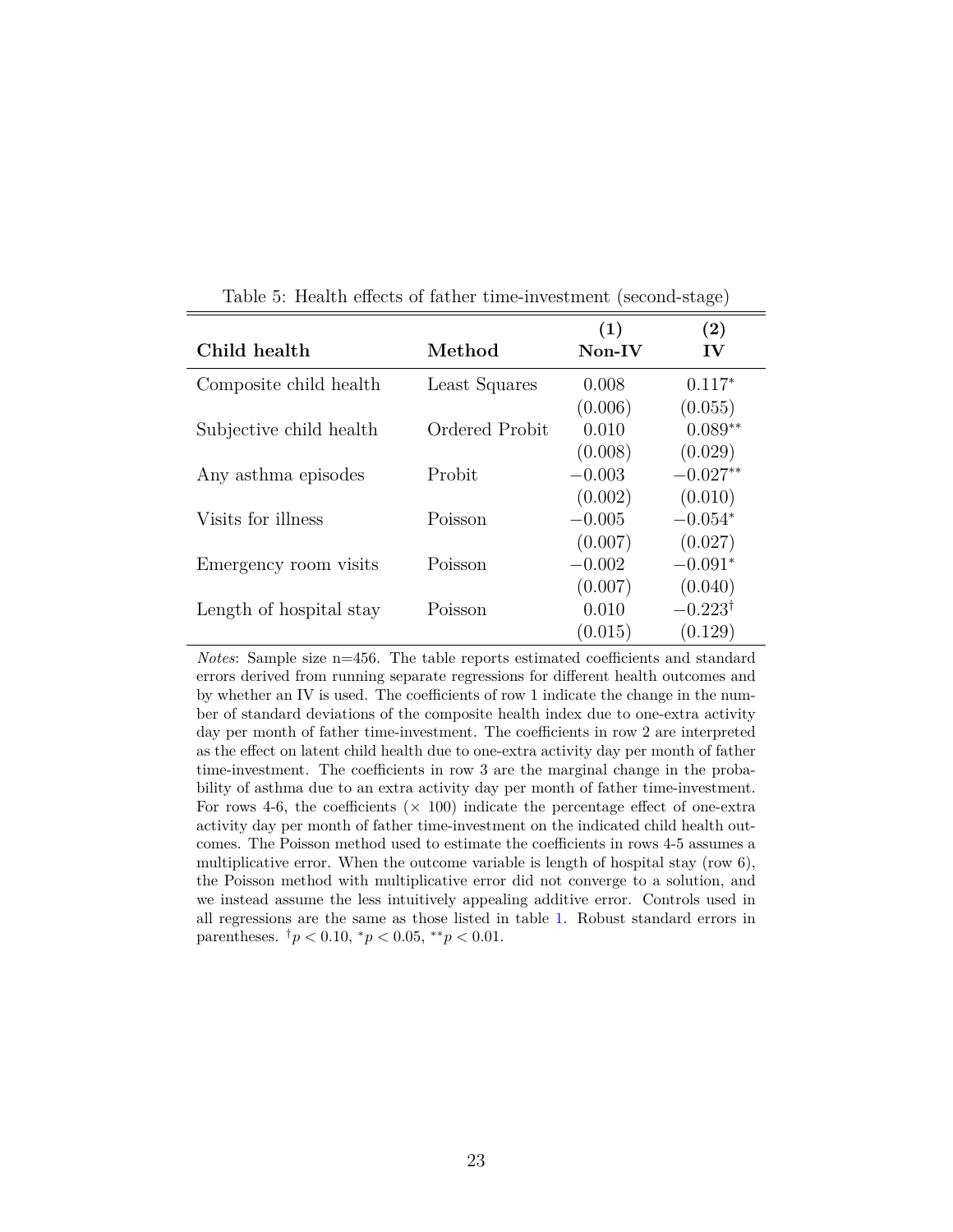|                          | (1)              | (2)<br>Father        | (3)<br>Composite    |
|--------------------------|------------------|----------------------|---------------------|
| Independent variable     | Move-in          | time-investment      | health index        |
| FCR.                     | 0.004<br>(0.015) | 0.423<br>(0.367)     | $-0.001$<br>(0.050) |
| $FCR \times Mother-only$ |                  | $2.185**$<br>(0.835) | $0.246*$<br>(0.122) |
| Method                   | Probit           | ЭLS                  | ЭLS                 |

<span id="page-25-0"></span>Table 6: Checks for robustness of main results to selecting a sample of motheronly families

*Notes*: FCR is father-child resemblance. Sample size n=1855. Our sample of unmarried mother-only families is adjusted to include all other family types (at waves 1 and 2). Column (1) provides the marginal effect of FCR on the probability of moving-in (i.e. single at birth to cohabit or marry at 1-year follow-up). Controls for columns (1) and (2) are those listed in table [1,](#page-20-0) except at-birth living status. Estimates in columns (2) and (3) are firststage and reduced-form effects, respectively, of father-child resemblance for mother-only families ('FCR  $\times$  Mother-only' coefficient) and for other family types (FCR coefficient). Controls for columns (2) and (3) are those used for columns (1) and (2) *plus* at-birth living status. Robust standard errors in parentheses.  $\frac{f}{p} < 0.10$ ,  $\frac{k}{p} < 0.05$ ,  $\frac{k}{p} < 0.01$ .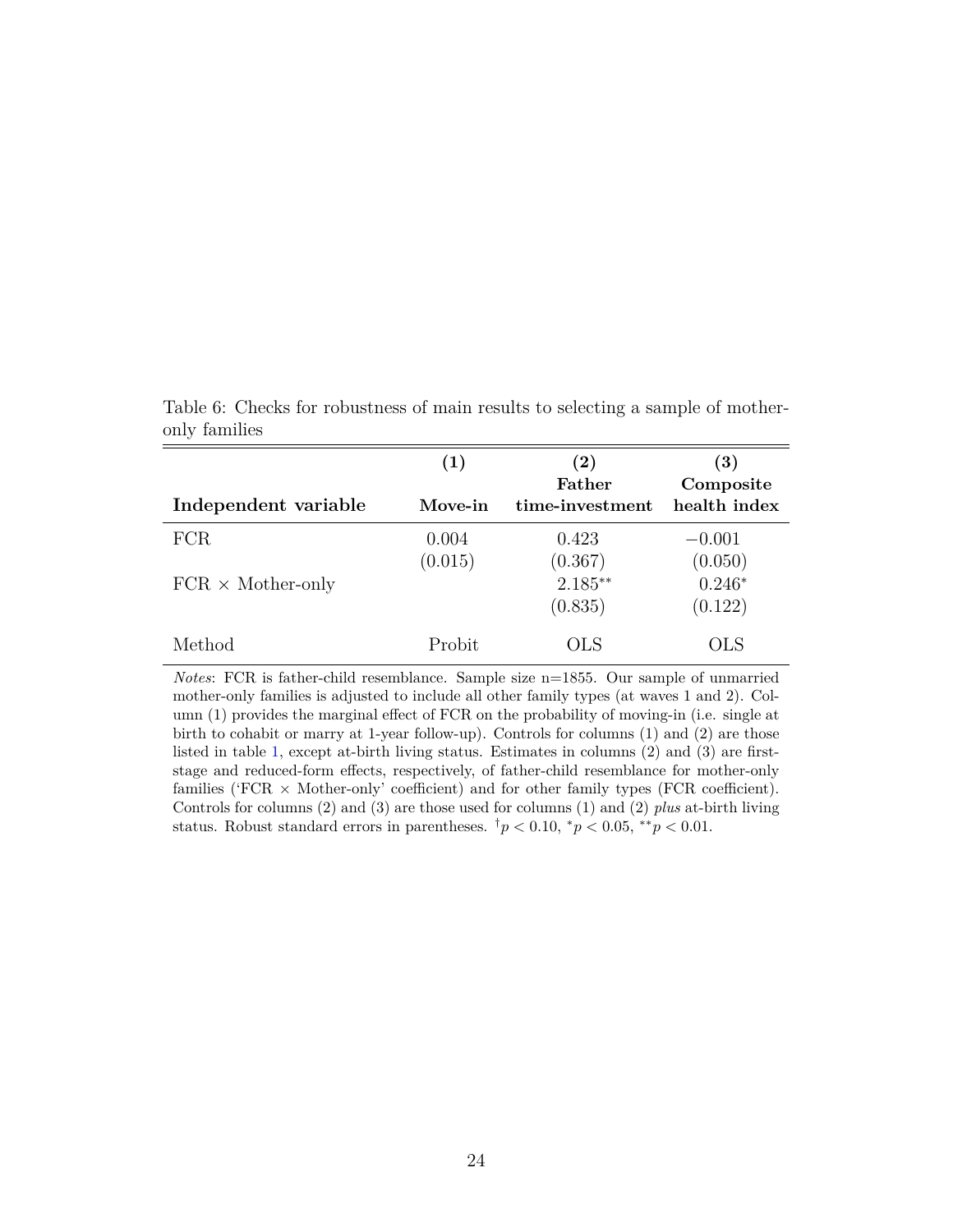<span id="page-26-0"></span>Table 7: Checks for robustness of main results to selecting a sample of couples who agree on baby looks

|                                | (1)             | (2)          |
|--------------------------------|-----------------|--------------|
|                                | Father          | Composite    |
| Independent variable           | time-investment | health index |
| Couples disagree on baby looks | 0.659           | 0.171        |
|                                | (0.724)         | (0.105)      |
| Father-child resemblance       | $2.756***$      | $0.291**$    |
|                                | (0.745)         | (0.100)      |

*Notes*: Sample size n=715. We use the full sample of unmarried mother-only families (that is, including those couples who disagree on whether child looks like purported father). Each column of estimates is derived from a separate OLS regression. The omitted category is 'no father-child resemblance'. Controls are those listed in table [1.](#page-20-0) Column 1 reports the first-stage effects, and column 2 reports the reduced-form effects. Robust standard errors in parentheses.  $\frac{f}{f}$   $p$  < 0.10,  $\frac{f}{f}$   $p$  < 0.05,  $*$ <sup>\*</sup>*p* < 0.01.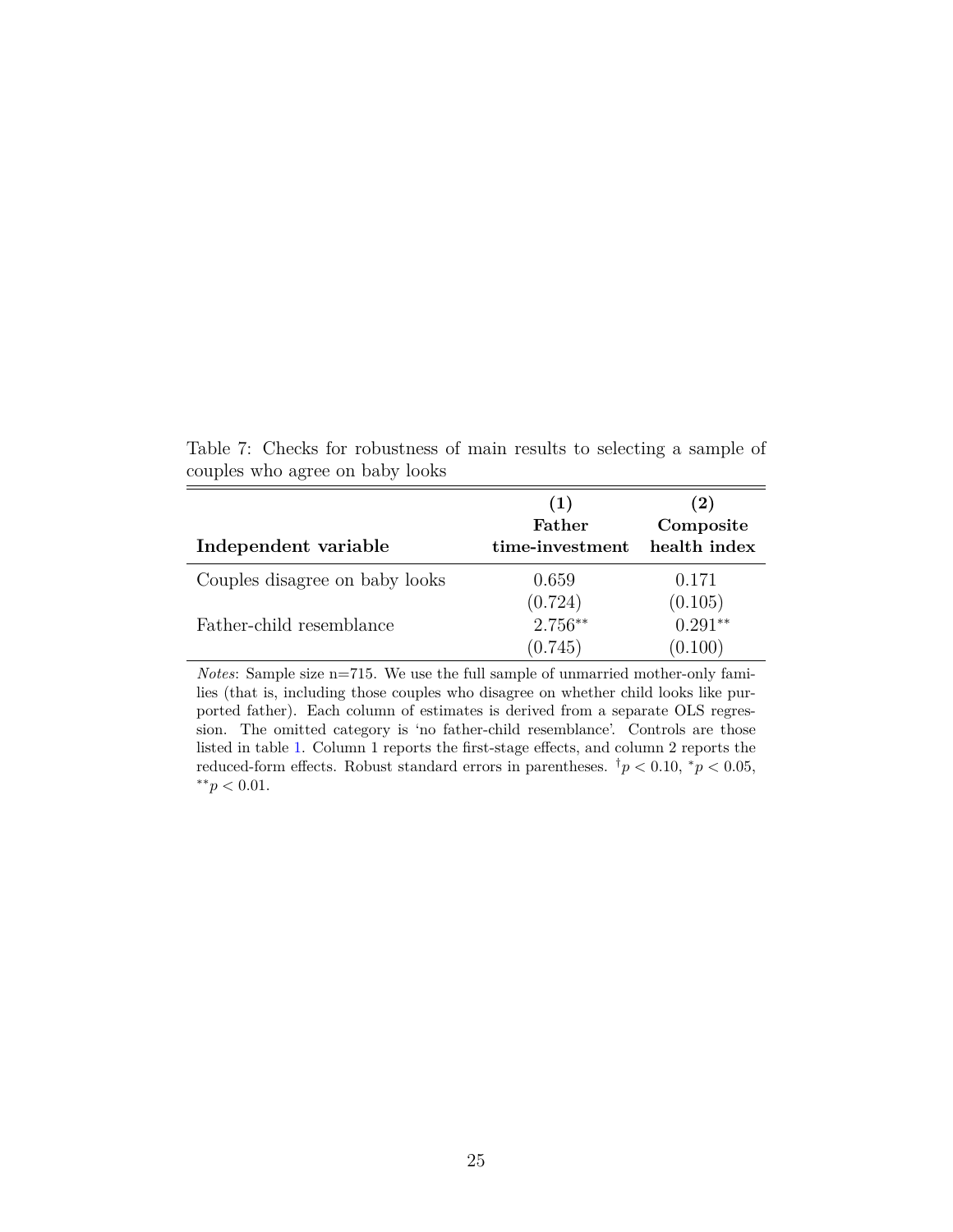<span id="page-27-0"></span>

|                       |                     | Couples agree<br>on baby looks |                      | Father<br>time-investment |                      | Composite<br>health index |
|-----------------------|---------------------|--------------------------------|----------------------|---------------------------|----------------------|---------------------------|
| Independ. var.        | (1)                 | $\bf(2)$                       | $\left( 3\right)$    | $\left( 4\right)$         | (5)                  | (6)                       |
| Relationship conflict | $-0.055$<br>(0.062) |                                | 0.314<br>(1.297)     |                           | $-0.095$<br>(0.144)  |                           |
| Supportiveness        |                     | 0.041<br>(0.724)               |                      | 2.336<br>(1.537)          |                      | 0.220<br>(0.178)          |
| <b>FCR</b>            |                     |                                | $2.521**$<br>(0.748) | $2.376**$<br>(0.753)      | $0.289**$<br>(0.102) | $0.279**$<br>(0.100)      |
| Method<br>Sample size |                     | Probit<br>715                  |                      | <b>OLS</b><br>456         |                      | <b>OLS</b><br>456         |

Table 8: Checks for robustness of results to other relationship quality indicators

*Notes*: FCR is father-child resemblance. Each column of estimates comes from running a separate regression. The coefficients on the scale variables (relationship conflict and supportiveness) in columns (1) and (2) are marginal probability effects. The relationship conflict scale is the average at-birth (reversed-coded) parental responses ('1=often', '3=never') to six questions regarding how often the other parent disagree about money, spending time, sex, pregnancy, alcohol/drug use, and being faithful. The supportiveness scale is the average at-birth (reversed-coded) parental responses ('1=often', '3=never') to five questions regarding how often the other parent is fair and willing to compromise, loving and affectionate, critical, abusing, and encouraging. Controls are those listed in table [1,](#page-20-0) in addition to the relationship conflict or supportiveness scale. Robust standard errors in parentheses.  $\phi$  + 0.10,  $\phi$  + 0.05, \*\* *p* < 0.01.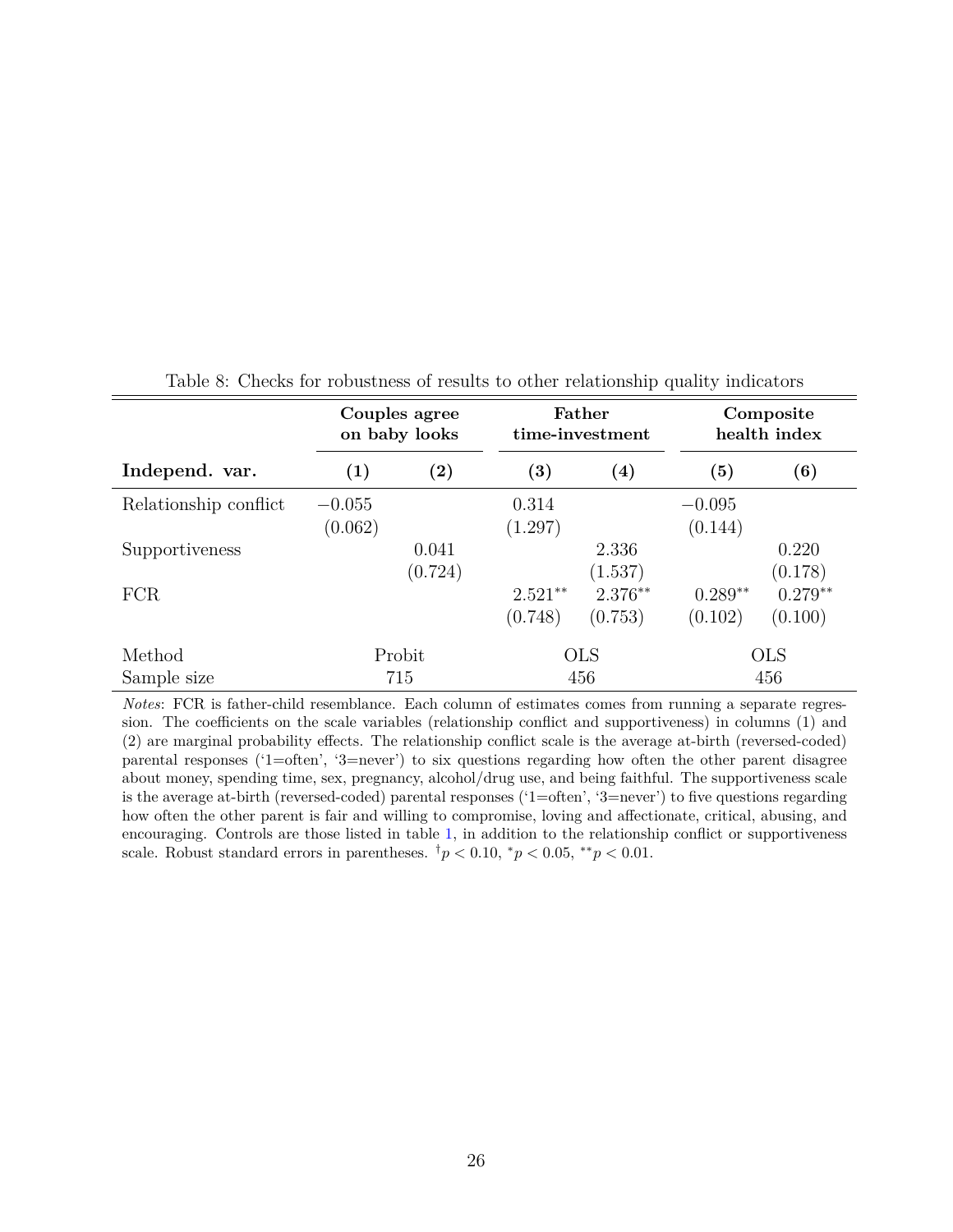| Outcome                | (1)       | $\bf(2)$        | (3)             |
|------------------------|-----------|-----------------|-----------------|
|                        | IV1       | IV <sub>2</sub> | IV <sub>3</sub> |
| Father time-investment | $2.533**$ | $1.864**$       | $2.219**$       |
|                        | (0.748)   | (0.653)         | (0.806)         |
| Composite child health | $0.297**$ | $0.207*$        | $0.264*$        |
|                        | (0.101)   | (0.098)         | (0.109)         |
| Sample size            | 456       | 621             | 397             |

<span id="page-28-0"></span>Table 9: Checks for robustness of main results to different definitions of father-child resemblance

*Notes*: The table reports results for three versions of the resemblance instrument. IV1, our main instrument, is constructed from the consistent private responses of both parents regarding whether a child resembles (wholly or partially) the father (mean of IV2 is 0.56). IV2 modifies IV1 by adding cases  $(n=165)$  where the father believes the child resembles him when the mother disagrees (mean of IV2 is 0.67). IV3 modifies IV1 by dropping cases  $(n=59)$ where either parent reports partial resemblance to the father (mean of IV3 is 0.49). Each coefficient derives from a separate OLS regression. Row 1 reports the first-stage effects, and row 2 reports the reduced-form effects. Controls are the same as those listed in table [1.](#page-20-0) Robust standard errors in parentheses.  $\phi \sim 0.10, \phi \sim 0.05, \phi \sim 0.01.$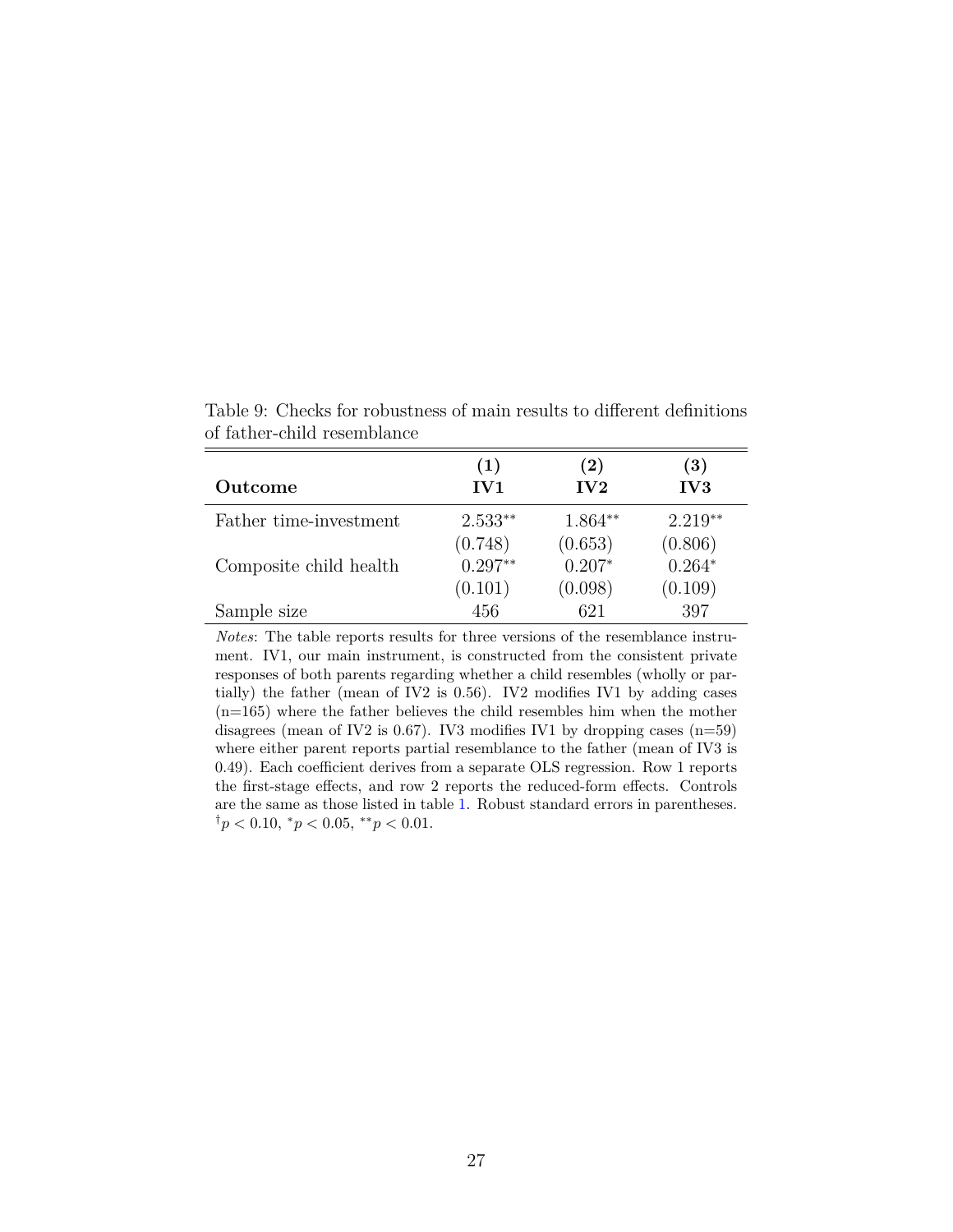| Dependent variable                   | Method      | Coefficient | P-value |
|--------------------------------------|-------------|-------------|---------|
| Parenting outcome                    |             |             |         |
| Paternal discipline: Any spanking    | Probit      | 0.033       | 0.168   |
| Cooperative parenting                | <b>OLS</b>  | 0.028       | 0.638   |
| Maternal time-investment             | <b>OLS</b>  | 0.388       | 0.383   |
| Maternal aggravation in parenting    | <b>OLS</b>  | $-0.008$    | 0.913   |
| Maternal discipline: Any spanking    | Probit      | $-0.053$    | 0.213   |
| : Spanking freq.                     | Ord. Probit | $-0.131$    | 0.305   |
| Baby's grand mother moves-in         | Probit      | 0.023       | 0.363   |
| Maternal health outcome              |             |             |         |
| Overall health (excellent/very good) | Probit      | 0.071       | 0.116   |
| Mental health: depression            | Probit      | $-0.024$    | 0.535   |
| Behavioral health outcome            |             |             |         |
| Any maternal substance use           | Probit      | 0.024       | 0.606   |
| <b>Breastfeeding</b>                 | Probit      | $-0.025$    | 0.580   |
| Child emotionality $\&$ shyness      | <b>OLS</b>  | $-0.075$    | 0.332   |

<span id="page-29-0"></span>Table 10: Effect of father-child resemblance on other parenting and health outcomes

*Notes*: Sample size n=456. The table report coefficients derived from running separate regressions for various parenting and health outcomes. Coefficients for the probit method are reported as marginal probability effects. Cooperative parenting averages mothers' (reverse-coded) responses (ranging from '1=always' to '3=rarely') to six questions regarding how often, for e.g. father acts like father she wants for child, can count on father to watch child, father respects schedules/rules for child etc. Maternal time-investment is defined similarly to paternal time-investment. Aggravation in parenting averages mothers' (reverse-coded) responses (ranging from '1=strongly disagree' to '3=strongly agree') to four questions regarding the extent she feels trapped by parental duties, being a parent harder than thought, child care more work than pleasure, and tired and worn out from raising family. Child emotionality and shyness averages mothers' (reverse-coded) responses (ranging from '1=least like' to '3=most like') to six questions regarding, for e.g., the extent child is shy, fusses and cries, sociable, upset easily etc. Controls are the same as those listed in table [1.](#page-20-0) Robust standard errors in parentheses.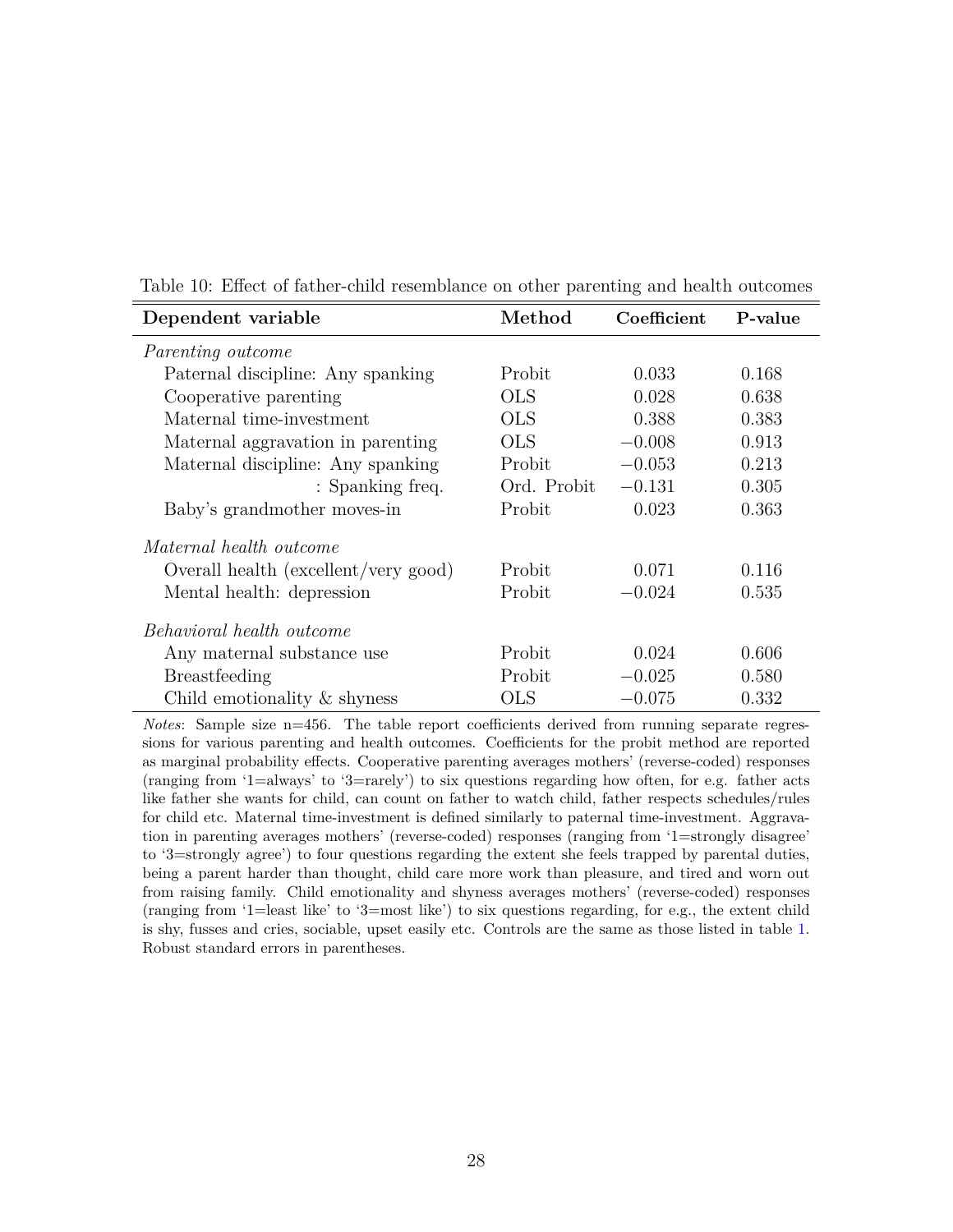<span id="page-30-0"></span>

Figure 1: Paternal time-investment cumulative distribution function (CDF) by whether father-child resemblance is present (FCR) or absent (no FCR). The thick line is CDF for FCR. The thin dashed line is CDF for no FCR. The gray dotted line is CDF difference between no FCR and FCR.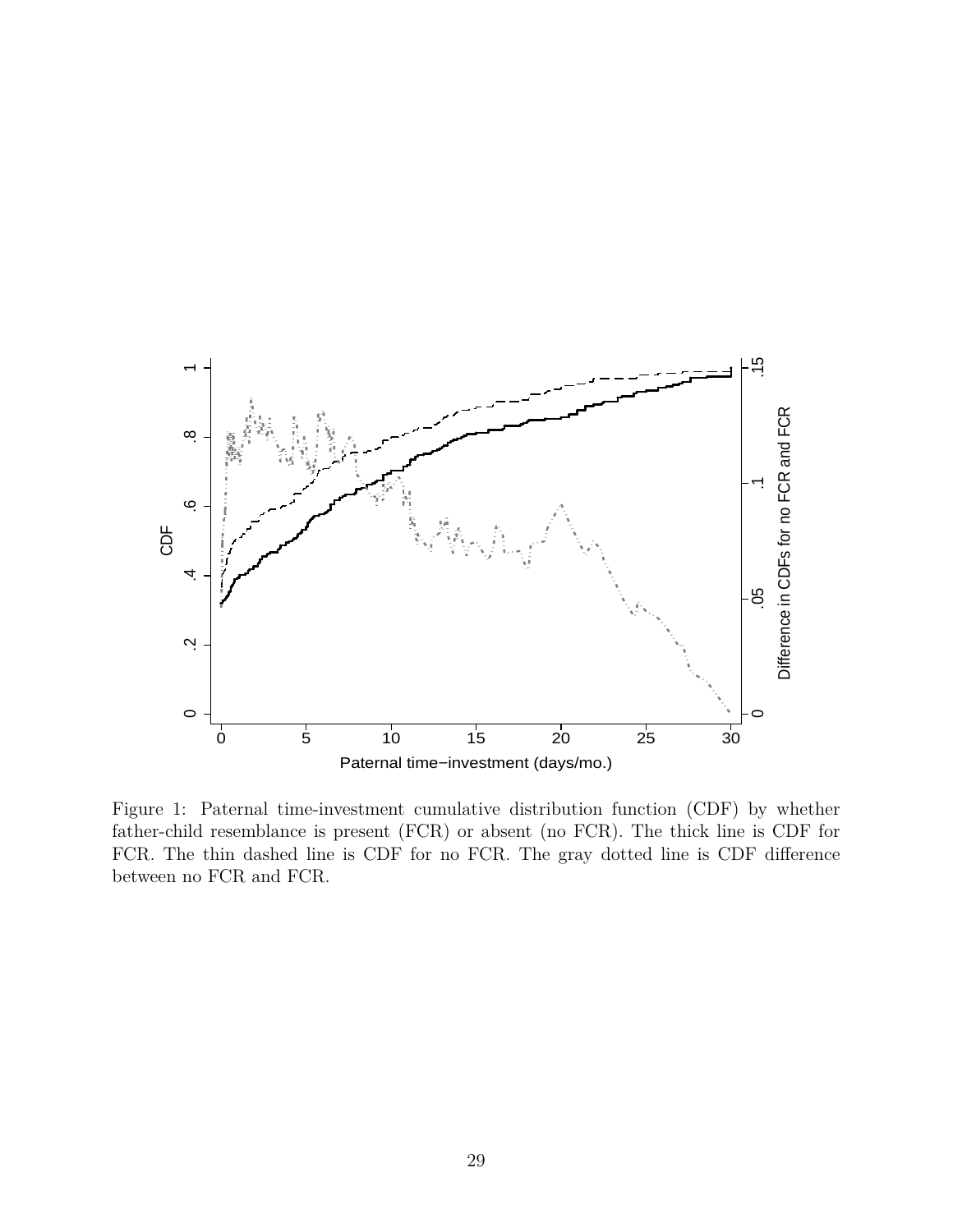### **References**

- <span id="page-31-11"></span>Abraham, E., Hendler, T., Shapira-Lichter, I., Kanat-Maymon, Y., Zagoory-Sharon, O., & Feldman, R. (2014). Father's brain is sensitive to childcare experiences. *Proceedings of the National Academy of Sciences*, 111(27), 9792–9797.
- <span id="page-31-9"></span>Acemoglu, D., Johnson, S., & Robinson, J. A. (2001). The colonial origins of comparative development: An empirical investigation. *American Economic Review*, 91(5), 1369–1401.
- <span id="page-31-10"></span>Akinbami, L. J. (2006). The state of childhood asthma, United States. CDC Advanced Data and Vital Statistics.
- <span id="page-31-3"></span>Alexander, R. D. (1974). The evolution of social behavior. *Annual Review of Ecology and Systematics*, 325-383.
- <span id="page-31-1"></span>Allen, S. M., & Hawkins, A. J. (1999). Maternal gatekeeping: Mothers' beliefs and behaviors that inhibit greater father involvement in family work. *Journal of Marriage and the Family*, 199–212.
- <span id="page-31-5"></span>Alvergne, A., Faurie, C., & Raymond, M. (2007). Differential resemblance of young children to their parents: Who do children look like more. *Evolution and Human Behavior*, 28, 135–144.
- <span id="page-31-7"></span>Alvergne, A., Faurie, C., & Raymond, M. (2009). Father-offspring resemblance predicts paternal investment in humans. *Animal Behavior*, 78, 61–69.
- <span id="page-31-2"></span>Alvergne, A., Faurie, C., & Raymond, M. (2010). Are parents' perceptions of offspring facial resemblance consistent with actual resemblance? Effects on parental investment. *Evolution and Human Behavior*, 31, 7–15.
- <span id="page-31-12"></span>Amato, P. R., & Gilbreth, J. G. (1999). Nonresident fathers and children's well-being: A meta-analysis. *Journal of Marriage and the Family*, 557–573.
- <span id="page-31-4"></span>Anderson, K. G., Kaplan, H., & Lancaster, J. B. (2007). Confidence of paternity, divorce, and investment in children by Albuquerque men. *Evolution and Human Behavior*, 28(1), 1–10.
- <span id="page-31-8"></span>Anderson, K. G., Kaplan, H., & Lancaster, J. B. (2006). Demographic correlates of paternity confidence and pregnancy outcomes among Albuquerque men. *American Journal of Physical Anthropology*, 131(4), 560–571.
- <span id="page-31-0"></span>Angel, R., & Worobey, J. L. (1988). Single motherhood and children's health. *Journal of Health and Social Behavior*, 38–52.
- <span id="page-31-13"></span>Angrist, J. D., & Imbens, G. W. (1995). Two-stage least squares estimation of average causal effects in models with variable treatment intensity. *Journal of the American Statistical Association*, 90(430), 431–442.
- <span id="page-31-6"></span>Apicella, C. L., & Marlowe, F. W. (2004). Perceived mate fidelity and paternal resemblance predict men's investment in children. *Evolution and Human Behavior*, 25(6), 371–378.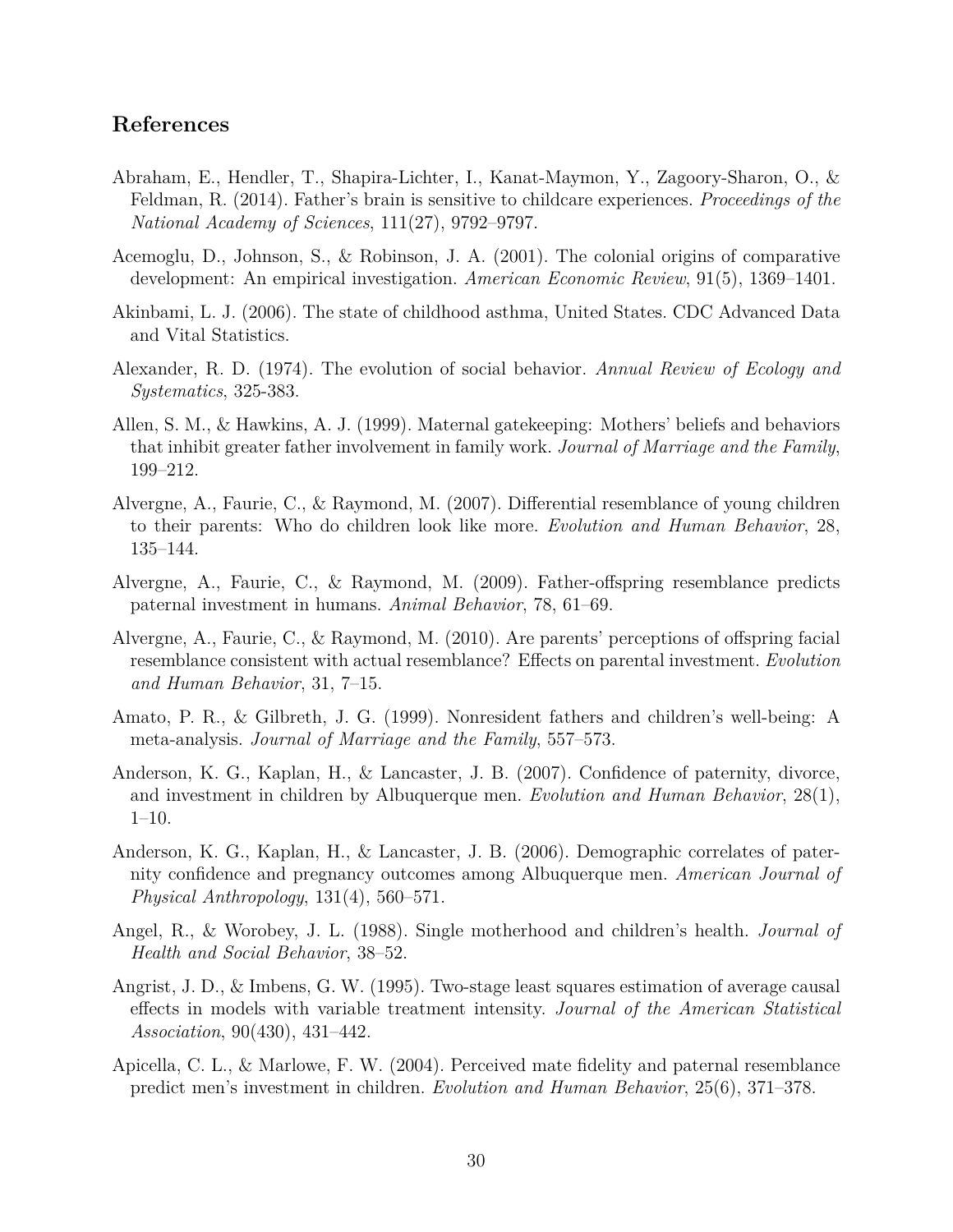- <span id="page-32-5"></span>Baughman, R. A. (2014). The impact of child support on child health. *Review of Economics of the Household*, 1–23.
- <span id="page-32-6"></span>Bertram, B. C. (1975). Social factors influencing reproduction in wild lions. *Journal of Zoology*, 177(4), 463-482.
- <span id="page-32-3"></span>Bolin, K., Jacobson, L., & Lindgren, B. (2002). The family as the health producer —when spouses act strategically. *Journal of Health Economics*, 21(3), 475–495.
- <span id="page-32-9"></span>Buchan, J. C., Alberts, S. C., Silk, J. B., & Altmann, J. (2003). True paternal care in a multi-male primate society. *Nature*, 425(6954), 179–181.
- <span id="page-32-11"></span>Burch, R. L., & Gallup, G. G. (2000). Perceptions of paternal resemblance predict family violence. *Evolution and Human Behavior*, 21(6), 429–435.
- <span id="page-32-4"></span>Bramlett, M. D., & Blumberg, S. J. (2007). Family structure and children's physical and mental health. *Health Affairs*, 26(2), 549–558.
- <span id="page-32-16"></span>Bzostek, S. H. (2008). Social fathers and child well-being. *Journal of Marriage and Family*, 70(4), 950–961.
- <span id="page-32-2"></span>Campbell, F., Conti, G., Heckman, J. J., Moon, S. H., Pinto, R., Pungello, E., & Pan, Y. (2014). Early childhood investments substantially boost adult health. *Science*, 343(6178), 1478–1485.
- <span id="page-32-8"></span>Case, A., & Paxson, C. (2001). Mothers and others: who invests in children's health?. *Journal of Health Economics*, 20(3), 301–328.
- <span id="page-32-13"></span>Case, A., Lubotsky, D., Paxson, C. ( 2002). Economic status and health in childhood: the origins of the gradient. *American Economic Review*, 92 (5), 1308–1334.
- <span id="page-32-0"></span>Case, A., Fertig, A., & Paxson, C. (2005). The lasting impact of childhood health and circumstance. *Journal of Health Economics*, 24(2), 365–389.
- <span id="page-32-12"></span>Cheadle, J. E., Amato, P. R., & King, V. (2010). Patterns of nonresident father contact. *Demography*, 47(1), 205–225.
- <span id="page-32-1"></span>Currie, J. (2009). Healthy, wealthy, and wise: Is there a causal relationship between child health and human capital development?. *Journal of Economic Literature*, 47(1), 87–122.
- <span id="page-32-14"></span>Currie, J., & Stabile, M. (2003). Socioeconomic status and child health: Why Is the relationship stronger for older children?. *American Economic Review*, 1813–1823.
- <span id="page-32-15"></span>Dahl, G. B., & Moretti, E. (2008). The demand for sons. *The Review of Economic Studies*, 75(4), 1085–1120.
- <span id="page-32-7"></span>Daly, M., & Wilson, M. I. (1996). Violence against stepchildren. *Current Directions in Psychological Science*, 77-81.
- <span id="page-32-10"></span>Daly, M., & Wilson, M. I. (1998). *The truth about Cinderella: a Darwinian view of parental love*. New Haven, CT, USA: Yale University Press.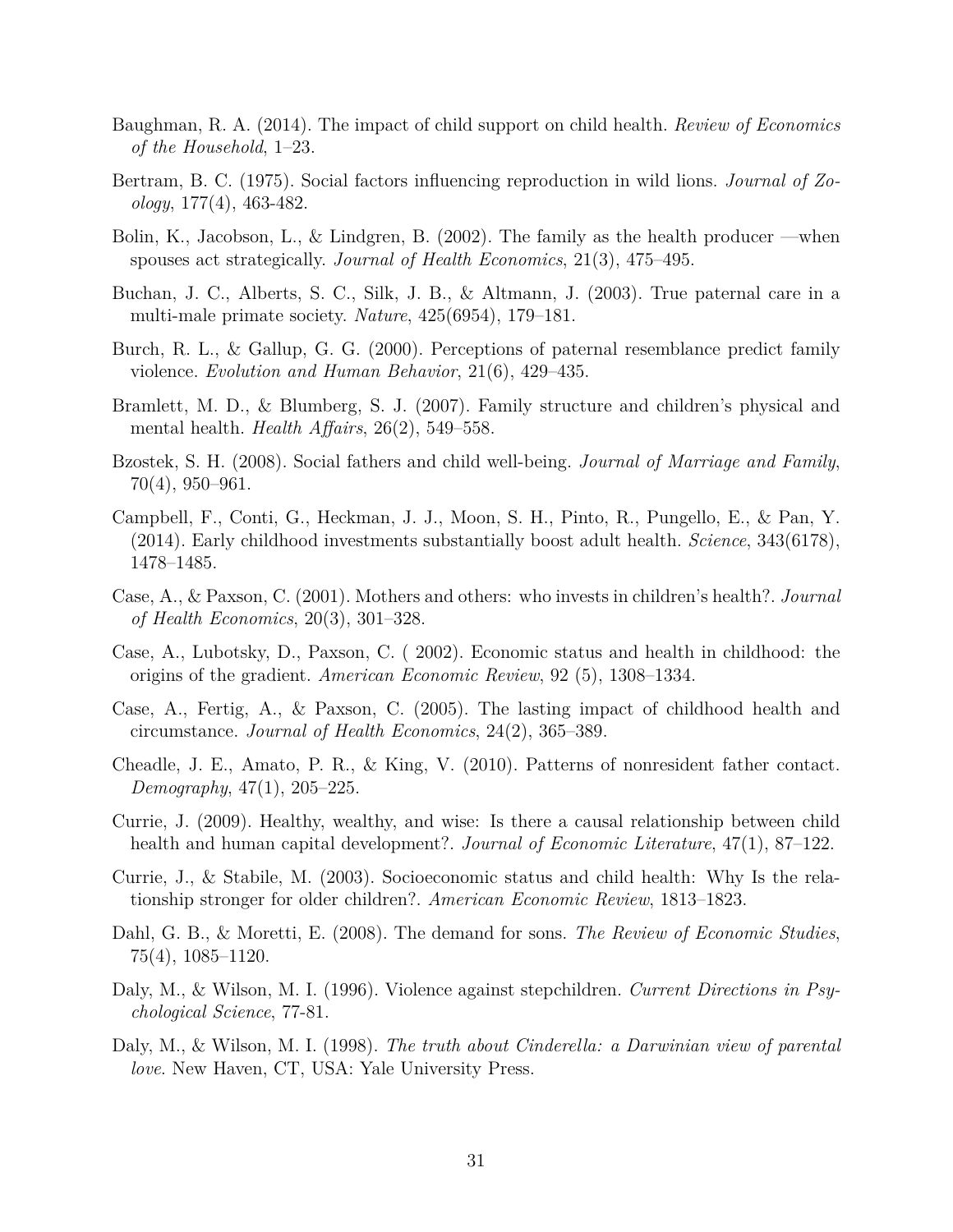- <span id="page-33-1"></span>Del Boca, D., Flinn, C., & Wiswall, M. (2014). Household choices and child development. *The Review of Economic Studies*, 81(1), 137–185.
- <span id="page-33-4"></span>Del Boca, D., & Ribero, R. (2001). The effect of child-support policies on visitations and transfers. *American Economic Review*, 91(2), 130–134.
- <span id="page-33-14"></span>Feldman, R. (2000). Parents' convergence on sharing and marital satisfaction, father involvement, and parent-child relationship at the transition to parenthood. *Infant Mental Health Journal*, 21(3), 176–191.
- <span id="page-33-11"></span>Fox, G. L., & Bruce, C. (2001). Conditional fatherhood: Identity theory and parental investment theory as alternative sources of explanation of fathering. *Journal of Marriage and Family*, 63(2), 394–403.
- <span id="page-33-8"></span>Gaertner, B. M., Spinrad, T. L., Eisenberg, N., & Greving, K. A. (2007). Parental childrearing attitudes as correlates of father involvement during infancy. *Journal of Marriage and Family*, 69(4), 962–976.
- <span id="page-33-6"></span>Garasky, S., & Stewart, S. D. (2007). Evidence of the effectiveness of child support and visitation: Examining food insecurity among children with nonresident fathers. *Journal of Family and Economic Issues*, 28(1), 105–121.
- <span id="page-33-10"></span>Gibson, K. (2009). Differential parental investment in families with both adopted and genetic children. *Evolution and Human Behavior*, 30(3), 184-189.
- <span id="page-33-9"></span>Hamilton, W. D. (1963). The evolution of altruistic behavior. *American Naturalist*, 354-356.
- <span id="page-33-5"></span>Harknett, K. (2009). Why are children with married parents healthier? The case of pediatric asthma. *Population Research and Policy Review*, 28(3), 347–365.
- <span id="page-33-0"></span>Heckman, J. (2014, December 10). *Going forward wisely*. Lecture presented at the White House Summit on Early Childhood Education, The White House, Washington, DC. Retrieved from http://heckman.uchicago.edu/page/going-forward-wisely-speechwhite-house-early-childhood-education-summit
- <span id="page-33-13"></span>Hernandez, D. C., & Coley, R. L. (2007). Measuring father involvement within low income families: Who is a reliable and valid reporter? *Parenting: Science and Practice*, 7, 69–97.
- <span id="page-33-12"></span>Hill, H.D. (2007). Steppin' out: Infidelity and sexual jealousy among unmarried parents. In P. England & K. Edin (Eds), *Unmarried couples with children* (pp. 84–103). New York: Russell Sage Foundation.
- <span id="page-33-7"></span>Hofferth, S., & Pinzon, A. (2011). Do nonresidential fathers' financial support and contact improve children's health?. *Journal of Family and Economic Issues*, 32(2), 280–295.
- <span id="page-33-3"></span>Jacobson, L. (2000). The family as producer of health —an extended Grossman model. *Journal of Health Economics*, 19(5), 611–637.
- <span id="page-33-2"></span>Jones, J., & Mosher, W. D. (2013). Fathers' involvement with their children: United States, 2006–2010. *National Health Statistics Reports*, 71, 1–22.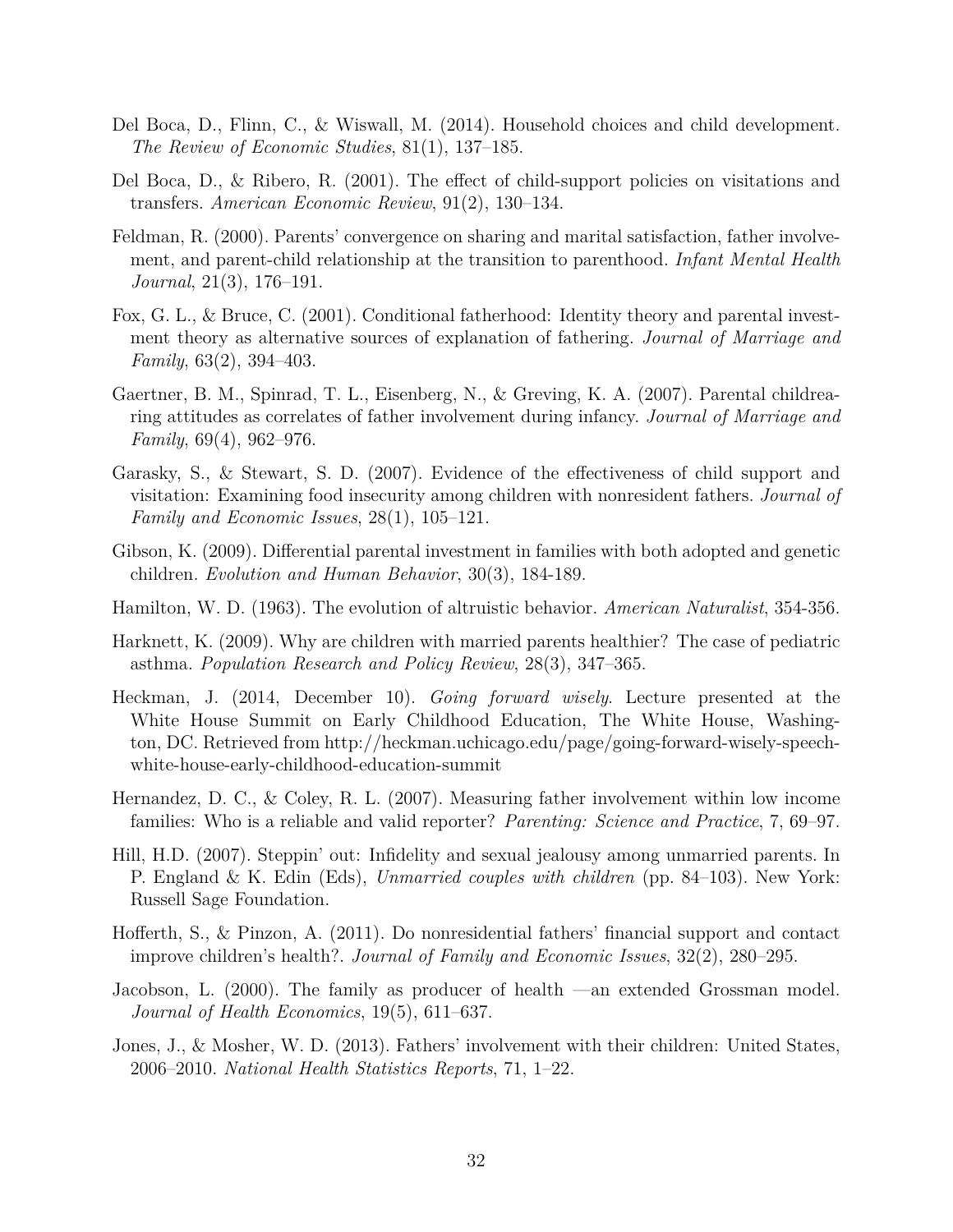- <span id="page-34-8"></span>Kaminski, G., Meary, D., Mermillod, M., & Gentaz, E. (2010). Perceptual factors affecting the ability to assess facial resemblance between parents and newborns in humans. *Perception*, 39(6), 807–818.
- <span id="page-34-14"></span>Kuehnle, D. (2014). The causal effect of family income on child health in the UK. *Journal of Health Economics*, 36, 137–150.
- <span id="page-34-6"></span>Langos, D., Kulik, L., Mundry, R., & Widdig, A. (2013). The impact of paternity on maleinfant association in a primate with low paternity certainty. *Molecular Ecology*, 22(13), 3638–3651.
- <span id="page-34-12"></span>Leonard, K. L. (2008). Is patient satisfaction sensitive to changes in the quality of care? An exploitation of the Hawthorne effect. *Journal of Health Economics*, 27(2), 444–459.
- <span id="page-34-11"></span>Little, R. J. (1988). A test of missing completely at random for multivariate data with missing values. *Journal of the American Statistical Association*, 83(404), 1198–1202.
- <span id="page-34-13"></span>Lundberg, S., McLanahan, S., & Rose, E. (2007). Child gender and father involvement in fragile families. *Demography*, 44(1), 79–92.
- <span id="page-34-15"></span>Mammen, K. (2011). Fathers' time investments in children: do sons get more?. *Journal of Population Economics*, 24(3), 839–871.
- <span id="page-34-7"></span>McLain, D. K., Setters, D., Moulton, M. P., & Pratt, A. E. (2000). Ascription of resemblance of newborns by parents and nonrelatives. *Evolution and Human Behavior*, 21(1), 11–23.
- <span id="page-34-2"></span>Menning, C. L., & Stewart, S. D. (2008). Nonresident father involvement, social class, and adolescent weight. *Journal of Family Issues*, 29(12), 1673–1700.
- <span id="page-34-4"></span>Moller, A. P., & Birkhead, T. R. (1993). Certainty of paternity covaries with paternal care in birds. *Behavioral Ecology and Sociobiology*, 33, 261–268.
- <span id="page-34-5"></span>Neff, B. D., & Gross, M. R. (2001). Dynamic adjustment of parental care in response to perceived paternity. *Proceedings of the Royal Society of London B: Biological Sciences*, 268(1476), 1559–1565.
- <span id="page-34-1"></span>Nepomnyaschy L. & Donnelly, L. (2015). Father involvement and childhood injuries. *Journal of Marriage and Family*. doi: 10.1111/jomf.12192
- <span id="page-34-0"></span>Nord, M., Andrews, M., & Carlson, S. (2005). Household food security in the United States, 2004. *USDA-ERS Economic Research Report*, (11).
- <span id="page-34-3"></span>Pailhe, A., & Solaz, A. (2008). Time with children: Do fathers and mothers replace each other when one parent is unemployed?. *European Journal of Population*, 24(2), 211–236.
- <span id="page-34-9"></span>Parr, L. A., Heintz, M., Lonsdorf, E., & Wroblewski, E. (2010). Visual kin recognition in nonhuman primates:(Pan troglodytes and Macaca mulatta): inbreeding avoidance or male distinctiveness?. *Journal of Comparative Psychology*, 124(4), 343.
- <span id="page-34-10"></span>Pfefferle, D., Kazem, A. J., Brockhausen, R. R., Ruiz-Lambides, A. V., & Widdig, A. (2014). Monkeys spontaneously discriminate their unfamiliar paternal kin under natural conditions using facial cues. *Current Biology*, 24(15), 1806–1810.